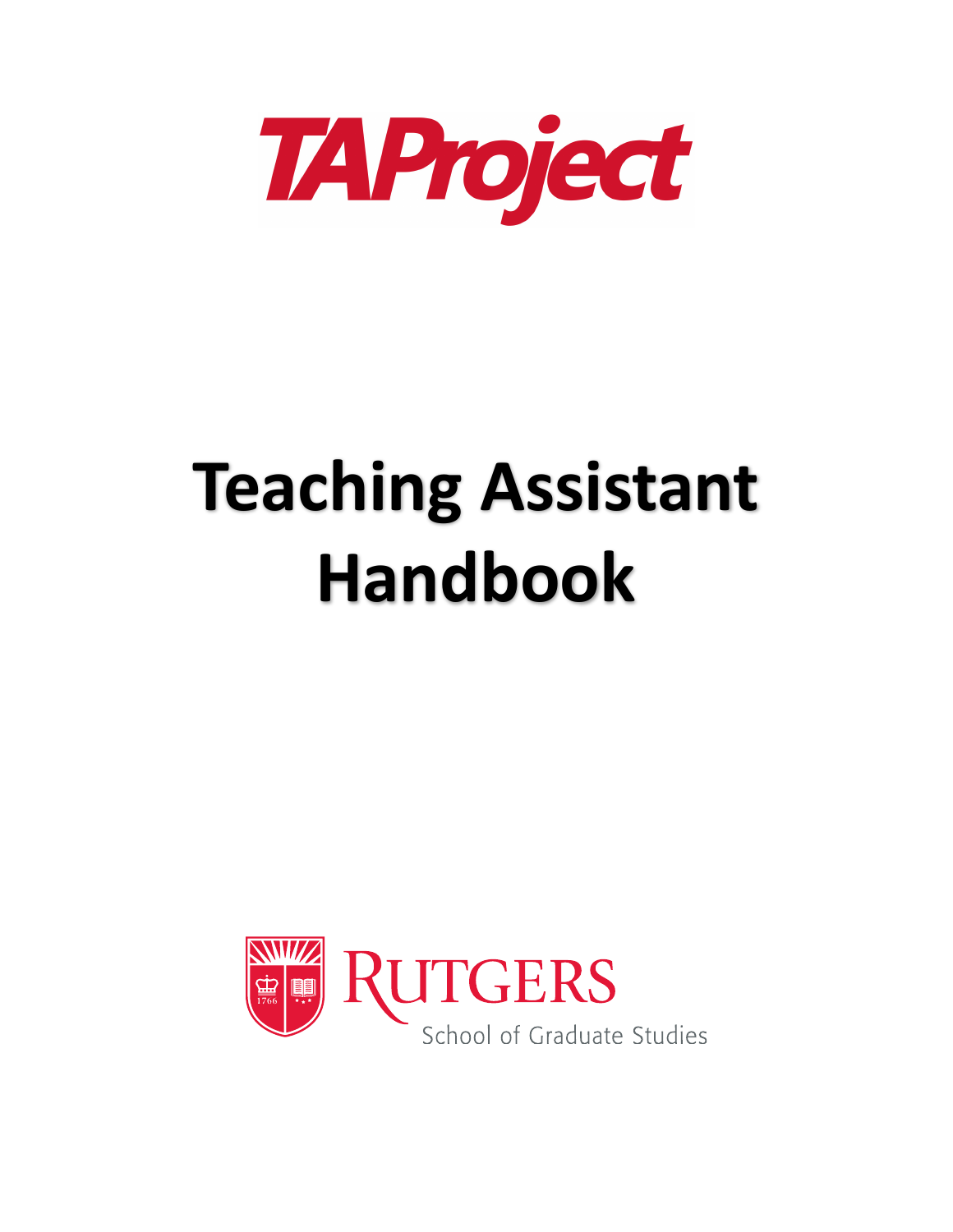# **Table of Contents**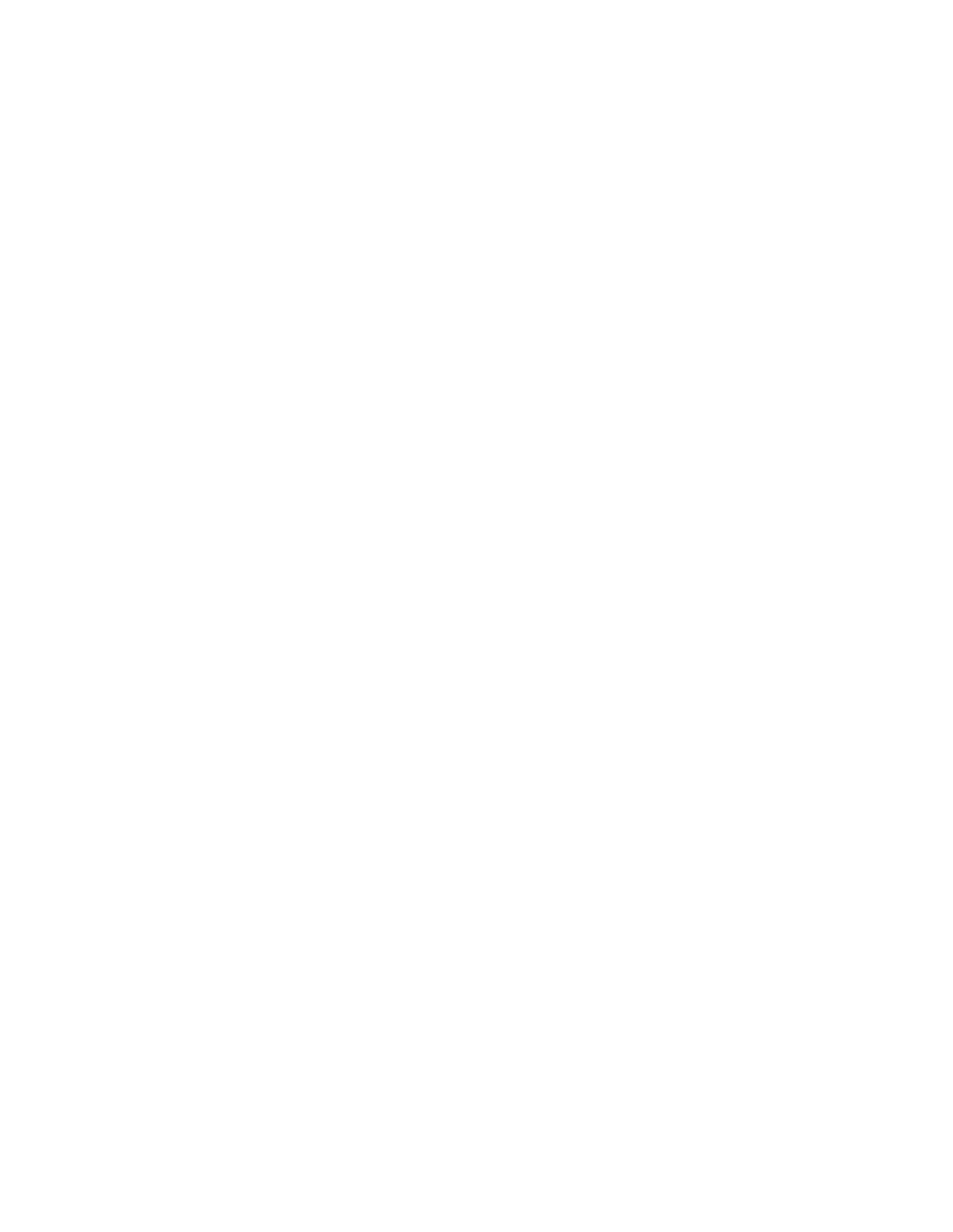### <span id="page-4-0"></span>**Introduction**

As a TA, you will find yourself filling two roles: not only will you continue to be a student, but you will also (possibly for the first time) be a teacher. How will you behave with students and while standing in front of a class? What expectations will you set for your students in terms of classwork, discipline, attendance, and grades? How can you ensure fair treatment of all students? What kind of relationship should you establish with your students? These and a hundred other questions will probably present themselves to you. Though time and experience will ultimately be your most effective mentor, hopefully this handbook can answer some of your questions and put your mind more at ease.

#### <span id="page-4-1"></span>Why TAs?

The teaching assistant (TA) at Rutgers, as at other major research universities in the United States, plays an important role in the education of undergraduates. Rutgers depends on teaching assistants to staff undergraduate courses. It is a rare student who graduates without having been taught by a TA. Furthermore, without teaching assistantships the university would be at a disadvantage in competing to attract the best faculty and would have difficulty meeting its obligation to train and develop the next generation of scholars and teachers.

The benefits of an assistantship to a graduate student are considerable. First, there are the financial benefits, including tuition remission. TAs also gain valuable teaching experience. Finally, TAs have an opportunity to strengthen their knowledge of their chosen field, since teaching demands not only a thorough understanding but also a constant rethinking of the subject matter. TAs and professors frequently comment on how much better they have grasped a subject after teaching it.

As graduate students, TAs may feel that they have come a long way from their undergraduate days, but as teachers, they may feel that they have far to go. Although resolving this conflict may not be simple, working hard at professional development will make TAs feel more secure in their status as members of the teaching staff and help accelerate their professional growth.

# <span id="page-4-2"></span>The ABCs of Being a TA

<span id="page-4-3"></span>**Appointments**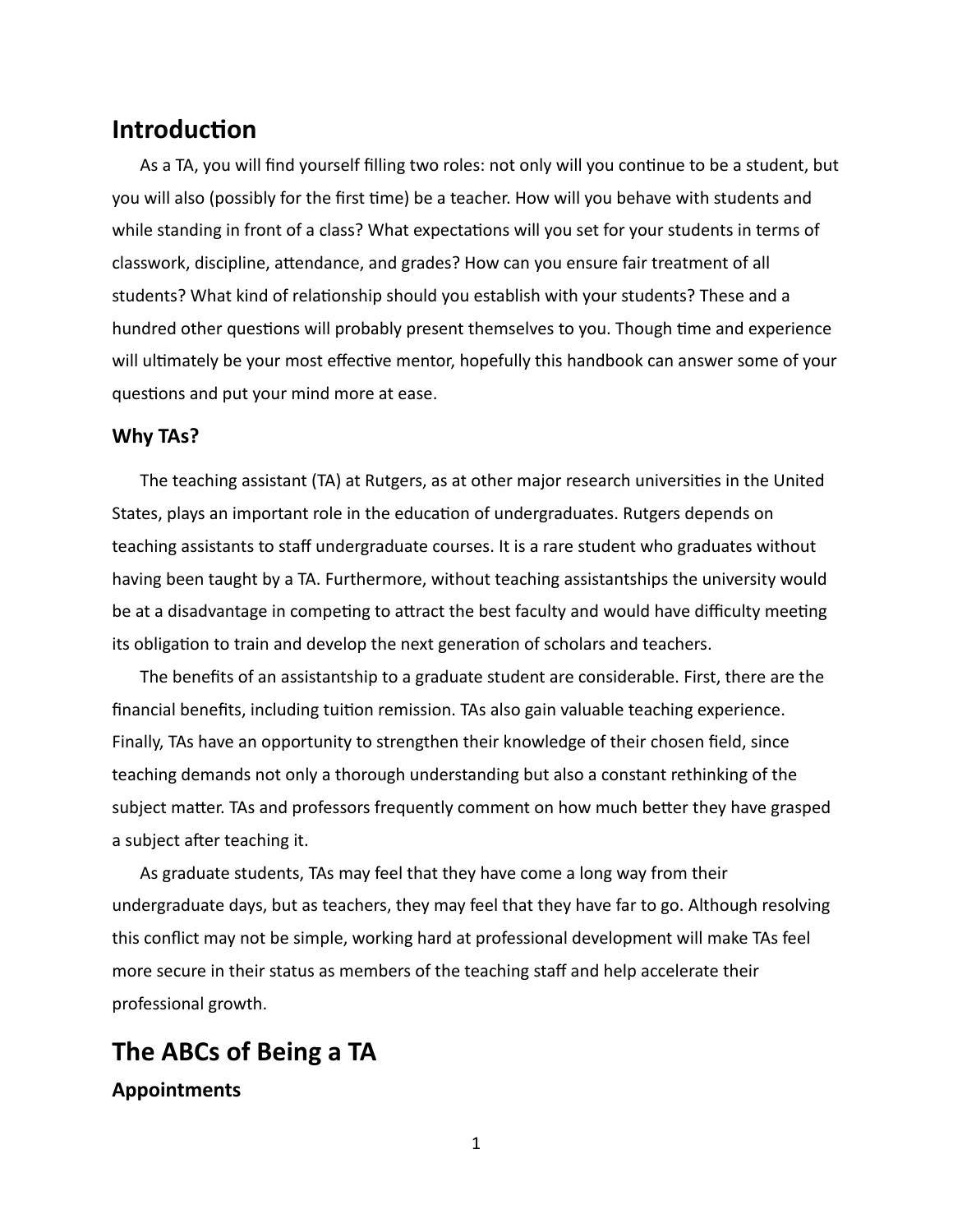The individual departments establish their own procedures for appointment and reappointment (consistent with university policy). The department also determines the specific TA assignments, which may include teaching your own class, leading a recitation/discussion/ laboratory section, grading, laboratory supervision, or other academic duties as dictated by need. The term of appointment for teaching assistants is from August 25 to Commencement, but for payroll purposes runs from September 1 to June 30; all standard appointments are made for one year only.

Appointment to a teaching assistantship one year does not guarantee reappointment the next year. Since all university appointments are subject to availability of resources, it is essential that TAs reapply each year, according to departmental instructions. All questions about reappointment should be directed to the individual department or graduate program director or administrator. 

#### Quick Facts:

- Your assistantship lasts from August 25 to University Commencement
- Your first paycheck arrives mid-September
- You are paid until the end of June

#### <span id="page-5-0"></span>**Hours and Duties**

A full-time teaching assistant works normally at the maximum rate of fifteen clock hours per week (the average total hours worked for the semester divided by the number of weeks). Some weeks, especially around exams, require more work while other weeks require less. The number of hours varies according to the time of semester. For example, TAs hired as graders should expect to put in more hours when exams or papers are scheduled.

If you are unhappy with your assigned duties or feel overburdened by the amount of work and time you are expected to invest, try talking to other TAs within the department to see if your experience is unusual and your expectations are realistic. (It is unrealistic to compare the workload of one department to another; because of the variety of duties and the disparity of disciplinary demands, what is usual in one program may not be in another). Discuss the cause of your displeasure with the department chair to see if changes can be made for the next semester. Most faculty members are sympathetic to the problems of the TA and try to be fair in their assignments.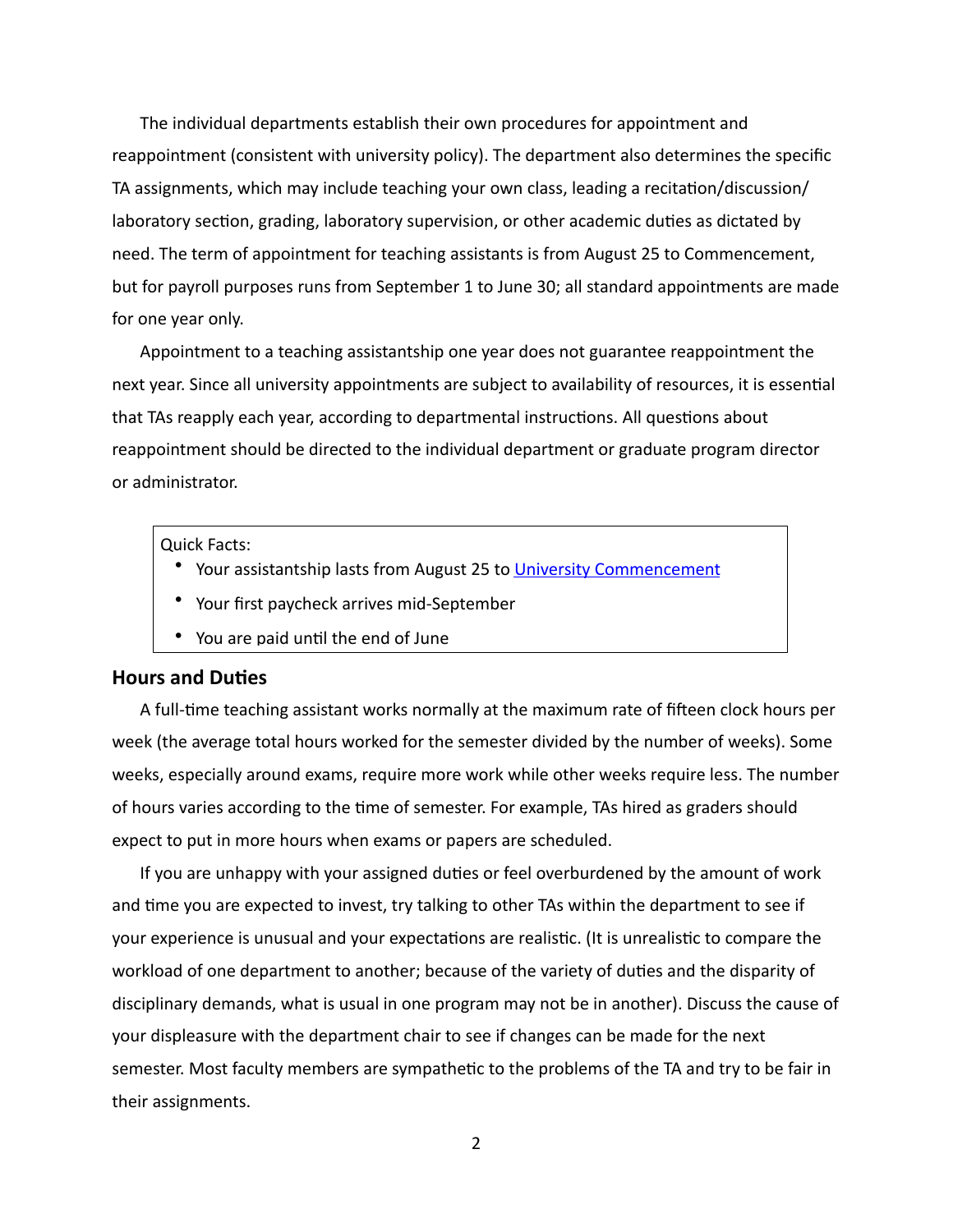If you feel, however, that you are being asked to perform duties which are inappropriate, or that you are being exploited or overburdened, do not suffer in silence. Speak to someone. You should not be putting in so many hours as a TA that your graduate work suffers. Your advisor is a good person to begin with, but if you get no satisfaction there you should make an appointment with the course or department chair. If that does not help, then contact **Barbara Bender** in the Dean's Office for assistance. You can say no to a faculty member who is overwhelming you with work—you are a professional and deserve to be treated like one.

#### <span id="page-6-0"></span>**Salary and Benefits**

In addition to a salary, paid every two weeks during the contract year, the full-time TA at Rutgers is entitled to a variety of benefits, such as health and life insurance, dental insurance (an optional benefit for which the TA must pay a portion of the cost), and tuition remission. 

Full tuition remission is given to all TAs on standard appointments; this will cover up to twelve credits a semester and six credits during the summer following a full-year appointment. TAs do not need to do anything to take advantage of this benefit—the department administrators handle the paperwork.

#### <span id="page-6-1"></span>**E-credits**

A teaching assistantship (standard appointment) carries with it 6 E-credits. (Partial TA appointments have proportionally fewer E-credits.) The E indicates that no credit has been earned toward the degree and no grade computed in the cumulative average. This means that if you are registered for at least 3 other credits of coursework or research you maintain full-time status in the university, thus ensuring that you receive all the benefits of a full-time student.

#### <span id="page-6-2"></span>**Getting Paid**

The university must have certain information before a paycheck can be issued; without this information, it is impossible to get paid. Be diligent in completing, and prompt in returning, the forms the department provides, since it may take up to six weeks to activate a new name in the payroll system. If you have any questions, check with your graduate program administrator.

International TAs must report to Rutgers Global–International Student and Scholar Services to complete the proper payroll forms. Contact the Center to learn the scheduled times for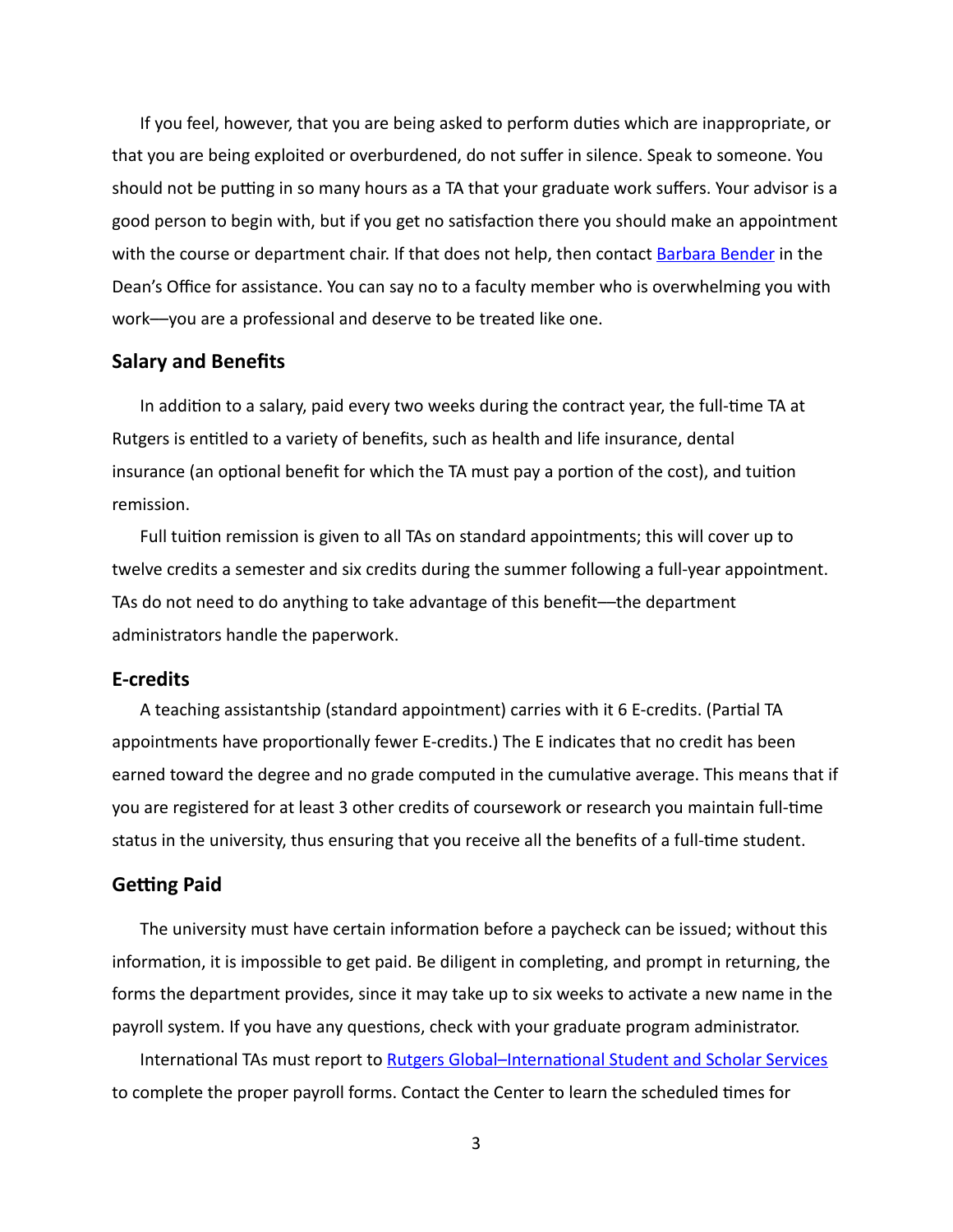processing employment verifications (I-9s); this cannot be done on a walk-in basis. Until international TAs complete **employment verifications**, their payroll cannot be processed.

Many students already have a United States Social Security number. If you do not, apply for one immediately. This is required by the payroll department, without which you cannot be paid. If a problem arises at the beginning of the semester and your paycheck is delayed, speak to the graduate program administrator to find out whom to contact to trace your check. (If necessary, the graduate program administrator may be able to process a request for an emergency check. Since this entails even more paperwork, however, it is best to try to get everything straightened out before the semester begins.)

Payroll is deposited directly into your bank account on alternate Fridays (remember to complete the necessary direct deposit form). Payments begin in September. For TAs appointed for the fall term only, payments run from September through January, and for TAs appointed for the spring term only, February through June.

#### <span id="page-7-0"></span>**Health Benefits**

All full-time students are entitled to use Rutgers Student Health services; TAs on standard appointments are considered full-time. There are multiple health centers for New Brunswick/ Piscataway students. To make an appointment visit the Student Health website or call 848-932-7402. 

Additionally, the university offers a variety of benefit plans from which all full-time TAs may select. To be covered you must fill out the necessary forms at the beginning of the semester. Information on medical plans, the prescription drug plan, and dental coverage is available from the Benefits Office (848-932-3990).

# <span id="page-7-1"></span>**Your Students and Their World**

#### <span id="page-7-2"></span>**What is it like to be an Undergraduate?**

Many TAs feel far removed from undergraduate culture, distant from that way of living and thinking, even when they themselves were undergraduates not so long ago. Although the life of an undergraduate may seem idyllic when viewed through the eyes of an overburdened graduate student, it is not quite as simple as memory may make it. Most undergraduates have a full schedule of classes, carrying at least twelve credits (often sixteen, or more). In addition to this,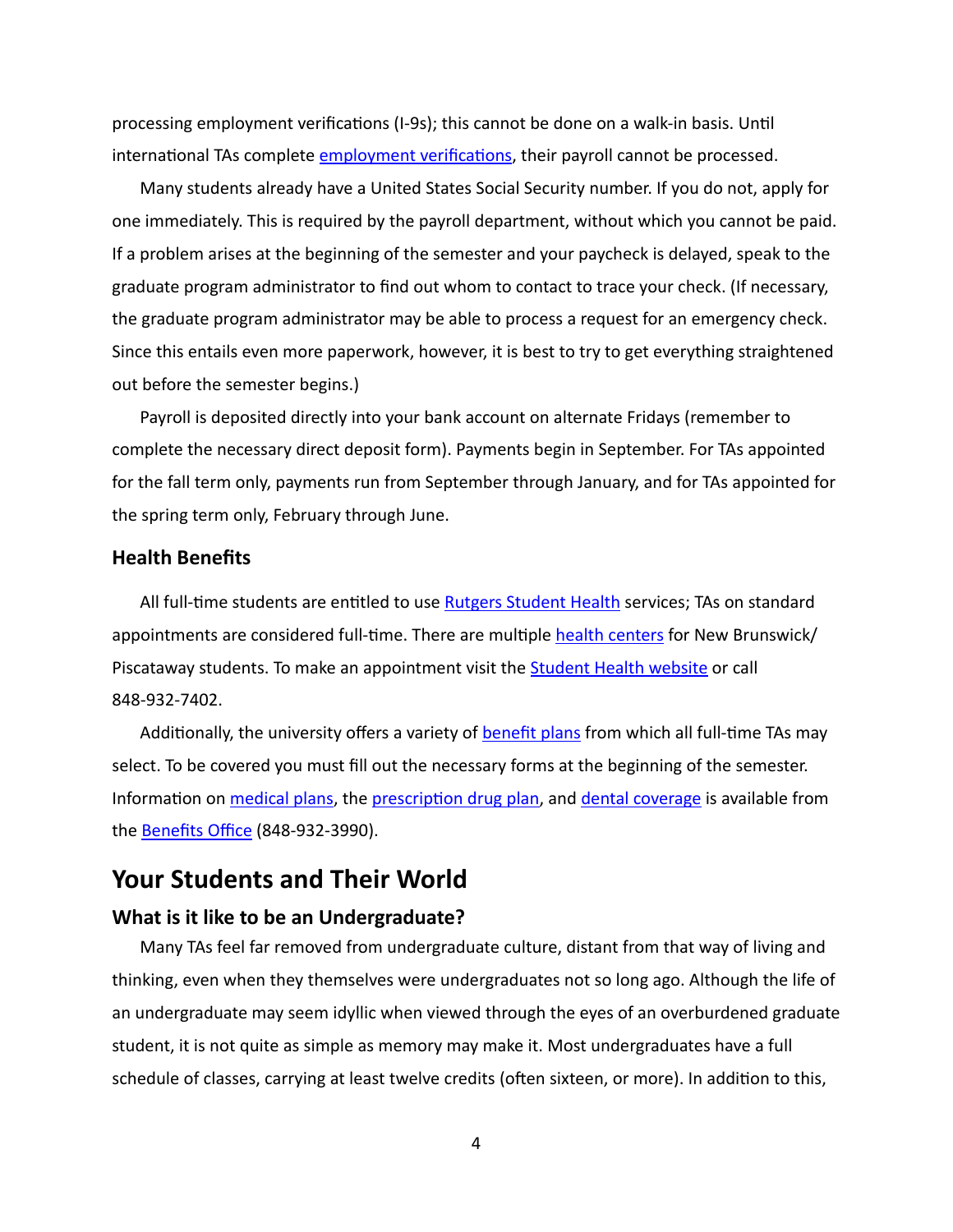many undergraduates must work part-time or even full-time jobs to subsidize their education. For many students, a job is a necessity: without it, they would be forced to leave school. Furthermore, many of these students are living away from home for the first time in their lives. Clearly, students who are overwhelmed by work and social life will have difficulties investing the time needed to complete their coursework.

Once TAs recognize the fact that the life of an undergraduate is not always an easy one, they are in a position to adopt proactive teaching strategies. Perhaps the most effective first step TAs can take is to stop thinking about their students as an amorphous mass, "the undergraduates," and to attempt to see them as individuals. Do not generalize (e.g., undergraduates are lazy, silly, shallow, unmotivated). Most students are sincerely involved with their education and willing to work hard to succeed.

Be understanding when students come to you with problems or with excuses for late or unsatisfactory work; they honestly do have tight schedules and may be under a lot of pressure. Help them if you can; don't put another obstacle in their way. This does not mean that you should fall for every line they give you, but do not be so skeptical that you do not accept any excuses. Dealing with students in a fair and honest manner is the best policy. Try to help them find ways to meet their commitments to your class without losing control of other equally important parts of their lives. It is important to always remember that, at the end of the day, your job is to teach them; if some flexibility on your part can facilitate that, then you should feel free to be flexible.

#### <span id="page-8-0"></span>**The Student Body**

What expectations can a TA have about a Rutgers student? In a university of more than 69,000 students—nearly 50,000 in New Brunswick alone—you can expect variety. There are more full-time students than part-time students, more women than men enrolled at Rutgers. Most of the students (82%) are from New Jersey. Numbers and percentiles say little about the abilities of a given individual or the scope of knowledge or range of experiences a student may bring to your classroom. Avoid stereotyping students—treat each student as an individual and hold high expectations for their success.

#### <span id="page-8-1"></span>**Campuses and Schools**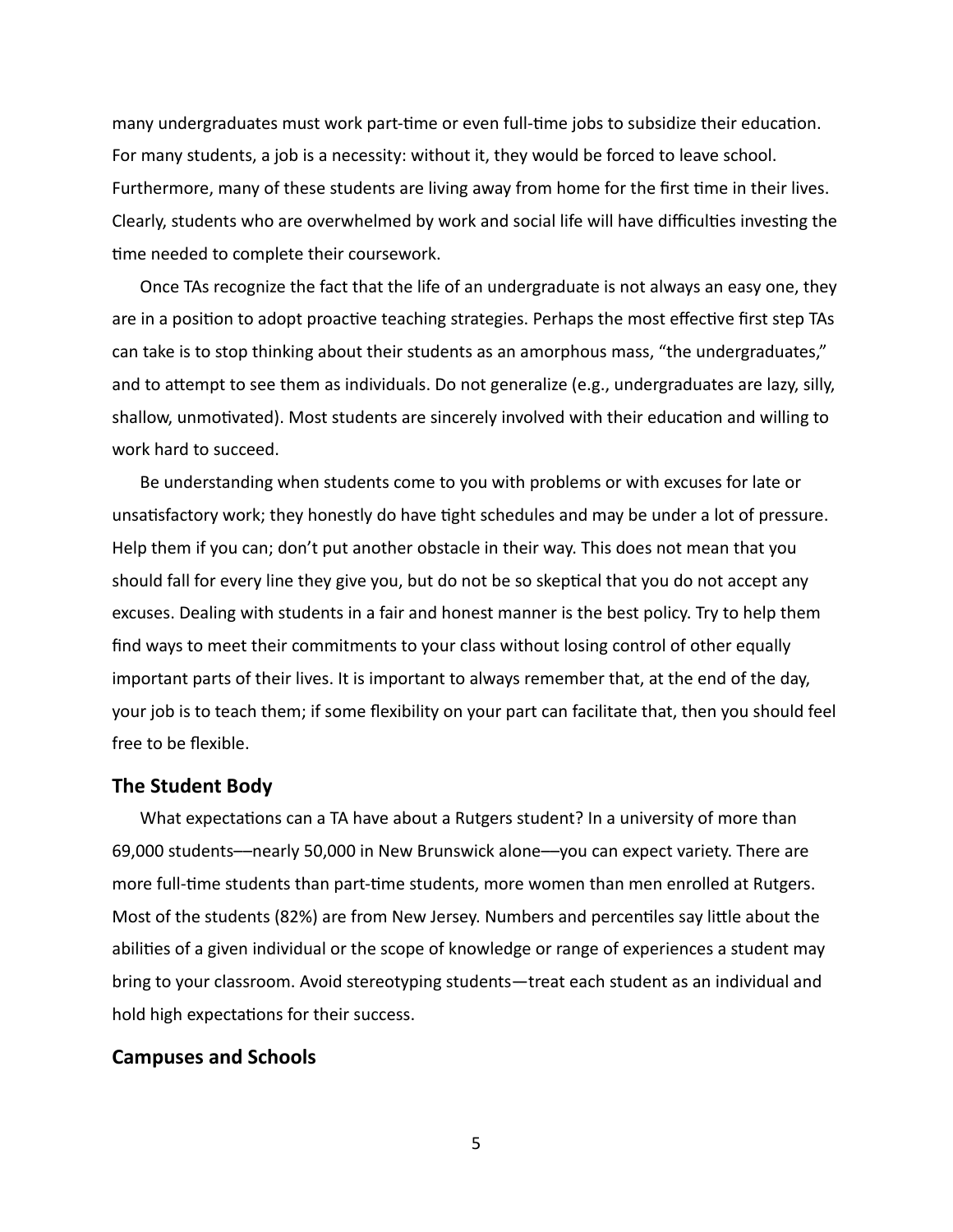Try to become familiar with the five New Brunswick/Piscataway campuses; you will feel more comfortable if you do so. Special events of interest are held on each campus—lectures, movies, sporting events, etc., so you will probably have occasion to visit all of them at one time or another. Although the campuses may seem widely scattered, all can be reached with the campus bus service. Knowledge of the campuses and the difficulties sometimes encountered getting from one campus from another will also help you understand the challenges students may have reaching your class on time.

Additionally, recognizing which school your students are matriculated in will give you clues about their goals. There are 12 undergraduate degree-granting schools on the 5 New Brunswick campuses. Each has an administrative code that you will see on rosters next to the student's name. These codes are listed with the school name below.

- Edward J. Bloustein School of Planning and Public Policy (10)
- Ernest Mario School of Pharmacy (30)
- Mason Gross School of the Arts (07)
- Rutgers Business School (33)
- School of Arts and Sciences (01)
- School of Communication and Information (04)
- School of Engineering (14)
- School of Environmental and Biological Sciences (11)
- School of Management and Labor Relations (33)
- School of Nursing (25)
- School of Public Health (10)
- School of Social Work (09)

Identifying a student's school may help you to understand the focus of a student's interest in your discipline: why he or she are taking your course, why his or her level of interest is so high or so low, and what the rest of his or her program may be like. Of course, more can be learned by speaking with the student.

# <span id="page-9-0"></span>**Beginning to Teach**

#### <span id="page-9-1"></span>**TA Assignments: What will I teach?**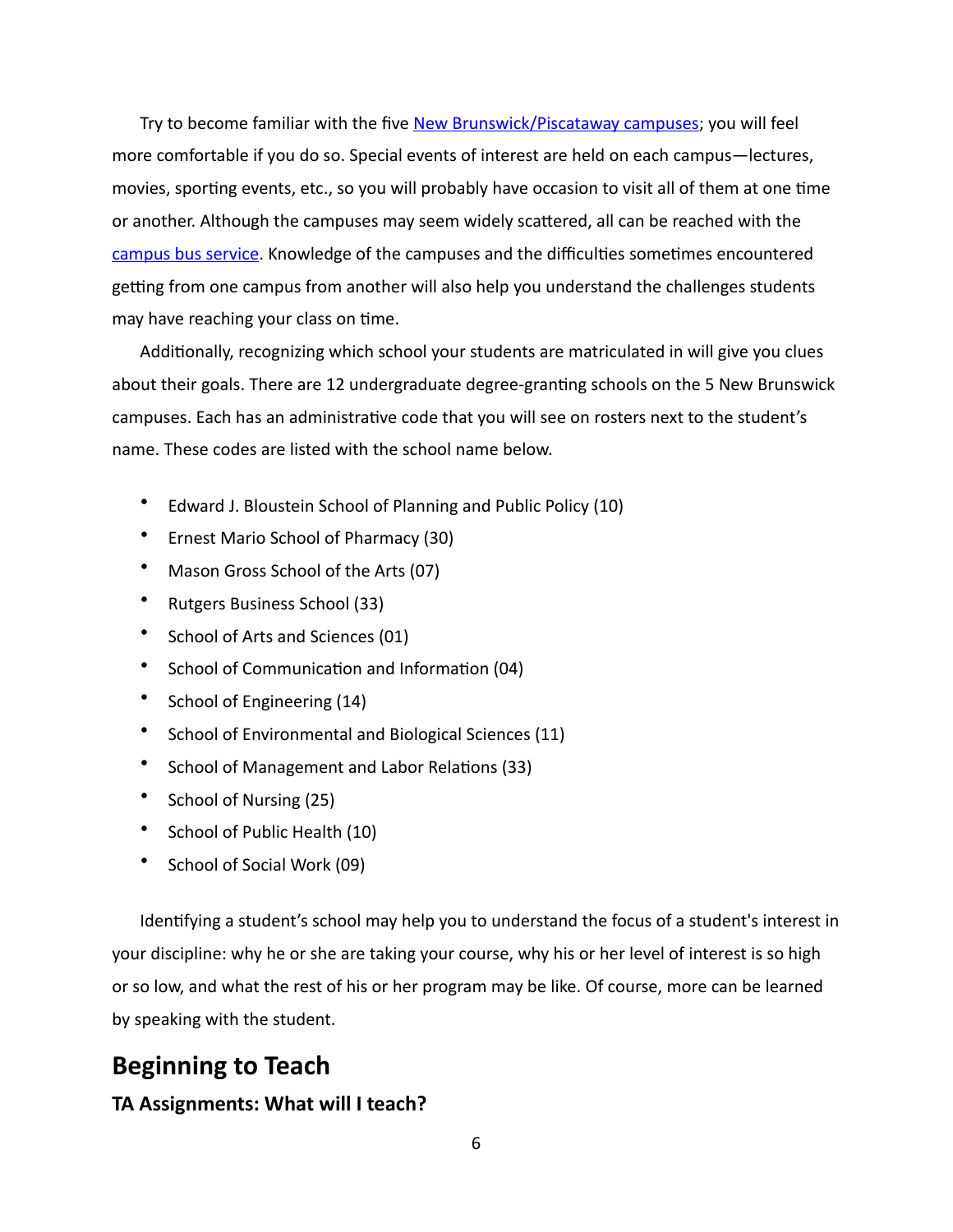Although you may have found out in June that you were awarded a teaching assistantship, you may not know the particulars of your assignment until late August or even early September. Because of variables such as student enrollment, assignments are sometimes made quite late. Feel free to reach out to your department and other graduate students to get a sense of common placements.

Common TA assignments include grading, teaching recitations sections, and teaching lab courses. As soon as you receive your TA assignment, you will want to reach out to a faculty member for assistance. Every department should have someone to assist and advise TAs. If you are assigned to work with one specific faculty member, contact them and let them know you will be their TA and set up a meeting to discuss your duties for the semester.

Most importantly, get organized early. The following sections may help you in doing so. In addition, don't be shy in asking graduate students and faculty members for help. The more prepared you are on the first day of class, the more secure you will feel.

#### <span id="page-10-0"></span>**Preparing for the First Day**

It is natural to be nervous on the first day; even experienced teachers sometimes feel anxious. Taking the time to prepare will help ensure that the first class goes smoothly. Remind yourself that you were given this position because you are qualified to perform it. Be prepared but relax—you may even have some fun!

It is normal to experience some of the common fears associated with the first day of class. For example, what if...

- a student asks me a question I can't answer?
- I can't control the class?
- I lose my train of thought?
- I give a wrong answer or make a mistake?
- a demonstration or experiment does not work properly?

These thoughts are all normal and to be expected, but with preparation and confidence you can handle anything that comes your way. As you walk into the classroom or lab on that first day, remember that students make certain automatic assumptions about the teacher. The first is that since you are the teacher you must know what you are doing. Your position—the person in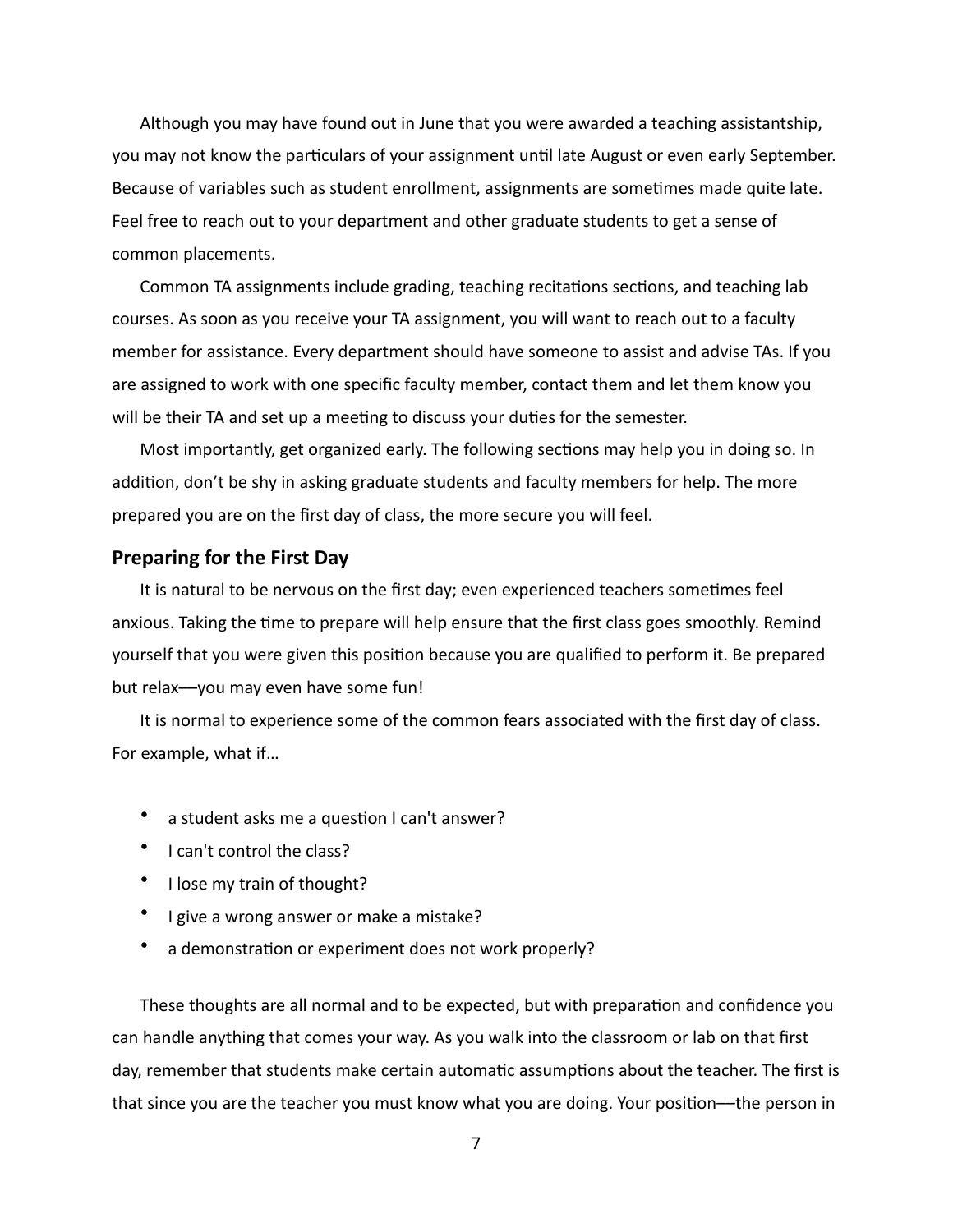front of the classroom—vests you with authority. Use this knowledge to bolster your confidence before you step into the room. And remember, the students are probably feeling more than a bit anxious and worried about the course and what to expect.

It is also best to accept the fact that, sooner or later, you probably will make a mistake—it happens. It won't, however, be the end of the world. Consider beforehand how to respond to such a situation, and it will become less threatening. Be assured that your errors will not seem as disastrous to the students as they do to you. In fact, they may not even notice! If you realize that you have given incorrect information, it is okay to make a statement correcting your mistake. The students will appreciate this. Admitting that you were wrong will not cause students to lose respect for you, in fact, it may lead them to value your honestly and lead them to feel more comfortable asking questions themselves.

In addition, despite your best preparation, understand that sometimes things do not go exactly as you had planned. For example, one lesson may take longer than you expected. Another activity may not produce responses from the students that you expected. When things don't go as planned, this does not mean that you have failed, it simply means that you now have an opportunity to enact an alternate plan of action. As you plan each activity, consider the various paths it might take and do your best to be prepared with alternate ways to handle these potential situations. If you find yourself in a situation that you are not prepared for, it is okay to take a few minutes to collect your thoughts and make a new plan before reconvening the class. Remember, you are human too!

#### <span id="page-11-0"></span>**First Impressions**

Your first impression to the class is very important. In fact, you can set a certain tone for the semester by your overall behavior and appearance. For example, a teacher who is not punctual may send a message to the students that their time is not valuable, or that they are allowed to be late to class as well. Be sure to arrive on time, if not a few minutes early. Arriving early allows you time to collect your thoughts and reorient your focus toward the class. This also allows you time to talk to your students informally and allows students to ask you questions. In addition, always begin class promptly.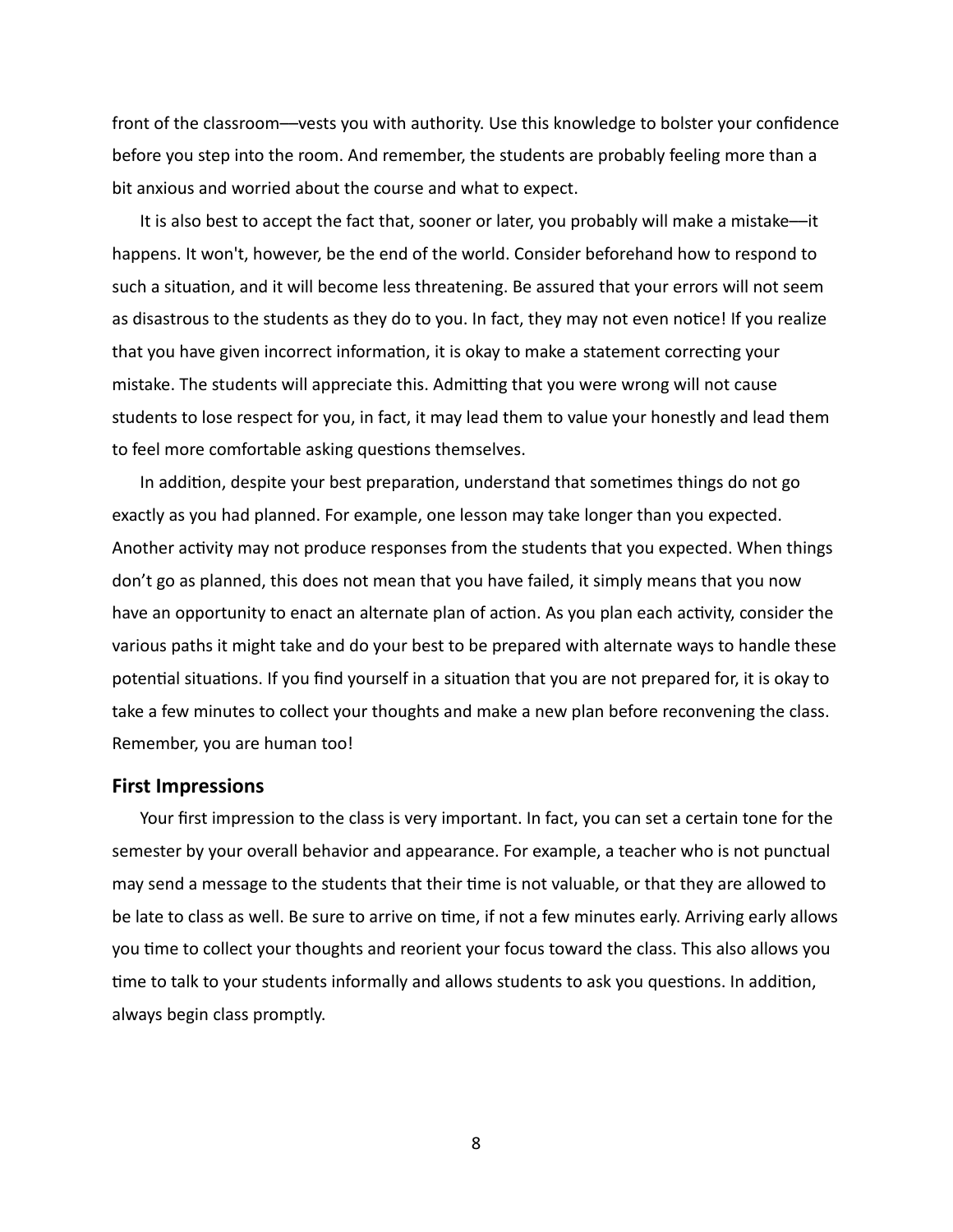During the first week, try to have a little patience for students who wander in late; they may have registration difficulties, problems finding classrooms, or miscalculating the time it takes to get from class to class. Be understanding.

You may dress in any way that you feel is appropriate but know that students will interpret your dress in certain ways. Your students may be fairly close to you in age. If you are particularly concerned about establishing authority in the classroom, dressing a bit more formally than your students makes an important distinction which can help you establish proper authority. Although you may want to connect with your students, you will also want them to see you as an authority figure rather than another peer. If you dress too casually, this may subtly suggest you are just another student.

#### <span id="page-12-0"></span>**The First Class**

To begin, you must decide what you intend to achieve with your first class. Do you wish to plunge into the course work almost immediately? Or, do you wish to spend the first day getting to know something about your students and letting them get to know you? Each approach has its advantages and disadvantages—the choice depends largely on how much guidance you have been given from your department and your lead instructor. You may also consider your style as a teacher and the impressions you want to make towards your students.

Taking attendance, at least for the first two weeks of class, is important so you can help establish an accurate class roster. Some departments even require a teacher to report attendance numbers to them during the drop/add period (the first week of each semester). Check with your department about rules and standards for attendance. Your course may or may not have an attendance policy that will require attendance be taken during every class.

Taking attendance also aids in quickly learning students' names. Learning a student's name is an incredibly effective way of demonstrating to them that their individual ideas are valued. It can be difficult if not impossible to remember all the names of your students in a large lecture class, however in most lab sections, recitations, and smaller classes, it is feasible. If you are committed to learning student names, some strategies may help you, such as asking them to wear nametags for the first week or doing introductions several times at the beginning of the semester. There is also a photo roster available from your course roster which can help you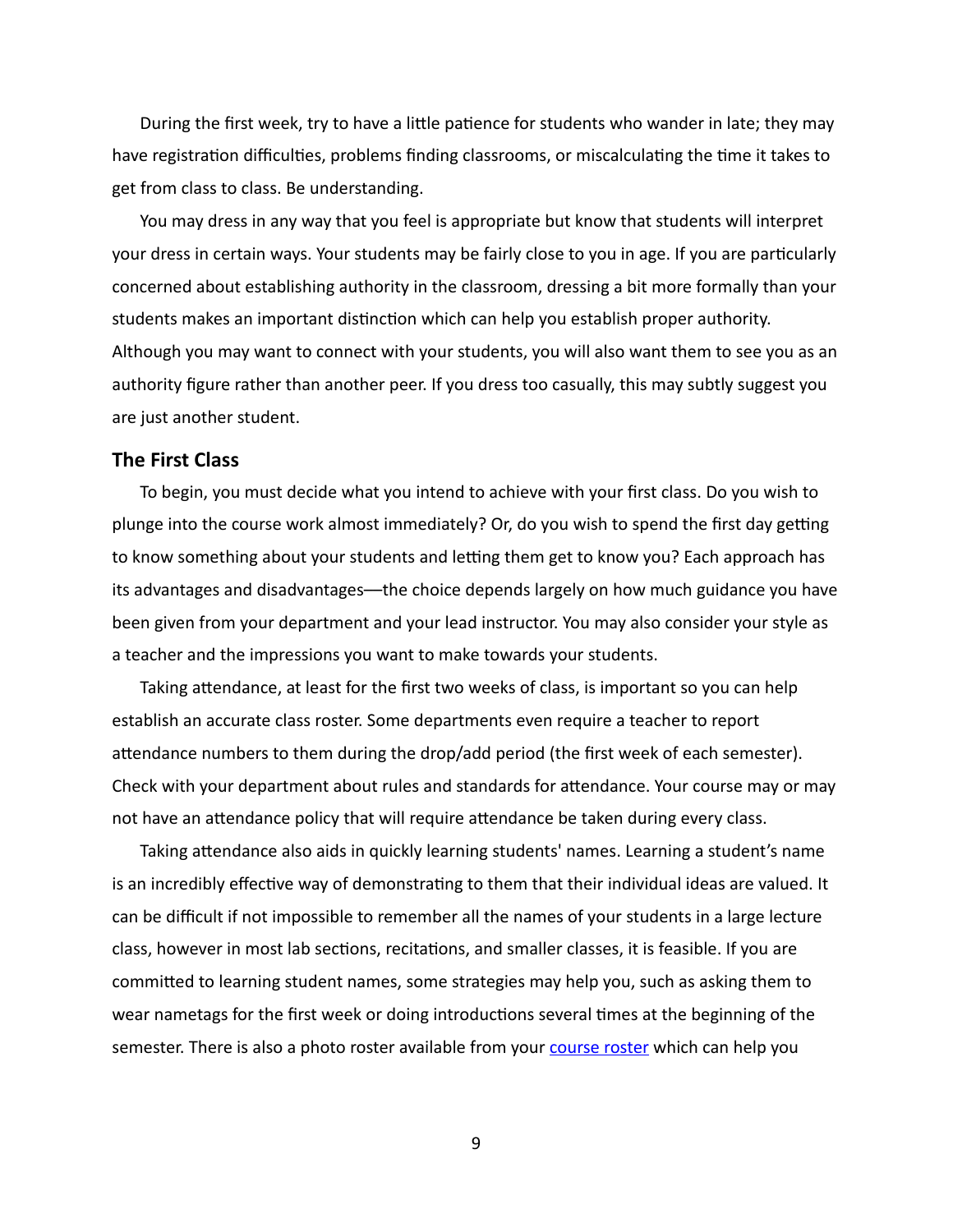match names with faces. Some teachers even ask that students take the same seat so that it will be easier to remember names.

In addition to providing an introduction to the course, a major part of the first day is introducing yourself to the class. How should the students address you? This is your decision. The level of familiarity you wish to establish is something that you, not the students, should determine. Whatever you choose, inform students at the beginning of the first class. Do not merely tell them that your name is Ann Smith. This forces them to decide whether to call you Ann or Ms. Smith or Professor Smith. Write your name on the blackboard at the beginning of class in the way that you wish to hear it all semester and directly tell your students how to address you in emails and in-person.

After you have taken attendance and introduced yourself, many instructors choose to begin the course by handing out a syllabus that provides a clear plan for the semester (see Preparing a [Syllabus](#page-15-1)). This is one of the most straightforward ways to convey information about the course, what you will cover, what the students will be expected to do and learn, as well as what the classroom culture and expectations will be. The syllabus is also a preview, presenting an overview of the course that will help students decide during the drop/add period whether or not to commit themselves to the class. You can choose to go over the syllabus together with the class, clarifying important points and answering questions. Students have a right to know what to expect from a course in terms of workload, grading, and other matters. For lab instructors, it is often necessary to open the first class with a discussion of lab protocol and safety procedures.

These preliminaries will not necessarily take up the entire class period. Many teachers like to spend time learning about the students. Some distribute index cards and ask the students to respond to a series of questions designed to give them an opportunity to describe the range of their knowledge in the subject and outside interests they have that may be of use in planning discussions. Other teachers prefer having the students share information about themselves with the class in order to break the ice and accustom the students to speaking up. Depending on the classroom culture you seek to create, various activities may be appropriate.

An alternate way of beginning the semester is by presenting a mini-lecture that gives a broad overview of the subject of the course and a general idea of various scholarly approaches to this field of knowledge. This method can give students direct experience as to what to expect from the course. Other teachers prefer to begin the semester with a discussion. This takes some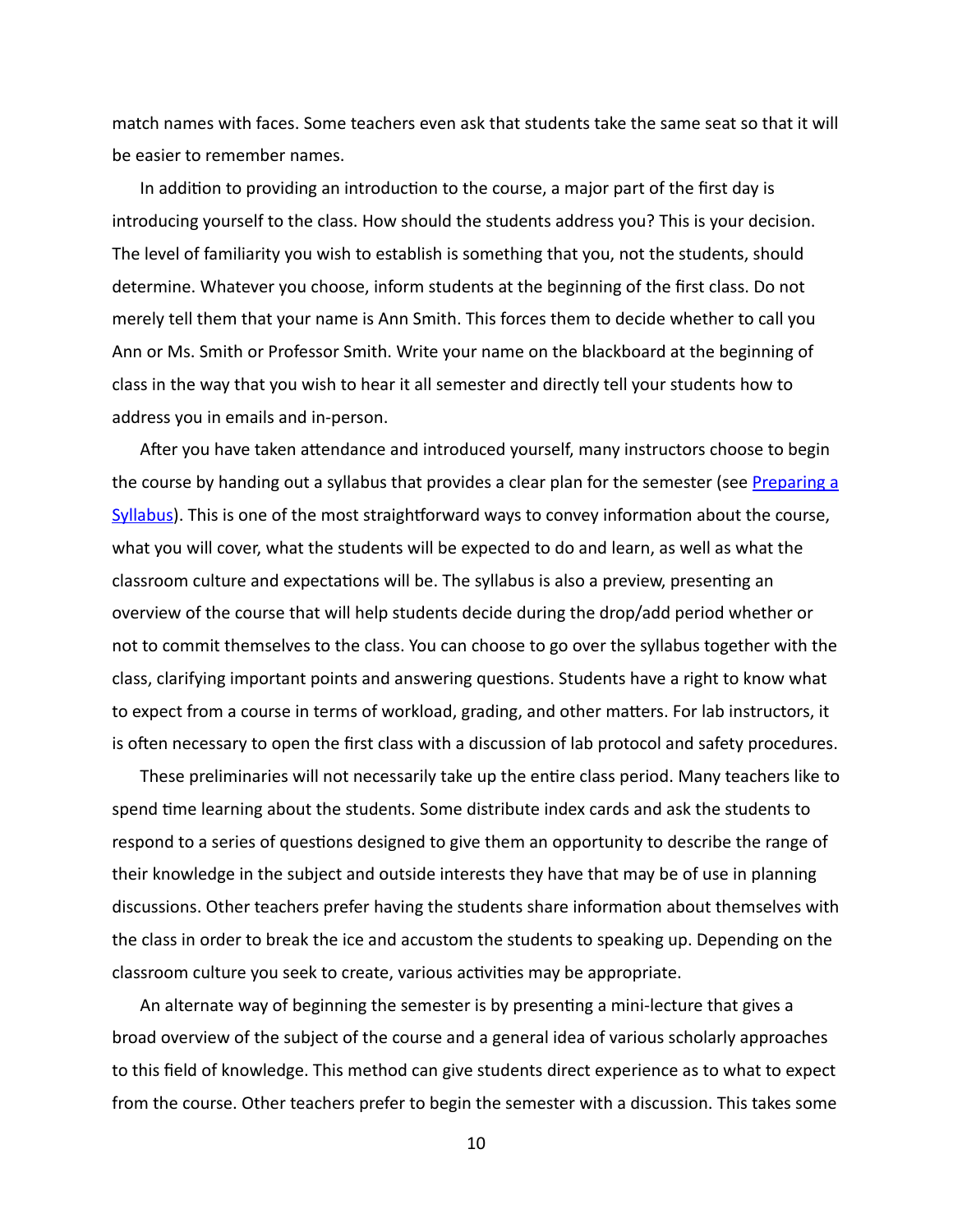of the pressure off the new teacher (although a discussion class presents its own unique challenges—see **The Discussion Class**) and signals to the students that the course will demand engagement and participation. A discussion can be a valuable way of introducing some of the concerns of the class while allowing the teacher to gauge the levels of knowledge of the students. 

Whichever approach you take for the first day of class, be aware that some students will invariably miss the first day. Students are still adding their classes, and others will ultimately drop your course. Because of this, don't assign permanent groups or make any decisions that require your roster to be set-in-stone. Some teachers choose to save the introductory lecture or syllabus overview for the second class, when the students have already had time to do some preliminary reading in the texts. Students who do not arrive until the second or even third class may be at a slight disadvantage, but they will also understand that time in the class will not be wasted and their regular attendance is required.

#### <span id="page-14-0"></span>**Creating the Right Atmosphere**

One of the hallmarks of a good teacher is the ability to create a classroom environment where all students feel free to offer opinions and ask questions. This atmosphere will probably develop over the course of the semester, as you and the students begin to trust each other. Acknowledge to the class that both you and your students have things to teach each other, and both you and your students can (and will) make mistakes. You may even choose to include a statement about the class culture in your syllabus.

Never belittle or criticize a student for making a mistake. You can correct the error, but it is best to do this in a kindly and non-judgmental way. Students will only participate freely if they know they will not be criticized for making mistakes. With every constructive comment, try to lead with a positive one as well. Offer praise whenever possible but only when deserved. Instructors who say "very good" after every student response run the risk of devaluing all praise.

In addition, all students in your class should feel they have an equal claim to your attention. Consider your non-verbal behavior. When you look around the class, do you tend to make eye contact only with certain students? Do you teach to one side of the room, or only to the front of the room? Be on guard against personal prejudices and unconscious stereotyping (see Our Common Purposes). Do you call on women as frequently as you do men? Do you find yourself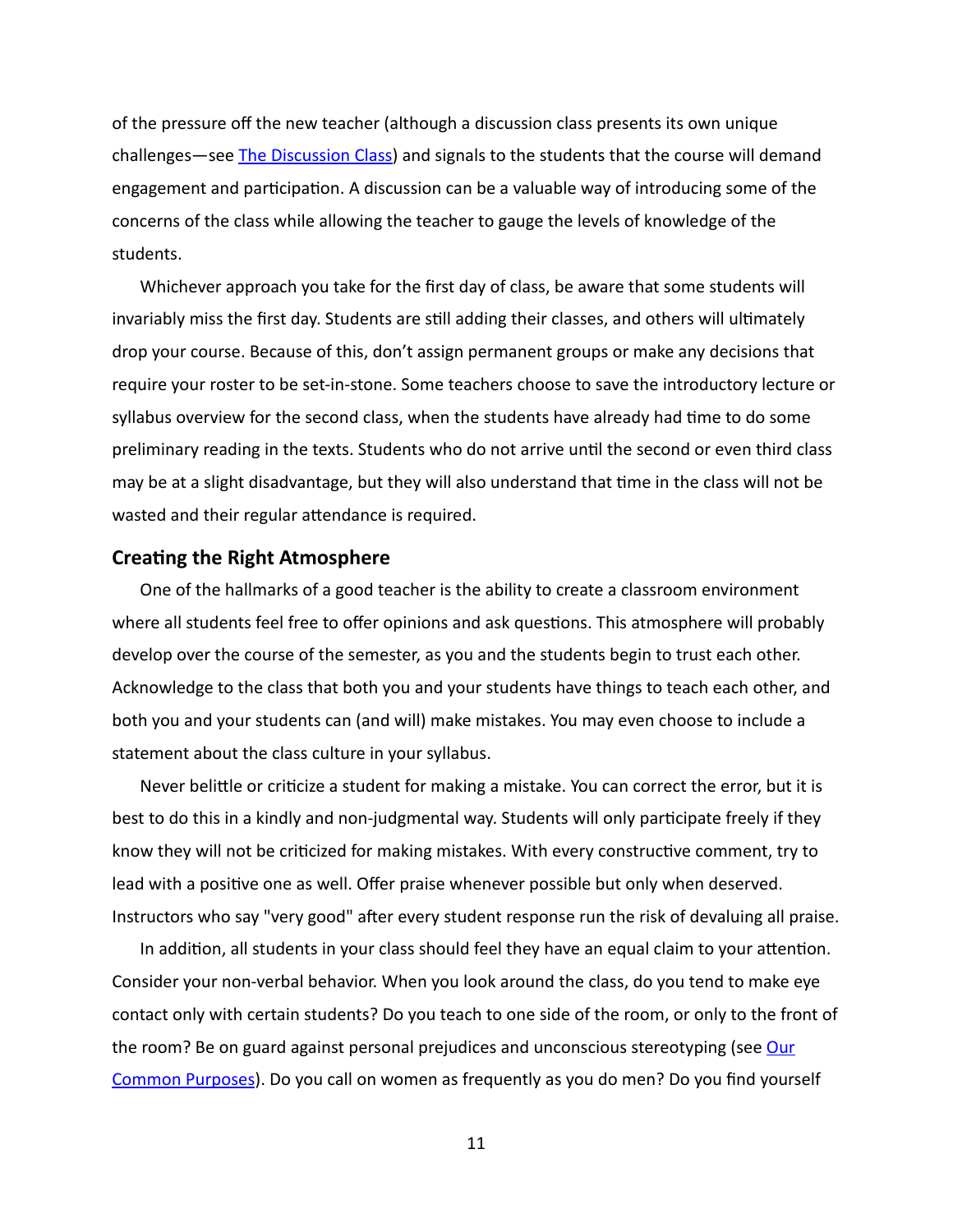letting class discussions be dominated by some students or some groups of students? In your classroom, do you make eye contact with members of these groups as often as with others? Although teachers may be unaware of these habits, students will notice, so guard against them.

Furthermore, set consistent rules and guidelines and stick to them. This will encourage you to treat everyone equally when there are set standards in place. However, don't feel obligated to be a stern disciplinarian at all times. Although you should expect students to conform to the rules you have set, be understanding when one comes to you with a legitimate excuse or a request for a special favor—an extended deadline or a make-up test, for example. You have the right (in line with the lead instructor when applicable) to make judgement calls about these situations. You should certainly not grant every request, and repeated ones by the same student should be looked upon with suspicion, but you are allowed to hear them out and make a decision based on the circumstances.

Above all, be sure to listen to your students and treat them with respect and courtesy. You can be the authority while being respectful. You may ask and expect the same respect and courtesy from them which together can allow your classroom to be a mutual and respectful learning environment.

#### <span id="page-15-1"></span><span id="page-15-0"></span>**Preparing a Syllabus**

Your TA duties may or may not require you to prepare a syllabus. If you are leading a lab or recitation section, you may be provided with a syllabus to use. This might be the case even if you are teaching a stand-alone course, which will sometimes have a department-approved syllabus. In other cases, you will have the responsibility of designing your own syllabus. Regardless, it is crucial to understand how a syllabus works, what should be included in it, and what its purpose is.

A syllabus is composed of several parts, all of which require careful thought and planning. Some classes will require additional components, but all syllabi should include at least the following: 

Contact and Logistical Information: All syllabi should include your name, email, office location, and office hours, as well as the location and times of class meetings, recitation sections, and/or labs.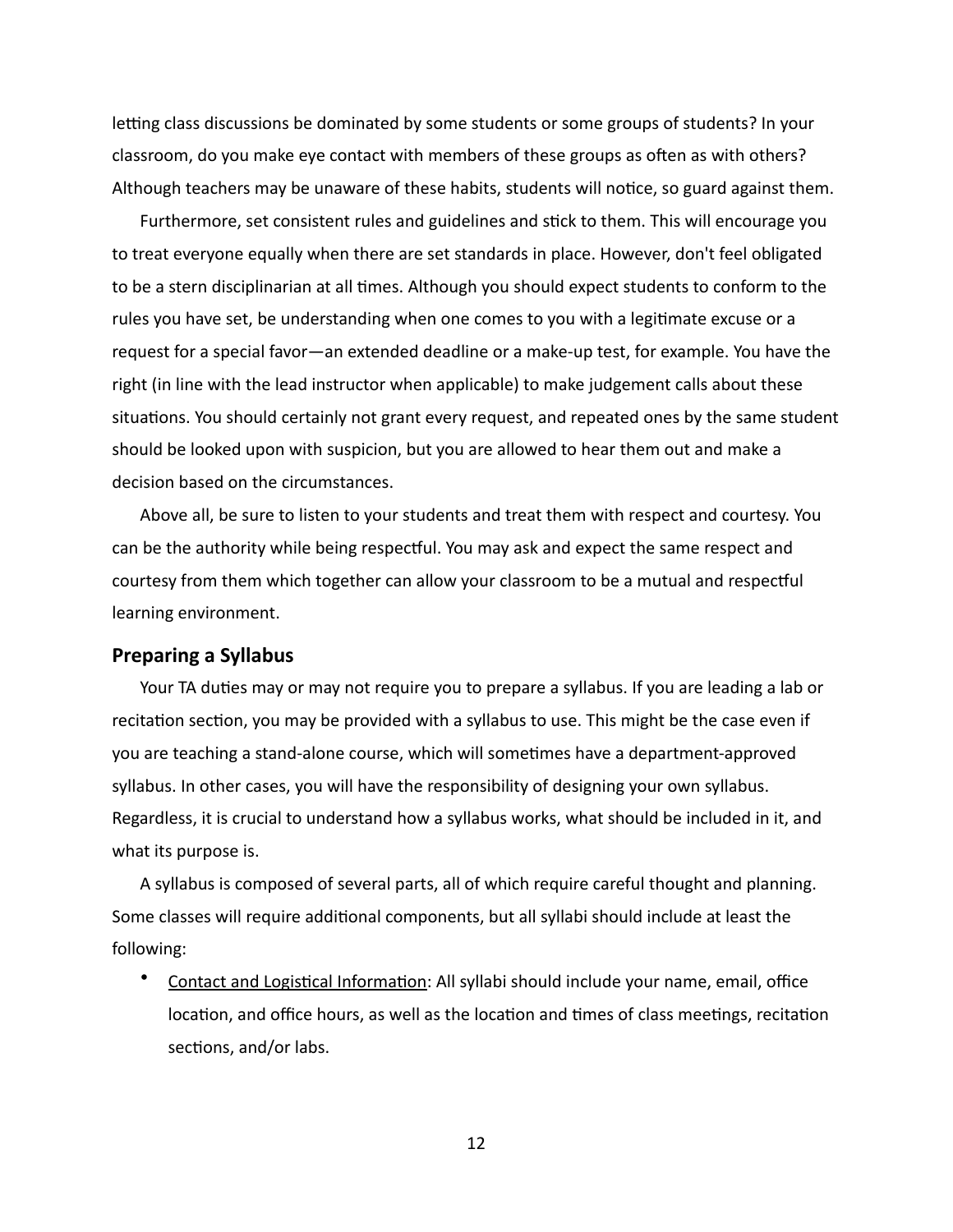- **Learning Goals:** Usually appearing at or near the beginning of a syllabus, learning goals set out as clearly as possible what your students should expect to learn in the course. They will usually include both skills and information and may also cover a range of topics from the general to the more specific.
- Policies and Procedures: A good syllabus provides clear and concise information about what the course's policies will be, and how assignments, exams, and other activities will proceed. Though it is much more than this, a syllabus is in some ways a contract with your students. Establishing clear policies on attendance, classroom etiquette, technology use, and other expectations can help avoid problems down the line.
- The Schedule: For most classes, the syllabus will include the schedule for the entire term. The schedule should contain details about what each class meeting will cover, how students should prepare for it, and specify when assignments will be distributed and when they are due. Make sure to take into account holidays and breaks, and, if possible, include some flexibility to account for classes that might be cancelled for reasons such as snow days. It should also consider what other responsibilities you and your students may be responsible for at certain times during the semester.

Ultimately, the design of the syllabus will be determined by the nature of the course material. For example, some subjects, like history and literature, often lend themselves to chronological arrangement, while others, such as science and engineering, may require organization around general topics. Whichever method you choose, it should be made clear to the students from the beginning. In addition, the overall connection between the class material and the text(s), the labs, or other elements of the course must be explained to your students. You are the expert in the room and part of your job is to help students understand these connections.

Strive to create a syllabus that gives a realistic indication of what the class will achieve over the semester. Alter your syllabus as little as possible once the semester has begun. It is unfair and, in some cases, against university policy—to change the course requirements after students can no longer switch sections or drop the course.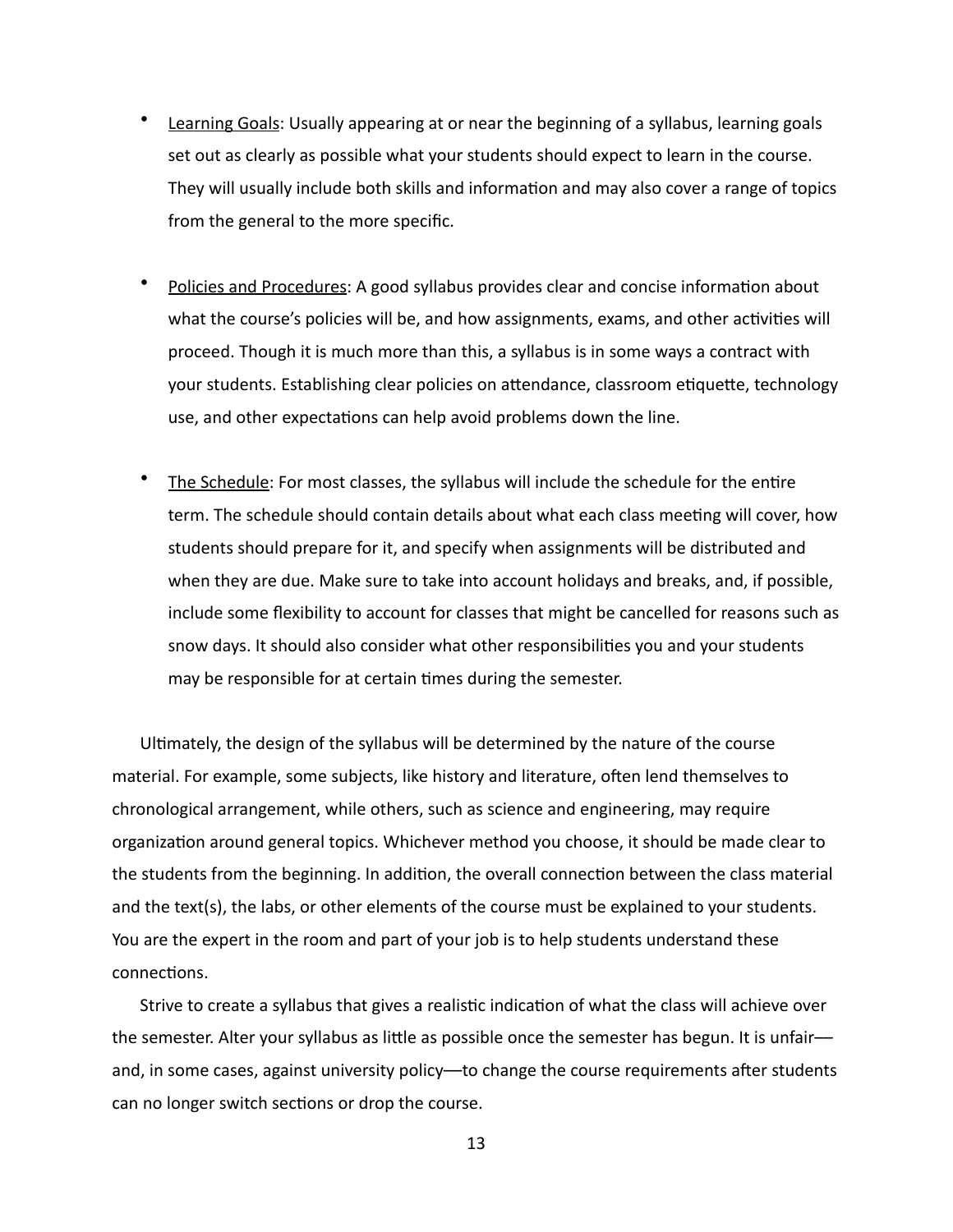#### <span id="page-17-0"></span>**Choosing the Text**

Depending on the course you are teaching and the department's policies, you may or may not have a choice about required books for the course. If you are TAing for a course with multiple sections, members of the department often choose what they consider the most useful books for the majority of students. In this case, you will not be responsible for ordering books. Instead, the department will supply you with a desk copy of each book and, sometimes, with a teacher's guide. Be sure to be in touch with your faculty advisor if you are not sure about this process. 

Before the course starts, review each book carefully and assess how much your course relies on the text. There will certainly be chapters you will want to stress, others you will wish to minimize. Consider how much supplementary material will be necessary for your students to reach the goals you have set.

Sometimes you may be required to teach from a text that you do not like. You are welcome to explain your reservations and even suggest alternate options, however, keep in mind, that almost certainly no change can be made for the upcoming semester. While the instructor may sympathize with your complaints, he or she may still have valid reasons for choosing that book. If you must teach from a text that you do not particularly like, you may share your feelings with the class, giving the students your estimation of both the strengths and weaknesses of the text, but try to stress what you see as positive. If you are wholly negative, students may wonder why you or the department made them waste their time (and money) on what you are telling them is a book of dubious value. Remember, too, that these students do not have your advanced knowledge of the subject and may find the book very useful in helping them to understand the basics. Make the best of the situation as much as possible!

If you do have the opportunity to select your own booklist, there are many factors for you to consider: 

Which book or books can best further your course goals? The more clearly you formulate your learning goals for the course, the more surely you can choose the books that will help your students reach these goals.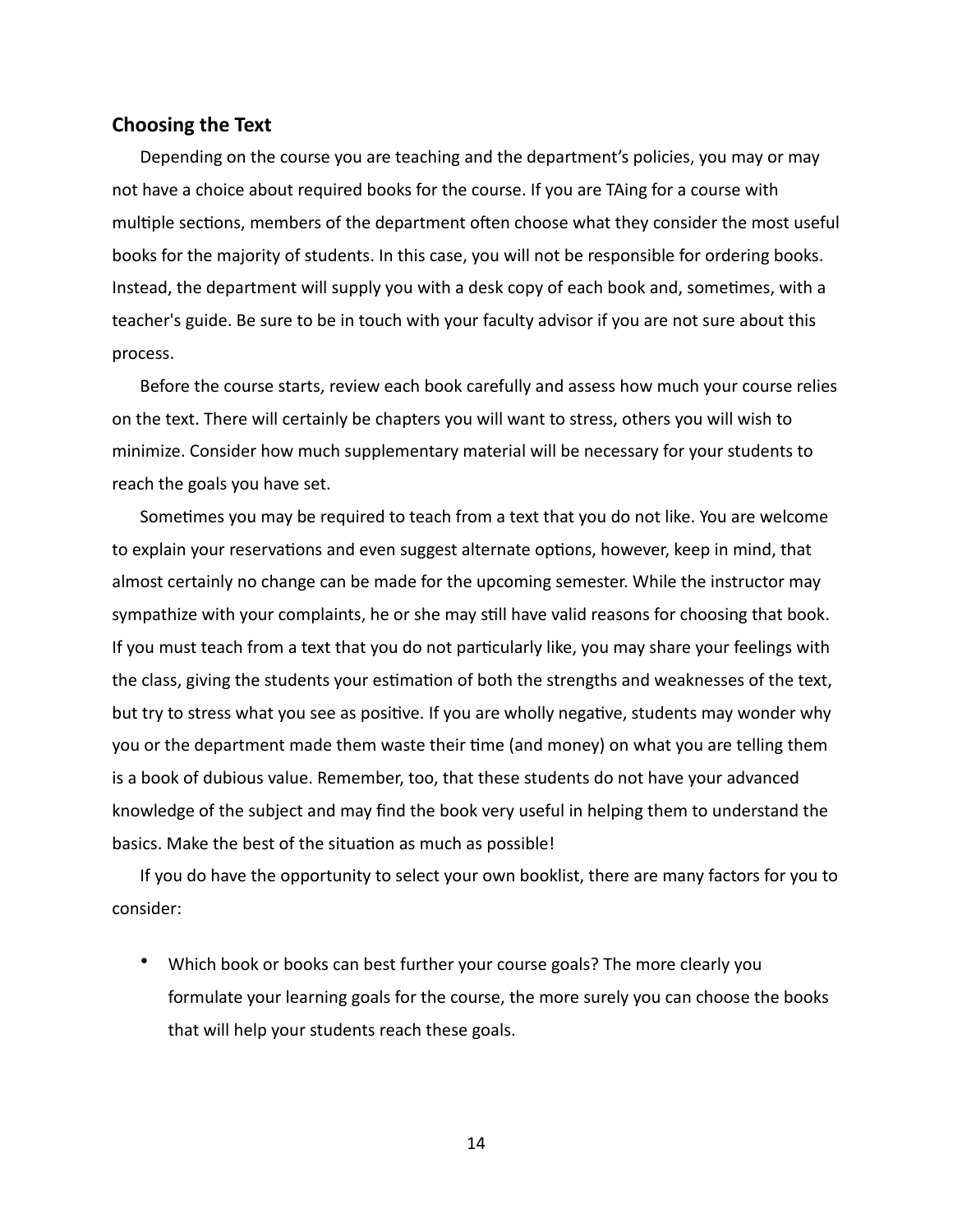- How much material can be covered over the semester? Consider both how much reading students can be expected to do, as well as the depth of material you want to cover. Sometimes it is hard to judge what is a reasonable workload. Experienced instructors in your department will have a fair idea of how much work students can or will cover. In some fields, for example, there are fairly standard 'rules of thumb' concerning how many pages of reading per class meeting can be assigned. Feel free to consult faculty members or other TAs for guidance about these standards.
- How expensive will these books be? Although cost should not be the only consideration, given the price of books today some students may opt out of purchasing books even when they are required if they are too expensive. If students do not purchase the book, this will certainly impact their learning. Perhaps consider an open textbook.
- If you choose to rely heavily on PDFs or shared materials, copyright laws must be taken into account.

You may choose to reach out to various publishers to acquire sample copies of books. You will find this is helpful if you want to pit two books against each other side-by-side. Once you have compiled what you think is a good preliminary list, take it, along with your syllabus, to the department chair or to an instructor who has already taught this course or a similar one. Consider all suggestions—remember they have more extensive classroom experience—but, in the end, it is you who will determine the structure and focus of the course.

Once you have decided upon the booklist, you must complete an online book order form. The graduate program administrator will be able to assist you with placing the book order and your department may request the information as well. These lists should be completed as soon as possible so that the books will be available at the bookstore by the first day of classes.

#### <span id="page-18-0"></span>**Supplementary Readings**

Many teachers choose to use PDFs and online materials from various sources to supplement the text and their lectures. Usually, such material is placed online via the course learning management system (such as **Sakai or Canyas**). While supplemental readings can be very useful, take care not to overwhelm students—the purpose is to clarify, not to make learning more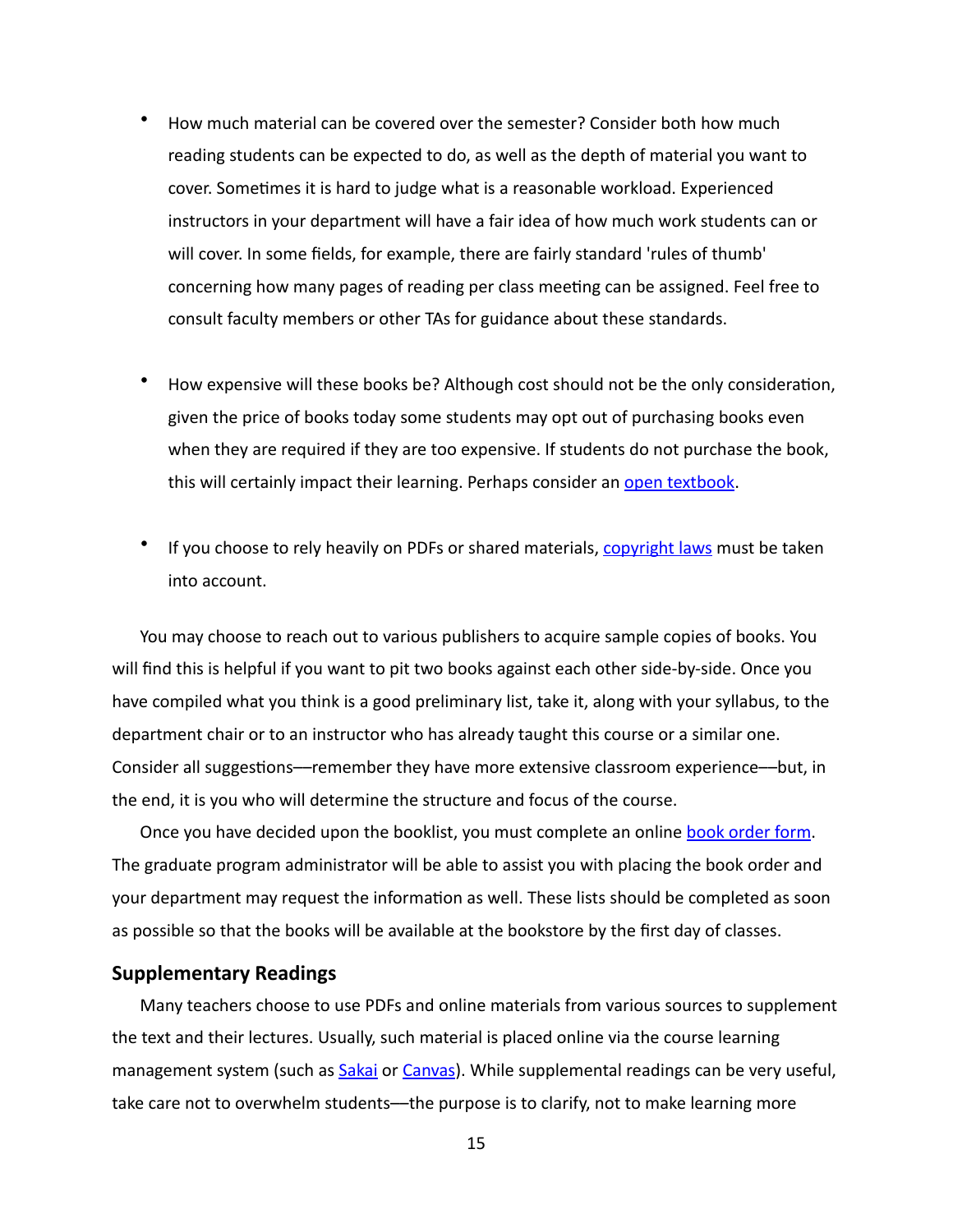difficult. Furthermore, if you choose to rely heavily on PDFs or shared materials, copyright laws must be considered.

You may include a "For Further Reading" list for students who want to dive deeper into various topics. Occasionally alluding to these materials in class or choosing interesting examples from them may help to motivate students to read them at a future date. However, students cannot be held responsible for any material that is not specifically labeled as required.

#### <span id="page-19-0"></span>**Record Keeping**

Consider the kinds of student records that must be maintained and devise a workable system for doing so. The university mandates that all grades be kept on file by the instructor for at least one year—your department may also have its own rules. Many experienced teachers suggest that you keep this information for as long as possible but certainly for at least five years.

Student attendance and performance should be accurately detailed in these records. All letter or number grades for quizzes, exams, homework, and in-class work must be properly recorded. In addition, many teachers find it useful to reserve a space next to each student's record for a brief final evaluation of his or her strengths and weaknesses (one or two sentences at most). This brief note may assist you in the future if the student asks for a letter of recommendation.

Take time to record all information clearly and accurately. You will have to refer to this information several times in the course of the semester--at mid-semester when it is time to issue warning notices, at semester's end when you are calculating final grades, and at any time during the semester when you meet with students to discuss their progress. These tasks will be much less time-consuming if your grade information is in order. If your records are stored on a computer, it is essential to keep a backup. Similarly, if you post grades online, make sure to have the full gradebook stored for your own personal records as well. Keep in mind the possible security risks---who else will have access to your records? If you lose your records, the burden of proof for a grade is on you, and the resulting problems could become a bureaucratic nightmare. 

#### <span id="page-19-1"></span>**Rosters and Drop/Adds**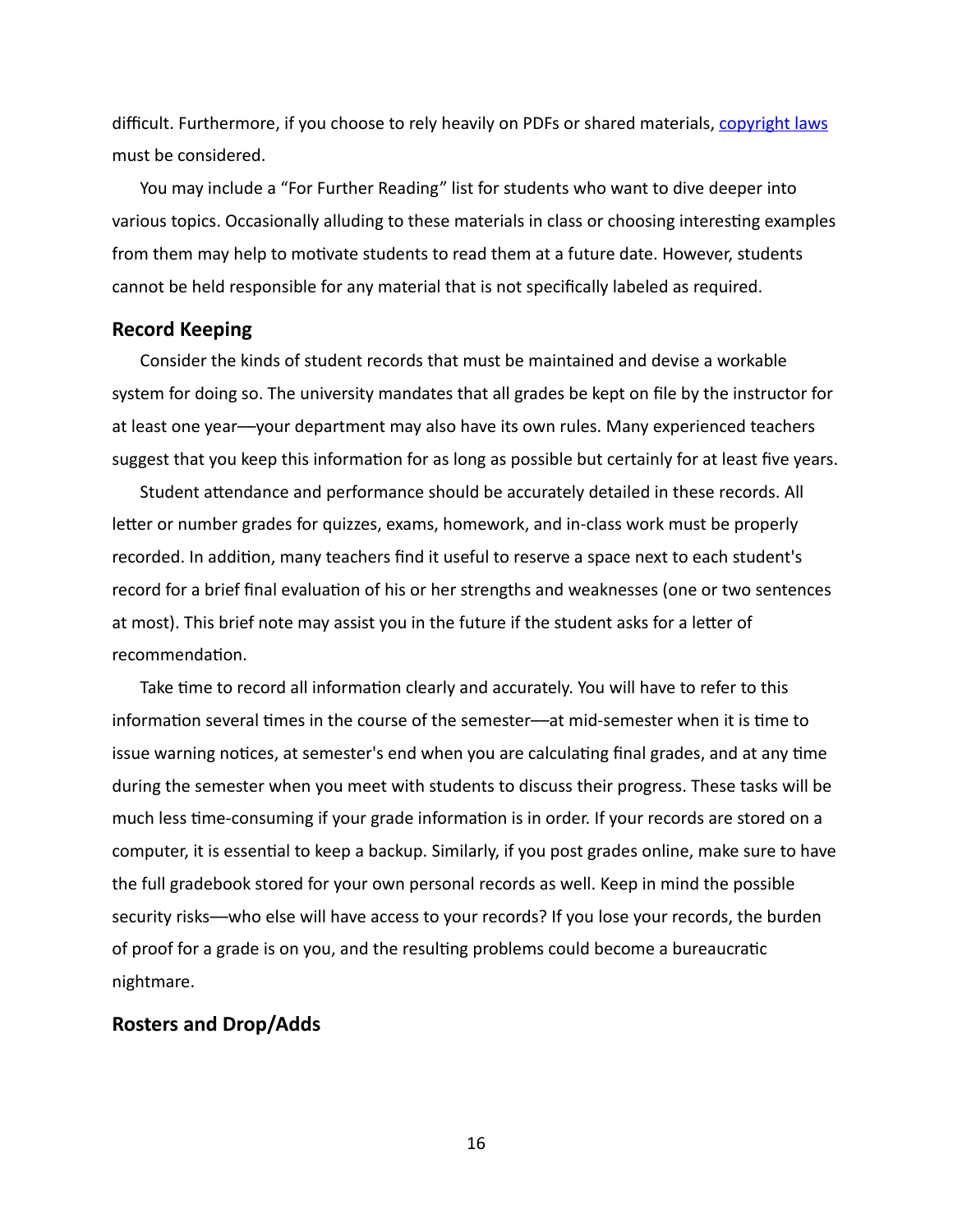The **online class rosters are** updated as students change their registration. Do not attempt to add the names of students who do not appear on your roster and do not attempt to delete the names of students who have not attended.

Some students do considerable 'shopping' for courses during the first weeks of a semester; others will be deregistered after the first two weeks of classes because they have not paid their term bill. Once these students pay their term bill, their courses are automatically restored; they do not have to reregister for their classes. Therefore, you may notice student rosters changing over the first few weeks of the course; this is normal.

During the first week students may add classes. During the first two weeks students can drop courses without incurring any penalty, however, for the following six weeks a 'W' will be recorded on the student's transcript. After eight weeks, a student can drop a course only with the permission of the college dean; after the twelfth week of classes, a student can drop a course only with the permission of both the college dean and the instructor.

Warning rosters are generally available between the fourth and seventh week of the semester which allow you to submit "warning" grades to students and their departments. You will be notified of the specific due date for warning rosters. The first hourly exam or some substantial graded assignment should be scheduled and graded before the seventh week of classes so that students who do poorly and are in danger of failing can be notified. Comments should be entered next to the warning grades. The Warning Roster will list all of the students registered for your class. If a student's name is not listed, please send the student to their dean's office to properly register. Warning grades are as follows:

- W1 = Warning for poor performance;
- $W2 = Warning for poor attendance;$
- W3 = Warning for both poor attendance and poor performance;

The final roster is the Grade Roster. Grades must be submitted within 48 hours after the final exam as scheduled by the university. Instructors are expected to submit final grades using [REGIS](https://sims.rutgers.edu/rosters/) (Rosters and Electronic Grading Information System).

For undergraduate students, you may submit a grade of either *A*, *B*, *B*+, *C*, *C*+, *D*, *F*, *NG*, *TZ*, or *TF*. Note that minus grades are not permitted. Assign a grade of *NG* (no grade given) to a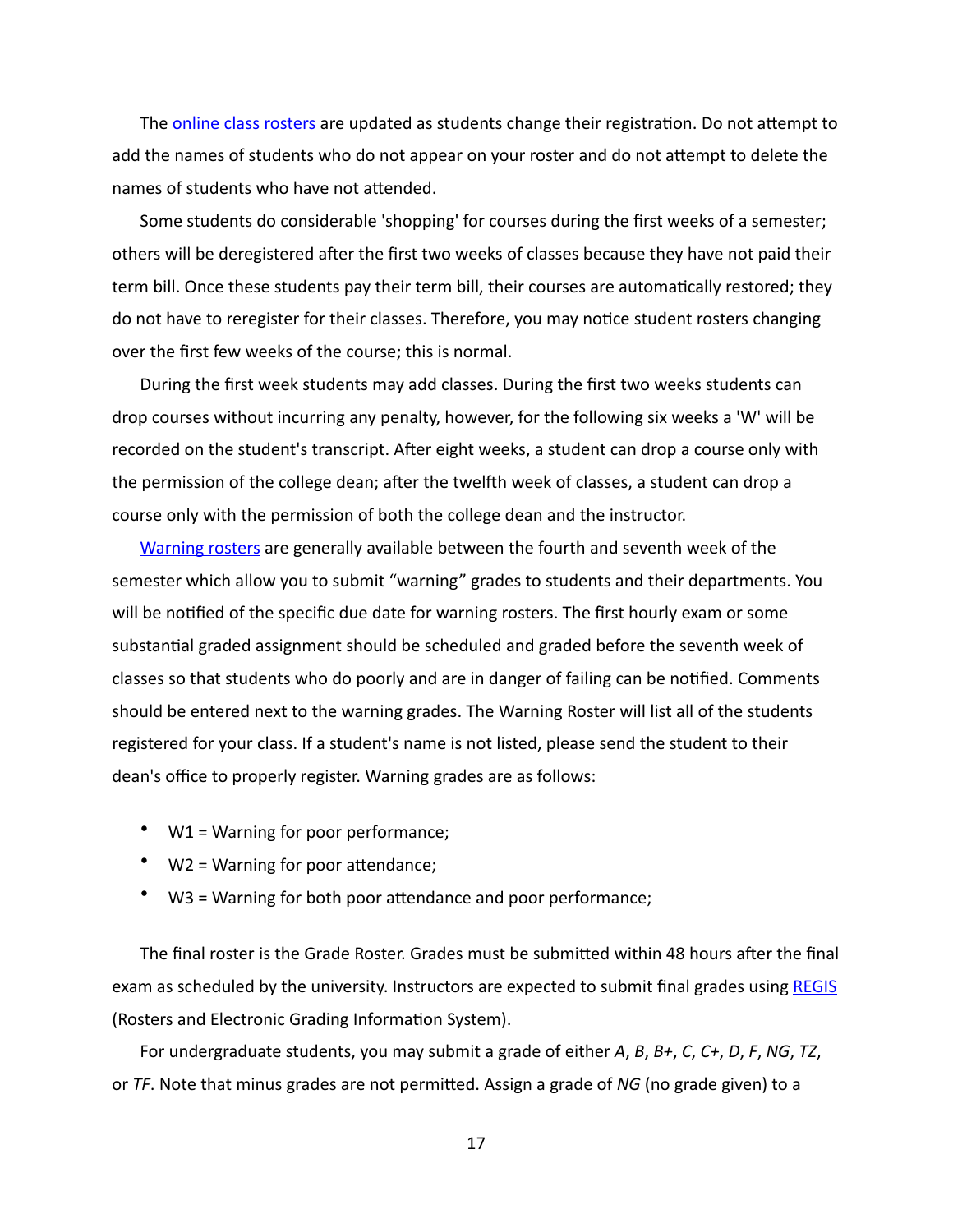student who has not attended the course. The *NG* will have no immediate effect on a student's GPA; however, if the situation is not resolved within the following semester, the NG will convert to an *F*, and the GPA will be recalculated accordingly. Assign a grade of *TZ* when a student is unable to complete the semester's course work due to a verifiable emergency situation; reach an agreement with the student as soon as possible as to how the course should be completed. The TZ will have no immediate effect on a student's GPA, however, if the situation is not resolved within the following semester, the *TZ* will convert to an *F*, and the GPA will be recalculated accordingly. Assign a grade of TF if the student does not complete the course work required or has not taken the final exam. The TF will be calculated into the GPA immediately. If the course work is not made up within the following semester, the TF converts to an F. Similarly, instructors can submit *TD*, *TC*, *TC*+, *TB*, or *TB*+ grades if the instructor believes that the student should receive that letter grade even if the student completes no further work for the course. *T* grades can never be lowered. Please consult with your department regarding procedures for submitting changes of grades after the semester has ended.

#### <span id="page-21-0"></span>**The Classroom**

You will be assigned a specific classroom or lab when you are given your first roster at the beginning of the semester. If possible, go and look at the classroom before the first class to judge its suitability. The logistics of scheduling an enormous number of classes make it almost impossible to get a class location changed, but if the classroom is totally inappropriate for the course (in size, available facilities, etc.) report the problem at once to the graduate program administrator or to someone at **Scheduling and Space Management**.

#### <span id="page-21-1"></span>**Digital Classroom Services**

Information regarding the size, location, and permanently installed equipment in a classroom is available on Digital Classroom Services' website. Instructions and videos explaining the operation of the systems and equipment are also available.

#### <span id="page-21-2"></span>**Facilities Maintenance**

Although what happens in the classroom is naturally much more important than the physical appearance of the room, no one should have to spend a semester in an unpleasant environment. When you look at the classroom or lab for the first time, take note of its physical condition.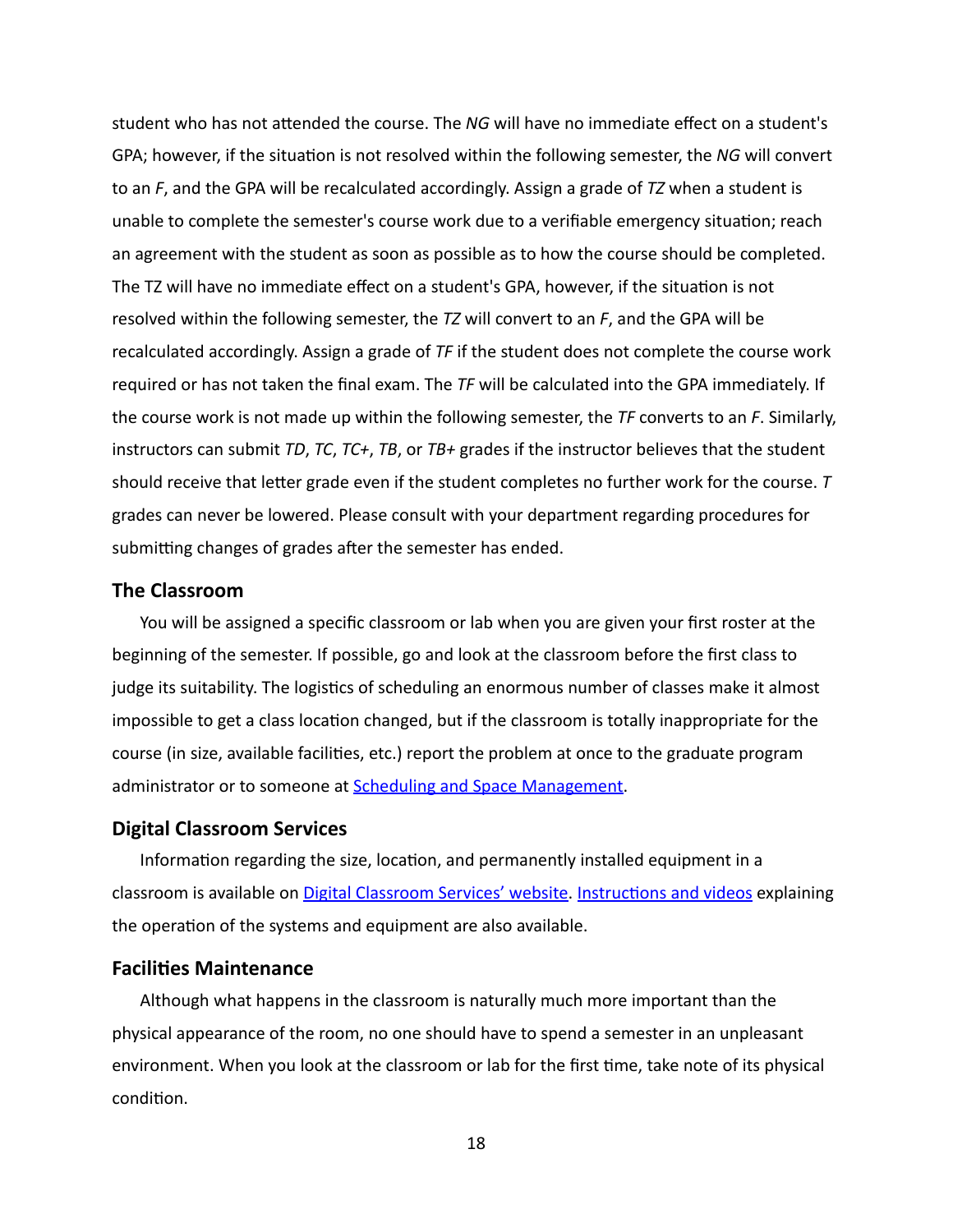- Is the classroom clean?
- Do all of the lights work?
- Does the heat/air conditioning work?
- Are there enough desks?
- If you will need a podium, does the room have one?
- Is there an adequate supply of chalk/markers and erasers?
- Are there broken windows or locks?

In most cases the classroom will be adequate. If there is a problem, however, act at once to remedy it. An annoying buzzing light will distract even the most interested students, just as an overheated classroom will lull even the most attentive to sleep.

Facilities Maintenance should be notified in the event of problems with plumbing, air conditioning, repairs, maintenance, classroom supplies, or broken locks. If it is an emergency, the operator can have someone respond immediately.

#### <span id="page-22-0"></span>**Getting an Office**

The university requires that all teachers make themselves available to their students outside of class. Office assignments are usually made before classes begin or during the first few weeks of the semester. Because of the shortage of office space in many departments, it is likely that you will have to share your office with several other TAs. Teaching and class schedules are so varied that this presents fewer problems than may seem probable at first.

Unfortunately, in some departments, space is at such a premium that TAs who grade or teach labs and recitations may be without office assignments at the beginning of the semester. If you find yourself without an office, ask your graduate program administrator for suggestions about what to do. If no help is received, speak to the instructor with whom you are working. Some faculty members allow TAs to hold office hours in their own offices at times when they will not be using them.

Some departments have shared office space or extra rooms which you may use in the event that you want to hold office hours or schedule a meeting. You can try to find an unused classroom where you can meet students or reserve a meeting room in one of the libraries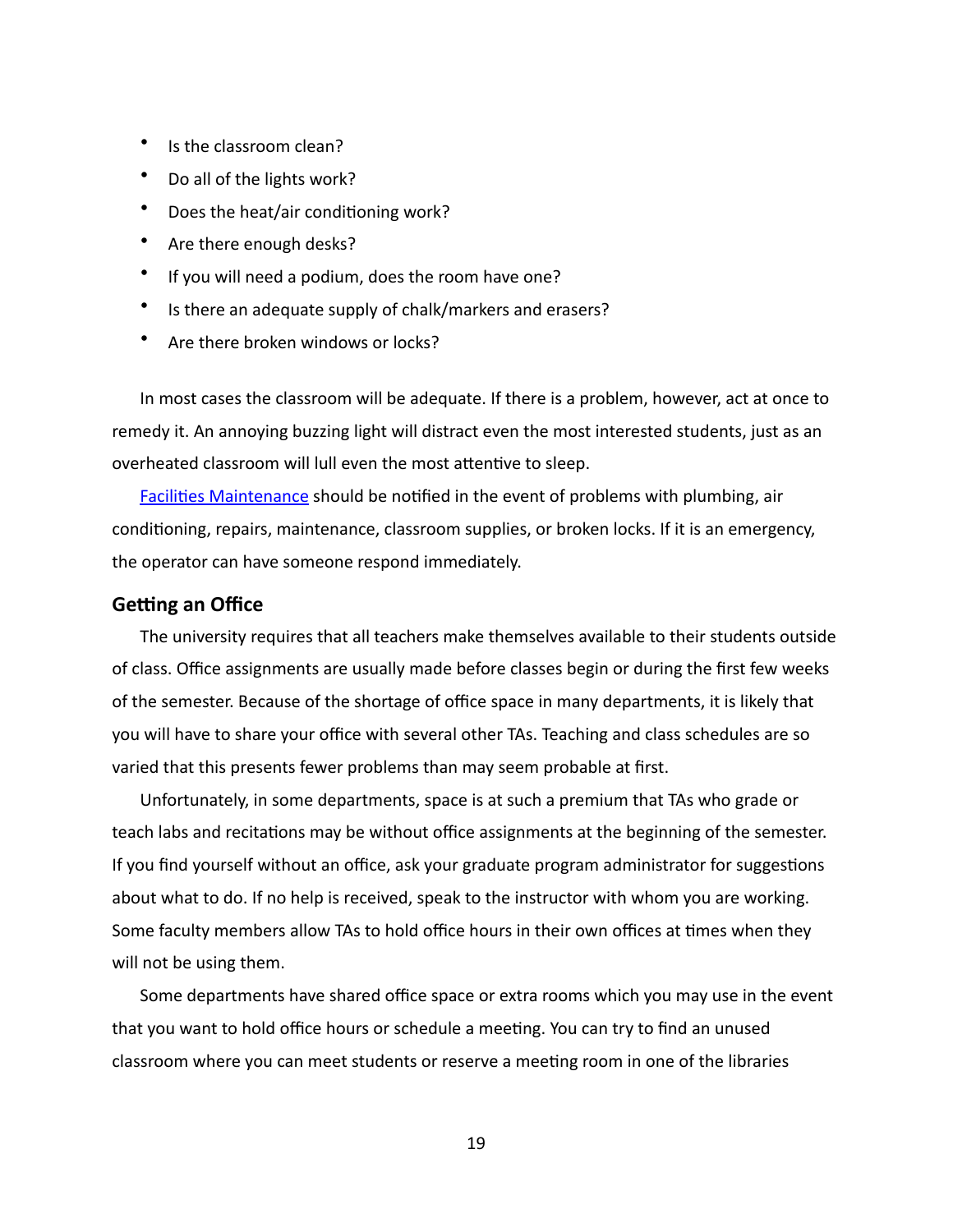where conversation is possible. Be sure to announce in class where and when you will be available, and then be there for the full length of the appointed time.

#### <span id="page-23-0"></span>**Scheduling Hours**

The importance of maintaining regular office hours cannot be overemphasized—students must feel that they have access to their teachers. No matter how good a teacher you are, if the students feel that you are inaccessible or too busy to meet with them, even the smallest confusion can lead them to feel behind or lose interest in the class.

Your department may require you to hold a certain number of office hours per week. Whether and where you hold additional office hours is a decision you can make based on the needs of the students. Student schedules are so varied, with classes spread around five campuses, that meetings may sometimes be very difficult to arrange. Some teachers find that scheduling office hours before or after class works out well because many students try to avoid scheduling back-to-back classes.

In addition, you may hold office hours "by appointment" so that students can schedule during times that fit with their busy schedules. Let your students know, often, that you are available for meetings at other times by appointment. Sometimes students may be more hesitant to reach out for a personal appointment, so be sure to encourage them to do so. You may meet with students in the library or in one of the student lounges if that is more convenient for both of you. If you are teaching a large section, you must expect to set aside at least two periods to accommodate all students who wish to speak with you.

You may wish to supplement these face-to-face office hours with "virtual" office hours on Skype, Google Hangouts, etc. Alternately, you can use the chatroom function in Sakai. This chatroom is available only to your students and the conversations are archived online. This feature makes it particularly useful for review sessions so that students who were unable to participate in real time are able to read the transcript of your answers to questions posed by other students. It is vital to remember that, since the chatroom is viewable by all students, it is not suitable for personal discussions about grades, makeup work, etc. Students often appreciate online office hours because they can 'attend' regardless of where they are (home, dorm, between classes, break at work, etc.).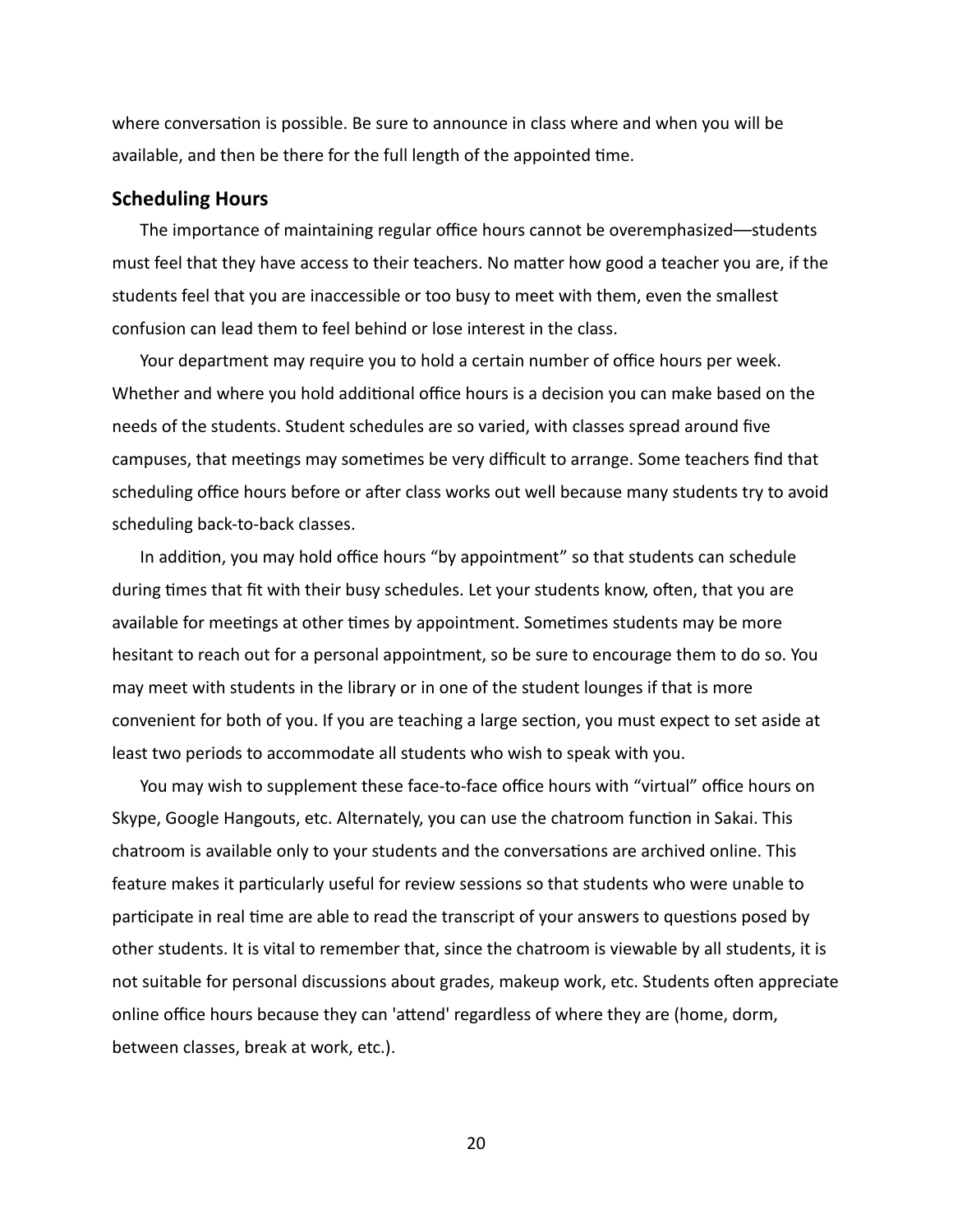Making the most of your office hours is a fundamental way of ensuring that your students make the most of your class. An instructor who is able to establish personal contact with students not only helps the individual students but the class as a whole.

#### <span id="page-24-0"></span>**Uses of Office Hours**

If you sit back and wait for the students to appear at your door, you are letting a great opportunity pass by. Some students will show up only late in the semester when they are worried about their final grades. Let students know that office hours are dedicated time for them and can only help. Some additional suggestions for getting students to come to your office: 

- Remind the students frequently of the scheduled hours and other appointment possibilities;
- During office hours, keep the door open to let the students know that you are there and available;
- When students do come into your office, put your work aside and make them feel like welcome guests, not intruders;
- When you meet with students, look at them and listen. Let them do the talking. Pay attention. Look interested. Be interested;
- Establish a friendly relationship with them in the classroom so that they will be less hesitant about coming to see you later.

A few students coming in with the same problem should suggest to you the topics that need to be explained more clearly. Many teachers require that all students schedule an appointment before or after the first paper exam, so that their progress can be discussed. Once students find your office for this required appointment, they are more apt to make a return visit.

Additionally, if you write a comment on an essay—"Why not come and talk to me about this in my office?"--most students will take this advice and meet with you. Even students who would not initiate a contact are grateful for the opportunity to meet.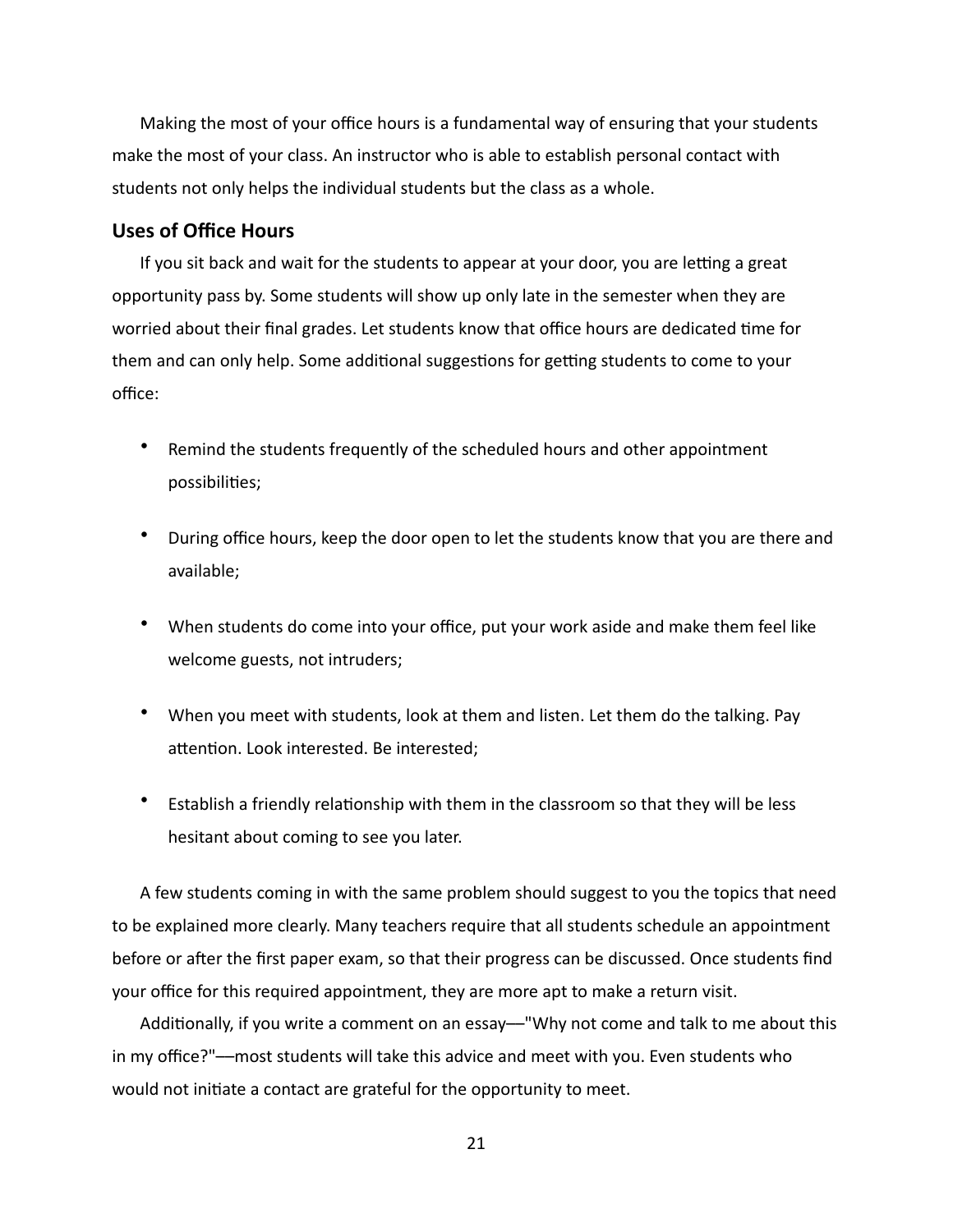#### <span id="page-25-0"></span>**Problems**

If a student comes to you with personal problems, you should listen; but remember that you are not always qualified to help. Do not attempt to be a counselor or psychiatrist. You can best assist the student by knowing where to find help and by urging the student to make an appointment with a more qualified person by visiting Rutgers Counseling, ADAP & Psychiatric Services (CAPS). If possible, walk the student over to the appropriate office. Always be supportive and understanding but recognize your limitations (see Troubled Students.)

A problem some TAs encounter is the student who comes once a week for office hours and wants to just sit down and chat. Although this may not always cause a problem, at times it can be very frustrating. One way to avoid this is to maintain distance from your students as early as the first day of class, communicating that you are their TA rather than their peer. In a case like this, kindly, but firmly, tell the student that although you would like to talk, your conversations should stay focused on the class. If you suspect that the student's frequent visits are symptoms of an emotional problem rather than focused on their performance in the course, you will want to help the student to receive the proper counseling (see Troubled Students).

Another possible concern is the student who comes to your office at times other than your office hours. If you are not engaged in any particular work, you may decide to see the student. If the student is one who generally seems apprehensive or appears to be under some stress, you should welcome the opportunity at any time to open up the lines of communication. Use your own judgment about the student's needs. But, if you have budgeted your time carefully and set this period aside for your own work, your students should be expected to respect your decision about office hours, except in extreme cases. Explain to these students that you cannot speak to them now, but that you will gladly see them during your regular office hours or at an agreedupon, mutually convenient time.

#### <span id="page-25-1"></span>**Attendance Policy for TAs**

If for any reason you are unable to conduct a class for which you are scheduled, notify the department or the appropriate person as soon as possible. Missed classwork must be made up at some point in the semester, placing a future burden on the TA and on the students. If the TA is in charge of a lab section, a substitute must be found because in most cases the students will not be able to make up the lab. Students would be justified in complaining about a TA who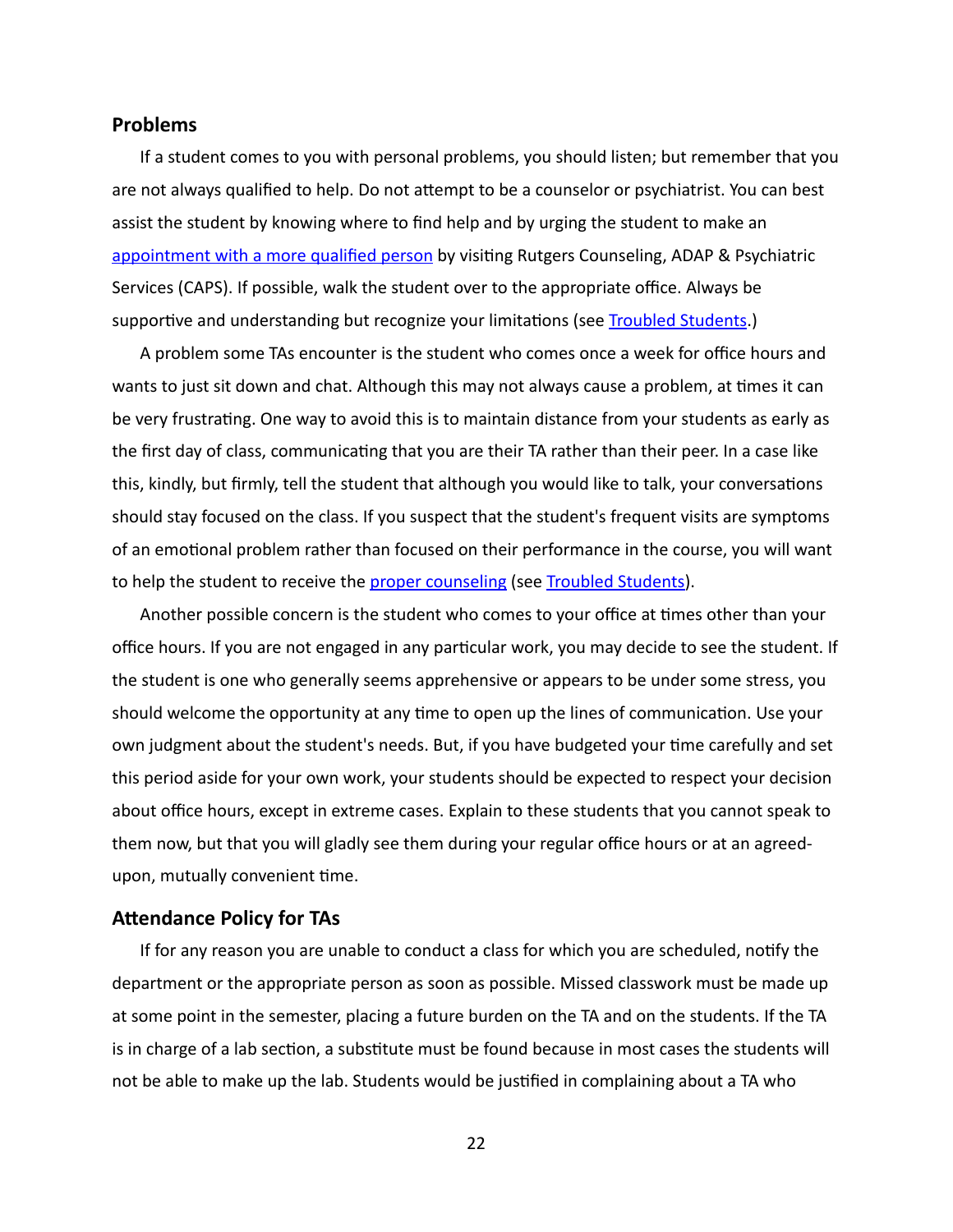misses classes or who is regularly late just as you have a responsibility to speak to a student with these problems.

Everybody, of course, becomes ill at one time or another or has an emergency which prevents him or her from attending to duties. In these situations, do what you can to make your absence cause as little disruption as possible in both your own life and in that of your students. Keep a backup plan in place. Know beforehand the department's policy on absences and the appropriate person to notify about them.

#### <span id="page-26-0"></span>**Attendance Policy for Students**

Official university policy is that attendance "shall be expected." This is generally interpreted by faculty and administration to mean that attendance is required. How closely should you monitor the attendance of individual students? This will generally be decided by the faculty advisor's attendance policy and tends to depend on the course structure. In a large lecture class, taking attendance is time-consuming and difficult to manage unless a sign-in sheet is circulated at every class. Even in smaller classes, however, where it is possible to monitor attendance, some teachers are reluctant to establish a strict attendance policy. Some instructors feel that college students should be allowed more freedom than high school students and should be free to attend or not attend as they choose. Others do not want to waste class time in taking attendance or want to encourage intrinsic motivation to attend class.

There are, however, compelling reasons for requiring attendance and more or less painless ways of managing the necessary recordkeeping. Perhaps the most important reason for regulating attendance is that it forces you to learn your students' names very quickly. You may be surprised at how soon you recognize students by name, and at that point you can take attendance quickly and silently at the beginning of the class period.

In addition, by setting a limit on the number of absences, the teacher is signaling to the students that what takes place in class is important. You are not merely rehashing what the professor said in the lecture class, or restating the material found in the text, but you are using your recitation, lab, or lecture to enlarge the students' understanding of the topic.

Taking attendance may also assist you at the end of the semester when compiling grades. Your decision about a student with a true borderline grade could be influenced by the student's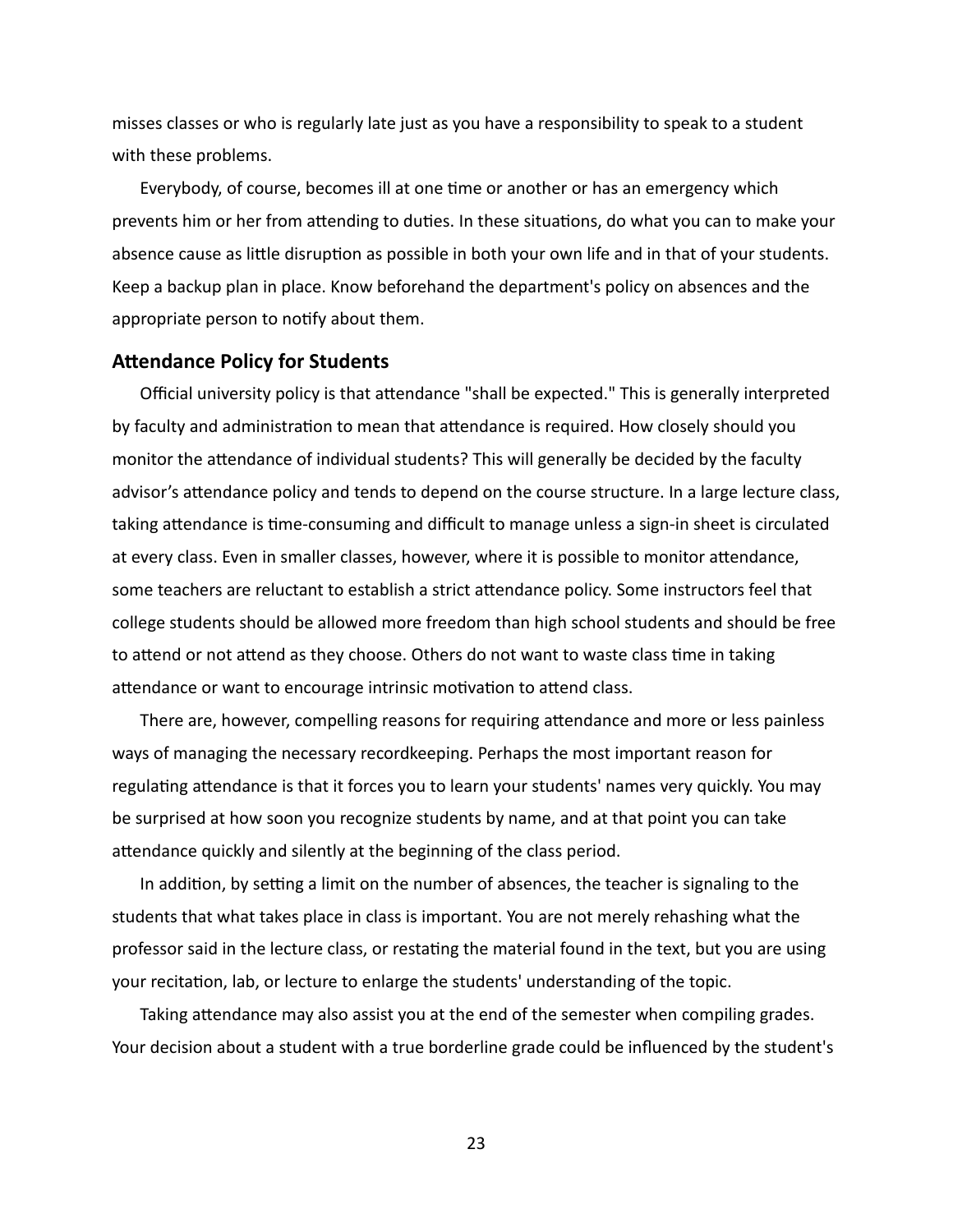attendance and participation; in cases such as this, being able to match a face with a name is helpful. 

A clearly established attendance policy will avoid many problems, but to be effective any policy must be enforced consistently and equally. This is not to suggest inflexibility—exceptions can and, at times, should be made. Regardless of what policy you decide on, make your expectations clear to the students. It is not fair to secretly take attendance all semester if the students were not informed this would be considered as part of their grade. Be clear about what is expected of the students and they will value their time in the class even more.

# <span id="page-27-0"></span>**The Craft of Teaching**

#### <span id="page-27-1"></span>**The Lecture**

The most traditional form of college teaching, and still the most common, is the formal lecture. Lecturing can also be the most frightening teaching method for new TAs. The pressure of standing in front of a classroom, sometimes filled with hundreds of students, and asserting expertise on a topic can be daunting. The goal of the following pages is to answer some questions and provide some preparation to help demystify the lecture and allow you to walk into class on that first day with confidence.

Before beginning to compile material for a lecture, it is useful to pose a few questions, the answers to which will help to determine your focus:

- What is the purpose of the lecture?
- Is it meant to introduce entirely new material, or is it intended to summarize material already covered?
- Is the lecture an expansion of materials covered by the text, or is it a review?
- How is the substance of the lecture related to the text or the lab materials?

One of the toughest problems faced by new instructors is in judging the abilities of their class. The material presented must be challenging enough so that students are not bored, yet not so difficult that they are lost, overwhelmed, or discouraged. Striking a reasonable balance between these two points takes practice—and even experienced faculty sometimes misjudge.

Many new instructors tend to over-prepare because they think they must know everything written about a topic before they can teach it, or they are afraid that the students will ask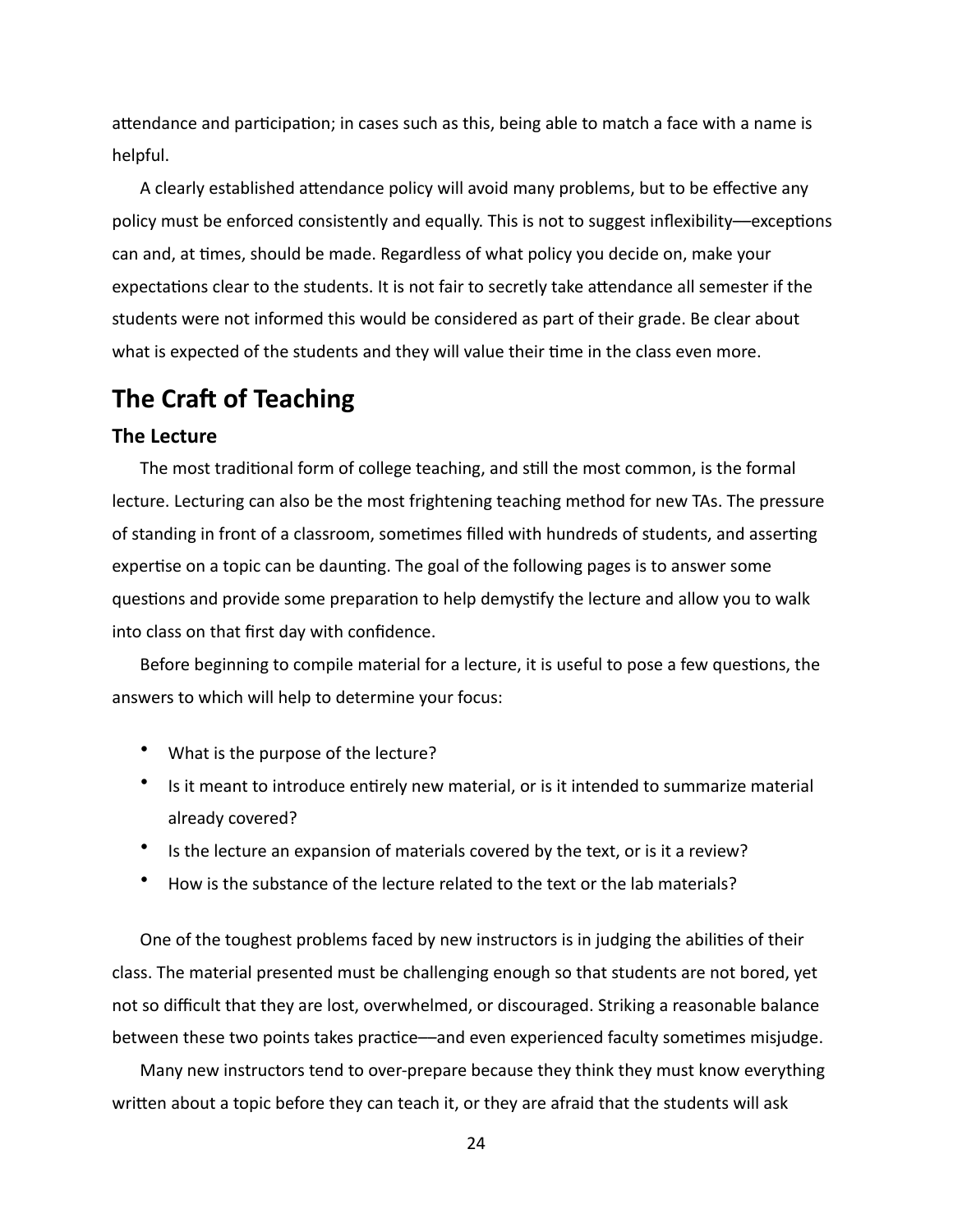difficult questions. TAs should realize that it is always possible to say to students, "I don't know, but I'll find out."

In addition, remember that students are probably not as interested as you in the current scholarly debates and controversies. Later on, when they have a fuller understanding of the field, they may be interested, but first give them the basic information. On the other hand, you do not wish to insult your students by presenting a lecture so elementary that the students barely need to listen (and certainly won't as the semester progresses). You should assume that your audience is composed of intelligent, interested adults who, while they may not have deep knowledge of the field, are capable and desirous of learning.

Once you have decided upon the depth of material to be covered, you can begin to prepare your notes. Perhaps the worst way to give a lecture is by writing out the entire "script" beforehand and reading it to the class. Unless you are an exceptionally gifted speaker, this will alienate and bore your students. Beginning instructors may feel more confident with a typed text in front of them, but this confidence is gained at the loss of some excitement and much spontaneity. 

Instead, prepare a good outline for yourself, including all the main topics, sub-topics, subsub-topics, illustrations, examples, and anecdotes, detailed enough so that you will not unintentionally omit anything of importance. For some teachers, four to five pages are more than enough for an eighty-minute class, while others may need more or fewer. Using an outline rather than a prepared text allows you to pace your lectures. If a point at the beginning produces a flood of questions, time can be made up later in the lecture by eliminating some of the less important points. This is almost impossible to do if you are reading a tightly organized lecture/essay. 

Do not try to cover too much in one lecture. Thoroughly explaining two or three points may be considered a real achievement. During the second half of the semester, when the pressures of time are more felt, you may be tempted to try to cram two lectures into one. This usually does not save time in the end because the students rarely absorb it all, and you will probably end up spending time in the following weeks answering questions and clearing up the confusion caused by this double lecture.

Although instructors are discouraged from presenting an essay as a lecture, a lecture should be modeled on the basic elements of a good essay, with a clearly identified beginning, middle,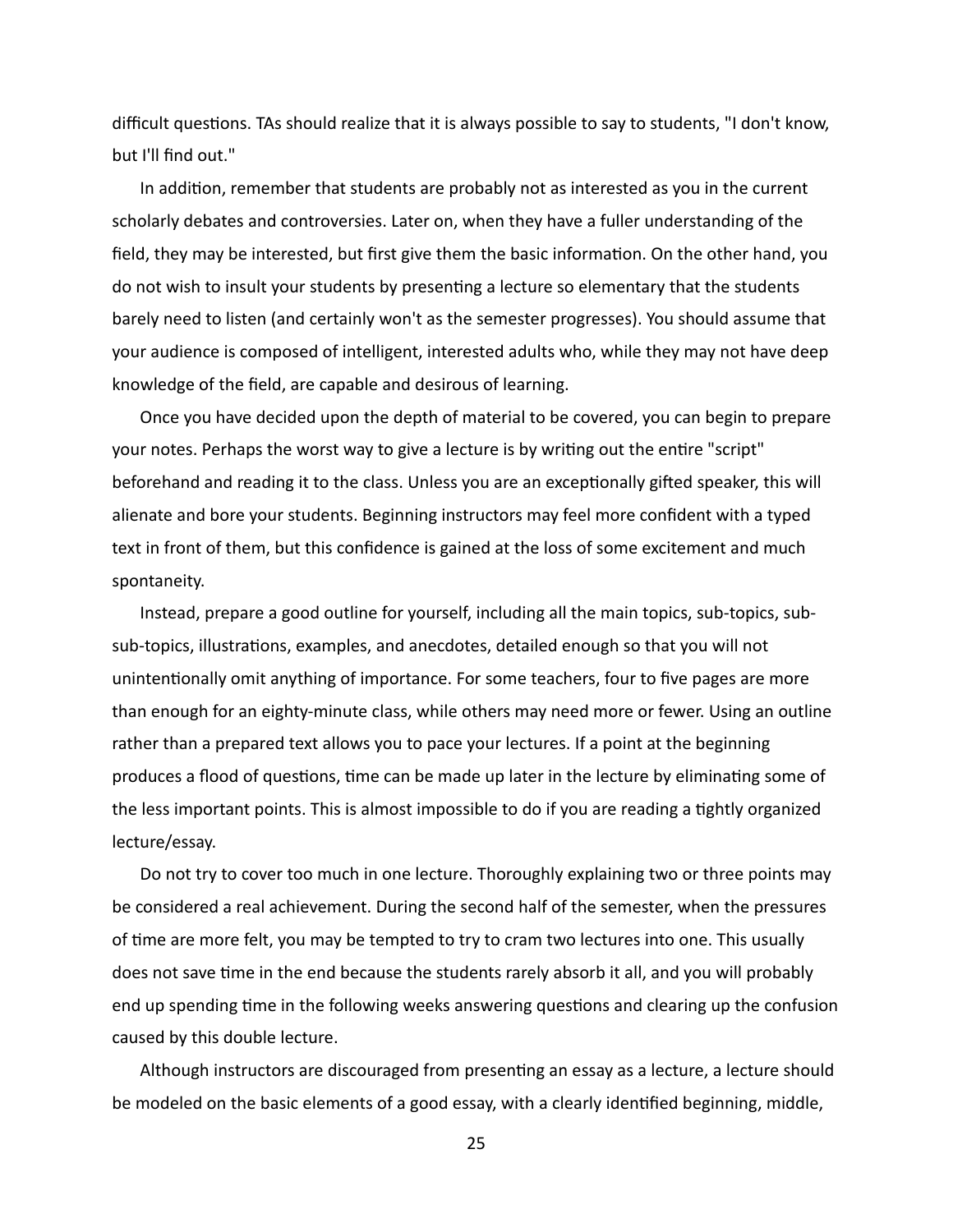and end. Students need to understand very specifically what you propose to talk about and how it relates to other course materials. One piece of advice, found in almost every text on teaching, offers three steps to preparing a successful lecture:

- 1. Tell them what you are going to say;
- 2. Say it;
- 3. Tell them what you said.

Many teachers like to begin class with an amusing story, an anecdote, or a news item that is related to materials already covered or about to be covered in the class. This works as an effective transitional device for the students, easing them gently from whatever they have just left—their previous class, their job, their friends—to the work at hand in your class. Beginning the class in this way helps students to relax and makes them more receptive to the work that follows. 

In editing your lecture so that it fits into the allocated time, avoid cutting out illustrations, examples, and anecdotes. A successful lecture is one that helps students comprehend the point— often an apt illustration or example can make the difference between merely covering the material and actually teaching it. People remember well-chosen examples and vivid illustrations.

It is a good idea when planning a lecture class to reserve some time for students' questions and responses. If you plan to cover two main topics, pause midway to give the students a chance to ask questions or make comments. Reserve time at the beginning of each class for questions. Remember that the purpose of a good lecture is to make students think, to raise questions, and to provoke responses. A successful lecture does not remain a monologue but develops into a dialogue.

Give your students an outline of each lecture. Write the outline on the board, use PowerPoint, or provide a hardcopy or digital handout. This outline can be a distillation of your own outline, perhaps listing only the main ideas. The benefits of this handout outweigh the small amount of time that it will take you to prepare it. The students can follow your lecture more easily and identify the major and minor points without difficulty. In addition, just having a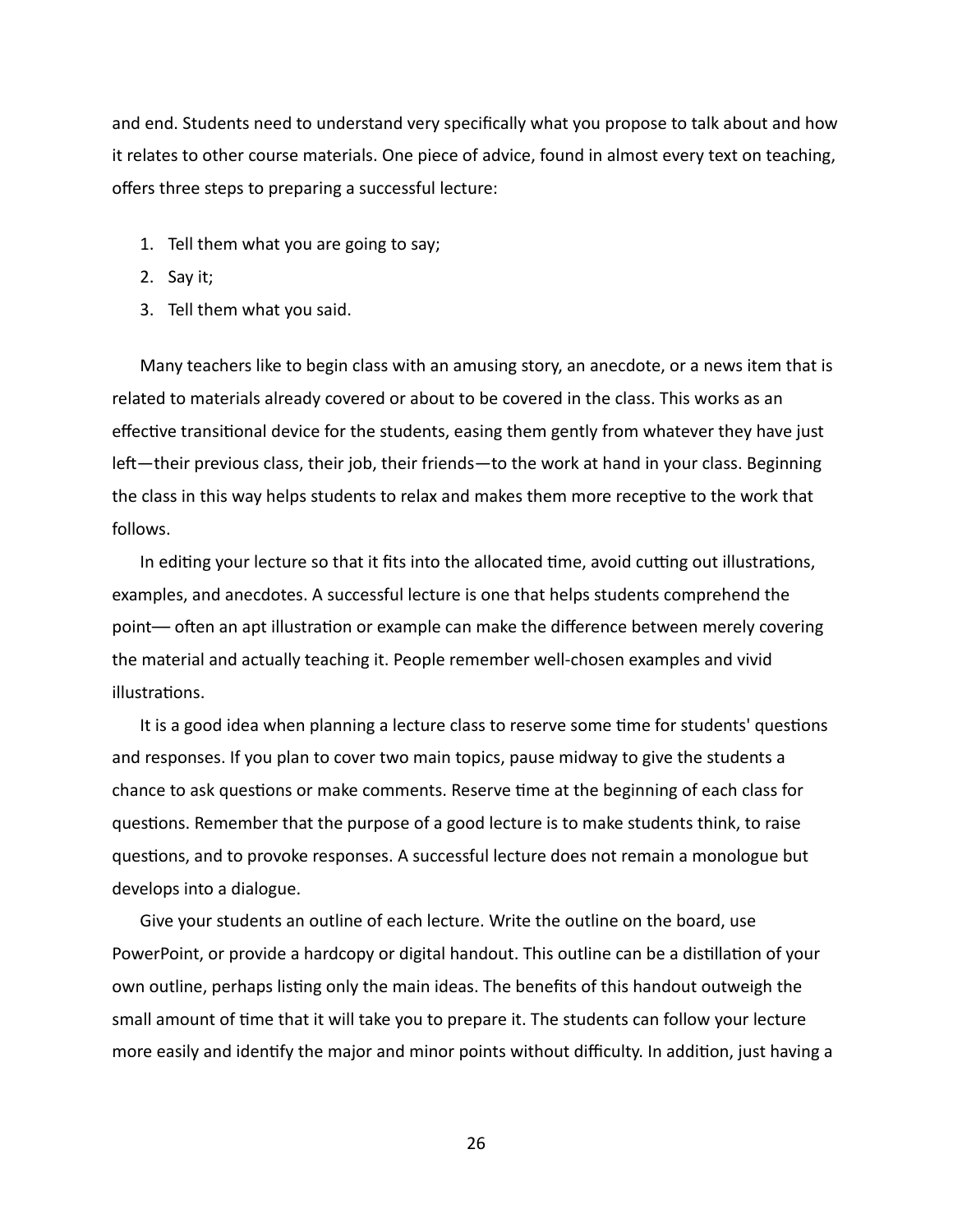piece of paper in hand gives many students a feeling of confidence in the instructor's organization.

Teachers, like any other public performer, must work on their delivery and movements. If your speech is difficult to understand or if your delivery unanimated, you may soon lose the class' interest. At least at first, check and evaluate yourself regularly. Below are some of the things you should be aware of when you begin to lecture:

- Use natural hand gestures as you speak and move around a bit;
- Make eye contact with the students;
- Speak loudly enough and enunciate distinctly;
- Avoid filler words and phrases like "er," "uh," "oh," "um," or "you know;"

Use the blackboard/whiteboard or other audio-visual aids to break up the monotony of one voice speaking. Even the most exciting public speaker knows that visuals are a sure way to regain an audience whose attention is fading.

#### <span id="page-30-0"></span>**The Discussion Class**

Leading an effective discussion can require as much or even more preparation than for a lecture, as well as the flexibility and perceptiveness to follow the conversation in the direction that will be most productive for a given group of students. You must also ensure that students participate. All of this can be achieved through a combination of careful planning, enthusiasm, and a bit of luck.

The shape of any discussion class is determined in large part, of course, by the kind of class you are teaching. In some courses—many humanities courses, for example—the lively exchange of ideas is the very heart of the class, with most class time devoted to a discussion based on assigned readings. After completing the reading and with texts in hand, students come to class prepared to talk, question, analyze, or offer opinions. In other courses, discussion forms a less central but no less important function. Often, a discussion class is an adjunct to a larger lecture class, allowing students to investigate crucial points in more depth than is possible in the lecture hall. In between these two types of classes are a whole range of classes which use discussion to a greater or lesser degree. Not all subject matter lends itself to a discussion. A teacher interested in conveying specific information and facts would do well to give the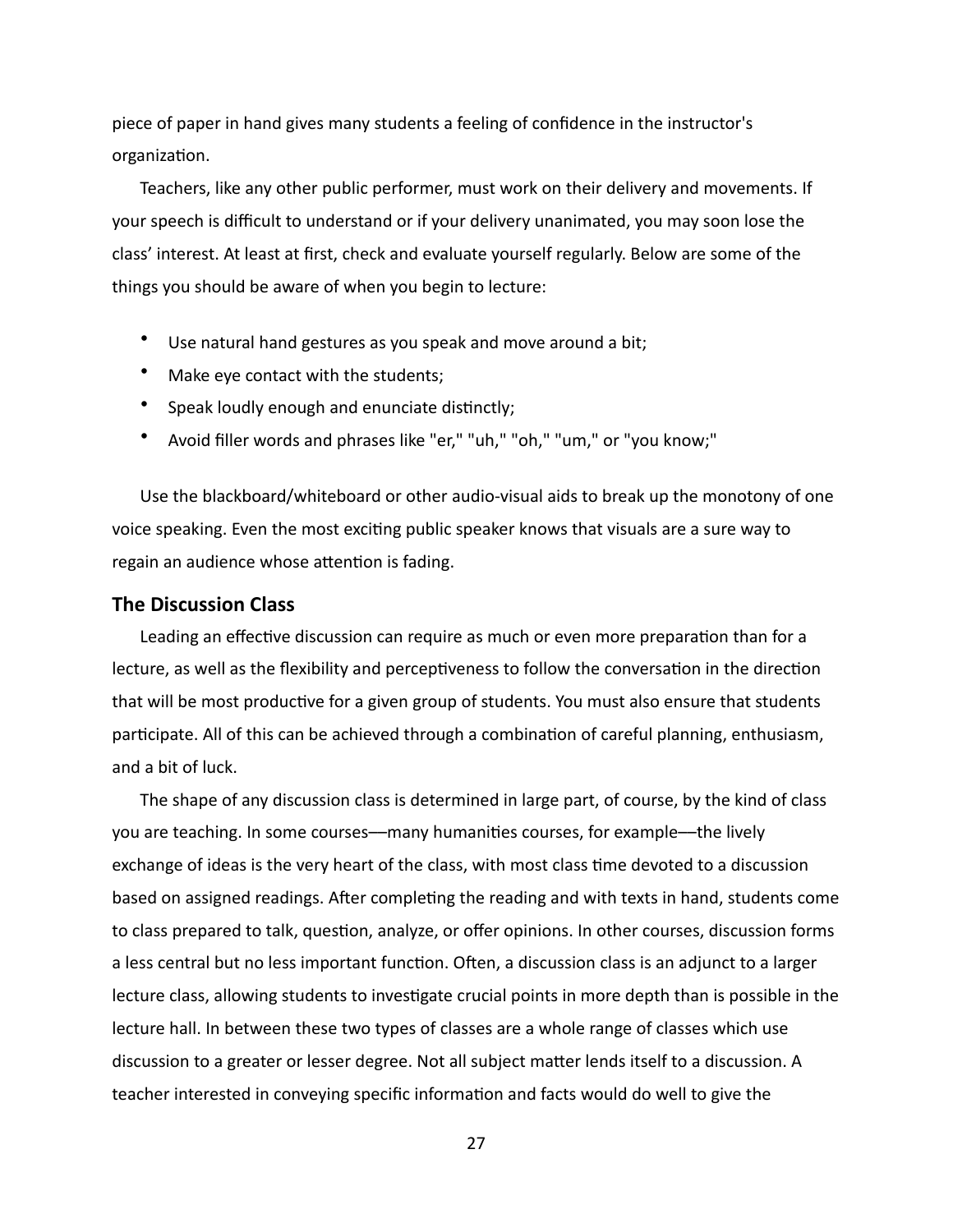students the information in a lecture or a handout and then, perhaps, use that material as the basis for a discussion.

All instructors who make use of the discussion format—and, at one time or another, that is almost every instructor—must begin with a few basic questions. These questions will simplify and define the aims of your class and help you to begin to plan your class.

The pivotal question is: what is the purpose of the discussion? Is it meant to reinforce ideas introduced during a lecture or reading or to explain them in more detail? Is the purpose to allow students to make connections between the abstractions presented in the text and more concrete examples, perhaps in their own lives, or are discussions meant to introduce new material, to start the students thinking in a new direction? How are the topics under discussion related to the overall aims of the course? In some cases, these questions will be answered by the course supervisor, so it is necessary to consult with him or her before the semester begins and to maintain regular contact over the semester.

Before conducting a discussion class, you should make an outline of what you hope to cover. This outline need not be written in stone—be flexible in moving from topic to topic and allow the students some latitude in the range of their discussion. With as much thoroughness as is required in preparing a lecture, an instructor should go through the details of the discussion, deciding which points are absolutely necessary, which are less important, and which can be omitted entirely.

Once these priorities have been established, you should formulate thought-provoking questions that may lead the students toward the decided-upon topics without dictating responses. Just as for a lecture, a discussion should not try to cover too much, so establishing 2-3 overarching questions with several clarifying/specific questions for each will usually suffice.

After formulating these questions, a helpful strategy for preparing to lead the discussion is to compile a list of the examples, accompanied by page numbers, where applicable, that are relevant to them. Feel free to include anything you think might be helpful. This list merely serves as a reference so that you always have a path forward ready at hand. If a student raises a new question or makes an observation relevant to one of these examples, you can then quickly direct everyone's attention there.

When beginning the discussion, do not panic if your first question fails to produce the desired response. Give the students time to think and formulate an answer. Don't be afraid of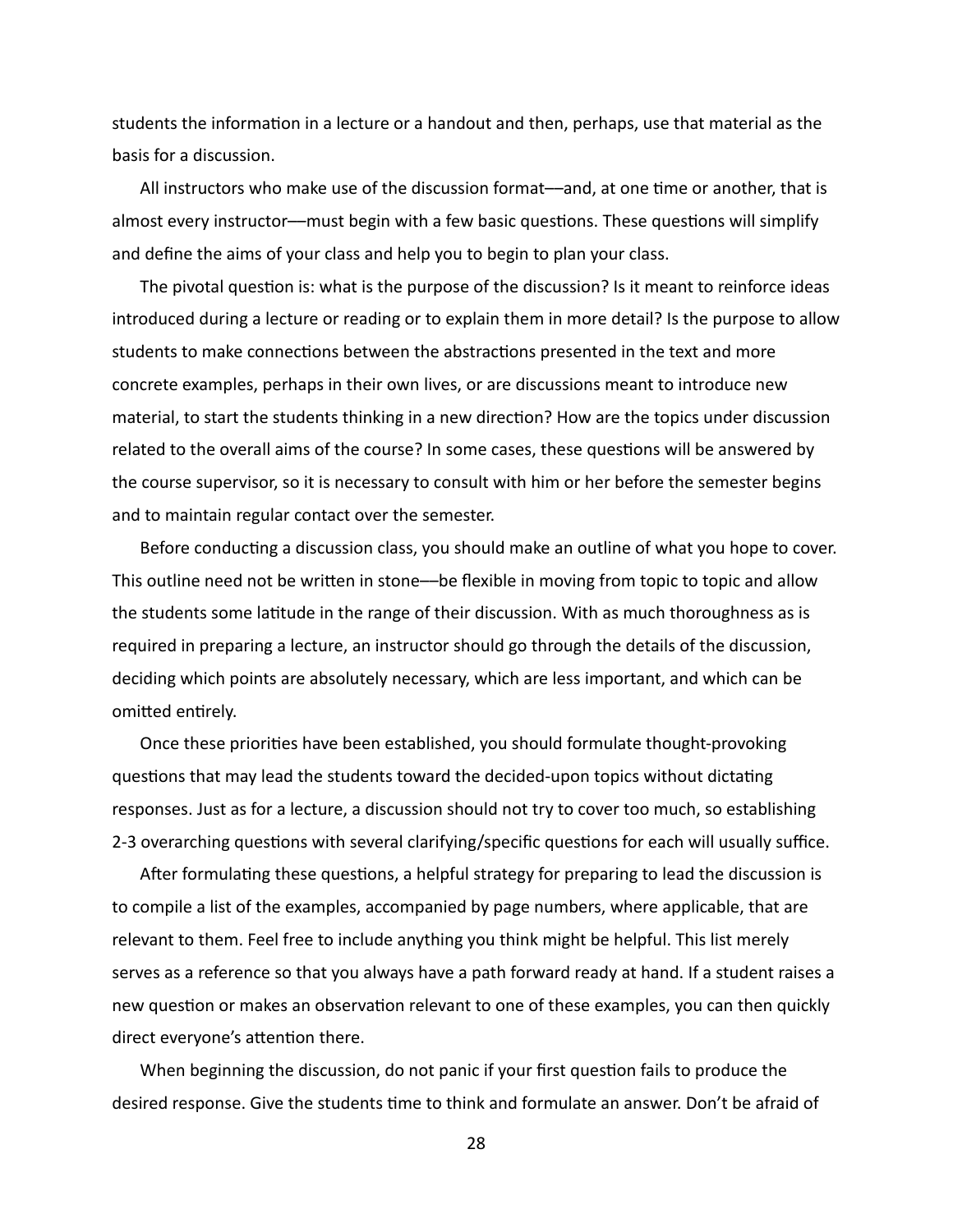silences! We can sometimes have an urge to fill every minute of class time, but in some cases allowing students to think quietly and come up with the next link in the discussion chain is the most effective way forward. If students seem lost, recap a bit so that they may better see what you are proposing with the question. Like a good conversation, a good discussion must evolve naturally. 

In spite of all your preparations, a discussion class will only limp along unless the students are motivated to participate. Occasionally, a teacher will encounter a class that for one reason or another never catches fire, but most classes, with a little encouragement and planning, profit from discussions. If students seem especially reluctant to join in the discussion, a helpful activity might be to temporarily break the class into smaller groups, with each preparing a few thoughts and identifying a few examples that might help them address the discussion questions. You can then reconvene the class as a whole and allow the small groups' ideas to serve as a new jumping-off point. This can also allow students who may feel too nervous to speak to the whole group a chance to participate. As with any small group activity, you should circulate among the groups providing pointers and observing.

Though this may not always be possible given the constraints of class size and classroom setup, having students sit in a circle facing each other is usually best when leading a class discussion. Having students face each other forces them to make eye contact, helping them engage with the rest of the group rather than leaving them feeling isolated and disconnected. The other benefit is that the importance and the authority (and intimidation) of the instructor seems temporarily minimized.

Be encouraging to your students. Show them that you are paying attention to what they are saying. Remember to make eye contact yourself and offer an appropriate comment when they finish speaking. Do not just allow them to speak and then go on to another topic without acknowledging their contribution. Make positive comments about their responses if possible. Use discretion, however; do not say 'very good' if the answer was not very good. Students dislike this type of dishonesty and will begin to distrust and devalue all that the teacher says. It is important to establish a classroom climate conducive to the free exchange of ideas. Students should feel able to give wrong answers without being humiliated, to explore ideas without being censored.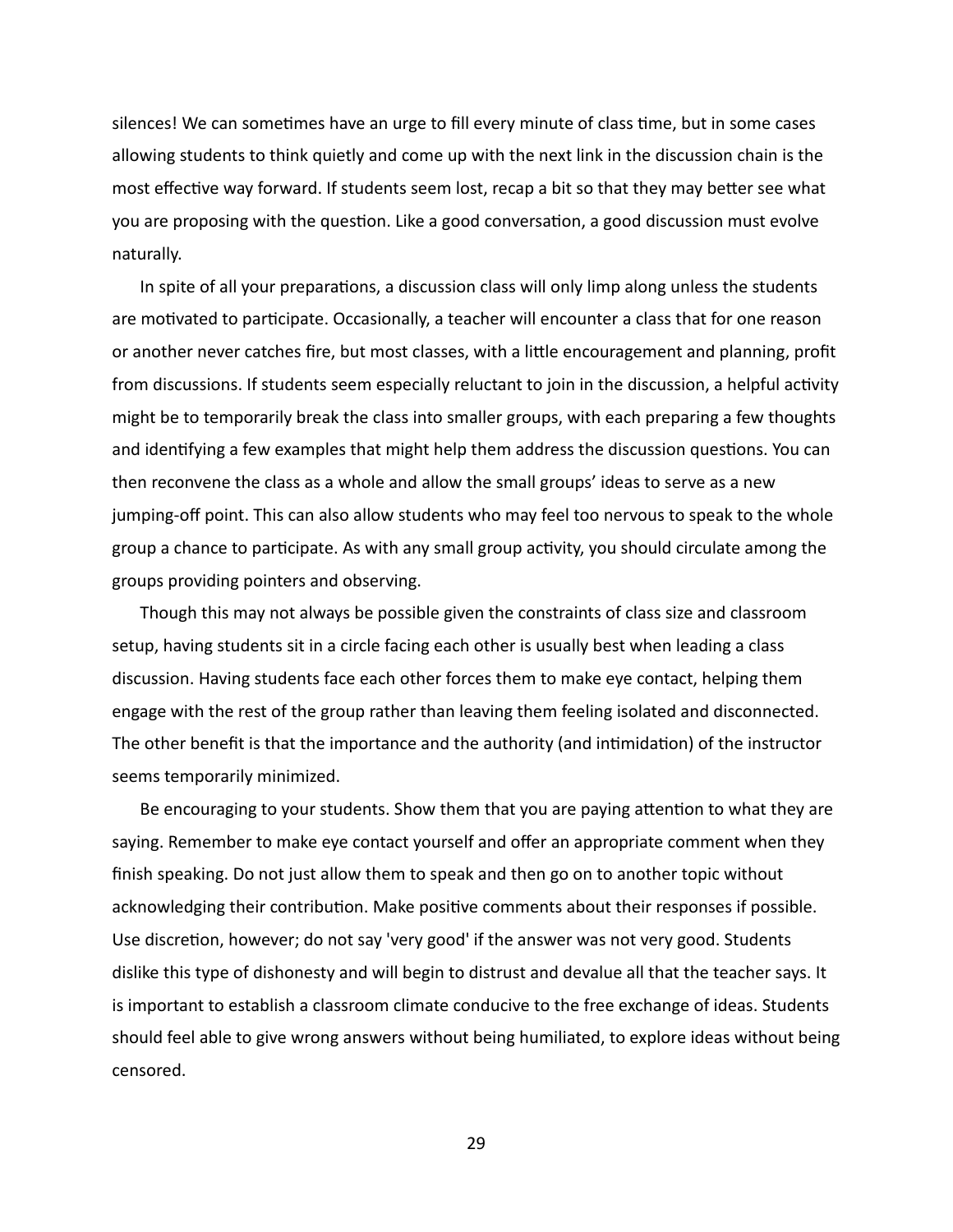Finally, the enthusiasm of the teacher for the topic will almost always spark student interest. If a teacher's manner is uninterested and uninteresting, even the most exciting topic will fall flat. A quiet, reserved teacher is as capable of projecting intensity for a subject as an outspoken one. Express your ideas and feelings honestly, and your students will soon follow your example.

#### <span id="page-33-0"></span>**The Recitation Class**

A recitation class is a small sub-group of a larger lecture class which meets regularly as a supplement to the weekly lectures. The lecture sections are usually taught by faculty who supervise TAs responsible for their recitation classes. The faculty member will generally determine the purpose of the recitation class, although the TA will sometimes be able to shape the class in an individual way.

In these classes, as in all other discussion classes, the learning goals should dictate the activities. What is the purpose of the class? What do your students need to leave each day knowing? Is the class period a review session meant to further explain material already covered in the lecture? Or is the TA meant to introduce new material or engage the students with handson applications to concepts already learned? As the TA, you should clearly define these goals to yourself and to your students.

Running an efficient recitation requires the TA to have a firm grasp of the course material and to keep up with the course readings, labs, and lectures. Some departments require TAs to attend all lectures for the course. Depending on your department requirements and your knowledge of the course, attending lectures can be an extremely useful practice. Although the syllabus may give TAs a general idea of what is being covered in class, only attendance at the lectures will show if all points were clearly and comprehensively explained. The TA is also aware of any potentially confusing event in the lecture (e.g., a misinterpreted word or phrase or a poorly designed PowerPoint).

Let the students know at the beginning of the semester that the recitation class is not just a rehash of the lecture but an opportunity for the students to grapple with problems they may not thoroughly understand, to broaden their knowledge of concepts, and to give them some practice in applying the things they have learned.

A good way to involve everyone in the class is to ask the students to be ready at the beginning of class with a question that they would like to have answered. You might start the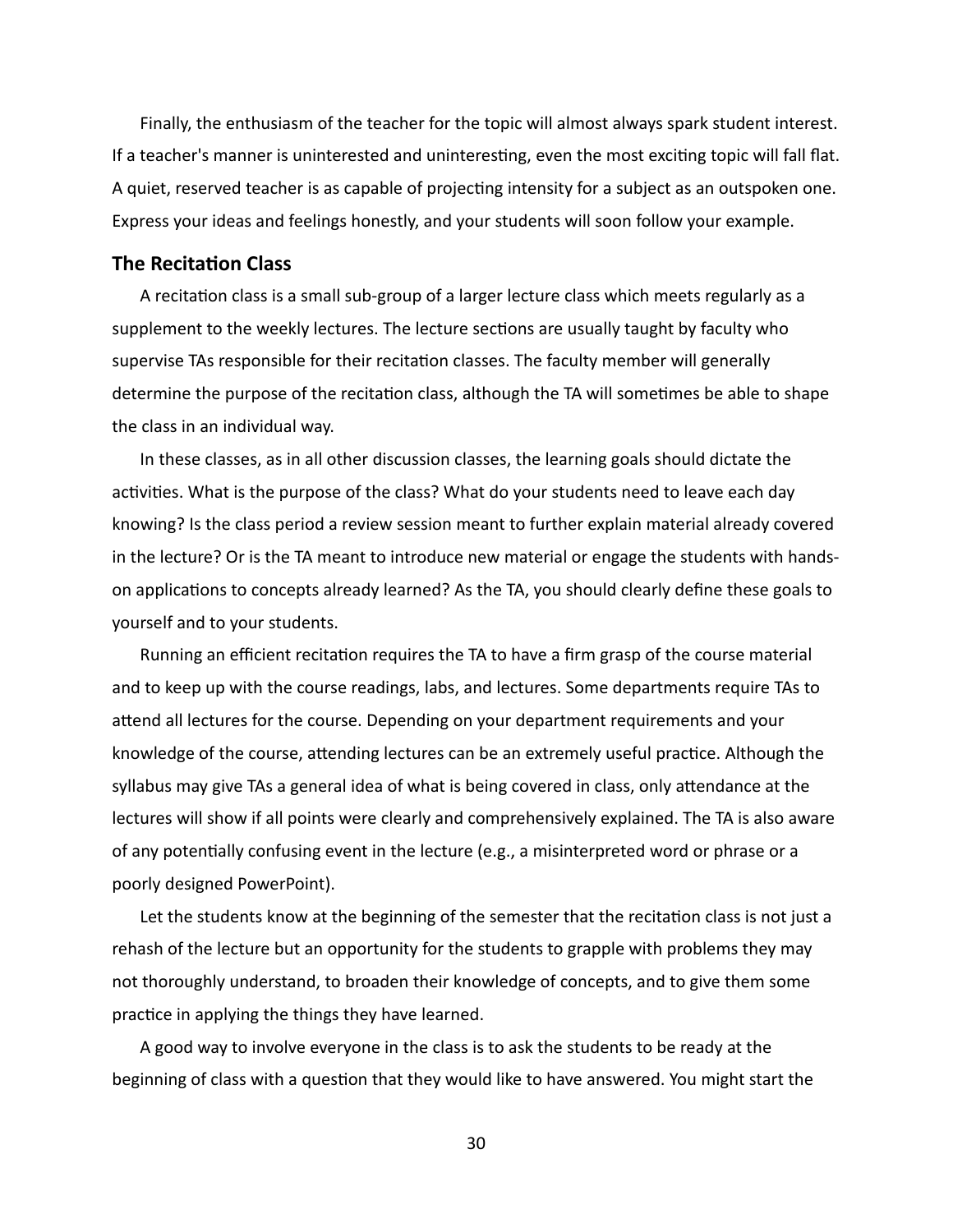class by writing all of these questions on the board. This takes only a few minutes and will give you an idea of the areas where students are having problems and give them a sense of participating in the shaping of the class.

An alternate way of involving students is by outlining on the board the topics that you think need to be covered and having the students rank them. This method has the advantage of giving you more control over the contents of the class while still allowing the students some voice. 

At the end of each recitation class you may want to assess if the day's learning goals have been met. Sometimes you will have weekly quizzes or assignments as dictated by the course, however you may choose to supplement these assessments to get a better sense for how the course is going. One suggestion is to use an "exit ticket" approach. This requires that students submit a brief assignment before leaving for the day. Alternatively, this provides an opportunity for students to write down questions that are still unclear to them. Feel free to do this anonymously if you want to ensure utmost honesty for those who might be shy about feeling behind in relation to a particular topic. Assessing student understanding regularly can give insight into topics that you may want to cover at the beginning of the next meeting or teaching methods that are most effective.

#### <span id="page-34-0"></span>**The Laboratory Section**

A lab instructor must know the materials of the class, which means working closely with the lecturer and keeping up with the course readings. Some departments require TAs to attend all lectures for the course. Depending on your department requirements, your knowledge of the course, and the extent that the lab course is aligned with another course, attending lectures can better prepare you to guide students during the lab meetings.

Careful planning is essential in teaching a successful lab section. The primary structure of each lab class should be dictated by the learning goals. Each lab meeting should have a clear purpose with defined learning goals and ways to assess if those learning goals have been met. Often times a lab class is meant to apply material learned in class using a hands-on approach. Whatever these goals are, be sure to clearly define them both to yourself and to your students.

You may choose to prepare a brief lecture to begin the lab, one that helps to focus the students on the problem at hand and covers all of the points that need to be articulated. So that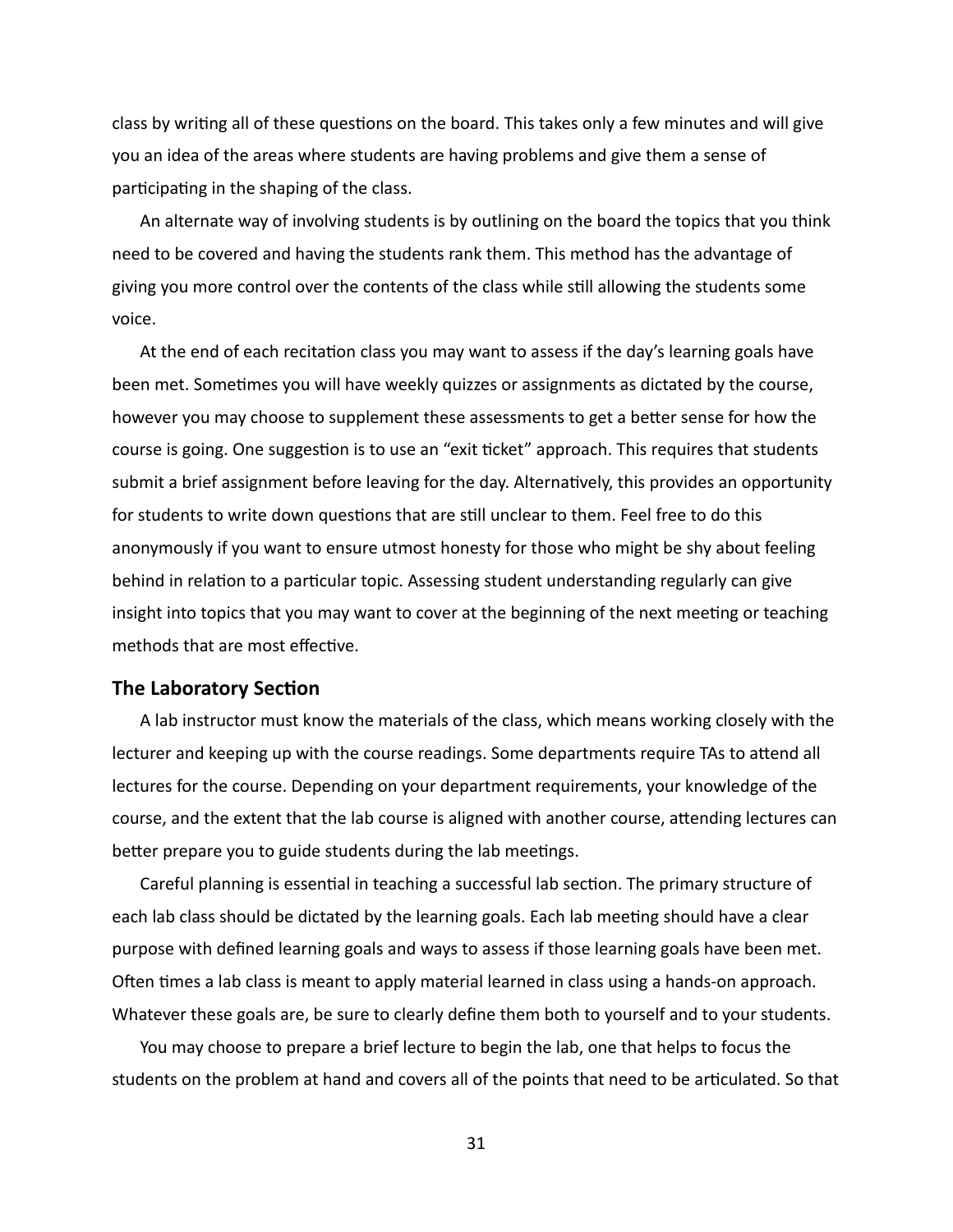students understand the end goal of the lab and do not feel that they are merely repeating a meaningless exercise, prepare handouts or use PowerPoint or the blackboard/whiteboard to provide them with a clear overview of the demonstration.

Many instructors like to use a few minutes at the beginning of the section to review the lab from the previous week and establish some connections between that lab and the current one.

Most lab courses have a supervisor who is responsible for the labs, holds weekly lab preparation meetings, and is available to help with problems. The lab instructor, however, is ultimately responsible for the success and safety of the lab. A lab instructor should always go through all the steps of the demonstration at least once before conducting each lab. In fact, it may help you plan ahead to complete the lab on your own before class begins. This allows you to asses timing as well as prepare for any mistakes that students might make.

If you teach a lab that has been taught in the past, you may wish to ask other lab instructors where their students encountered difficulties. For labs that necessitate the use of unfamiliar equipment, the TA is required to take time to demonstrate its use, thoroughly and carefully. In some labs, students may be reluctant to handle the required materials because of squeamishness or fear; in others, they are confused by the topic and are unable to interpret the results in any meaningful way. Knowing beforehand where trouble can be expected saves valuable time.

Lab safety must always be a major concern. All TAs need to be informed about the necessary safety precautions, since the lab instructor is responsible for the safety of the students. Although vigilance is necessary in all labs, extra caution must be exercised in introductory courses. Inattentive students pose a real danger to themselves and the entire class. Clowning around in the lab can cause serious trouble, and it is up to you to see that order is maintained. Warn students at the beginning of class about any potentially hazardous materials they will be handling. Write warnings on the blackboard/whiteboard and repeat them often throughout the class. Make sure that students wear safety goggles and other equipment as necessary. If you are not sure about the possible dangers of a material, ask the professor in charge of the course. You cannot be too careful. Students who refuse to comply with safety regulations should not be allowed to continue with the lab. You should demonstrate proper safety compliance for the entire duration of the lab as a means to communicate this importance to your students. They will learn by your example.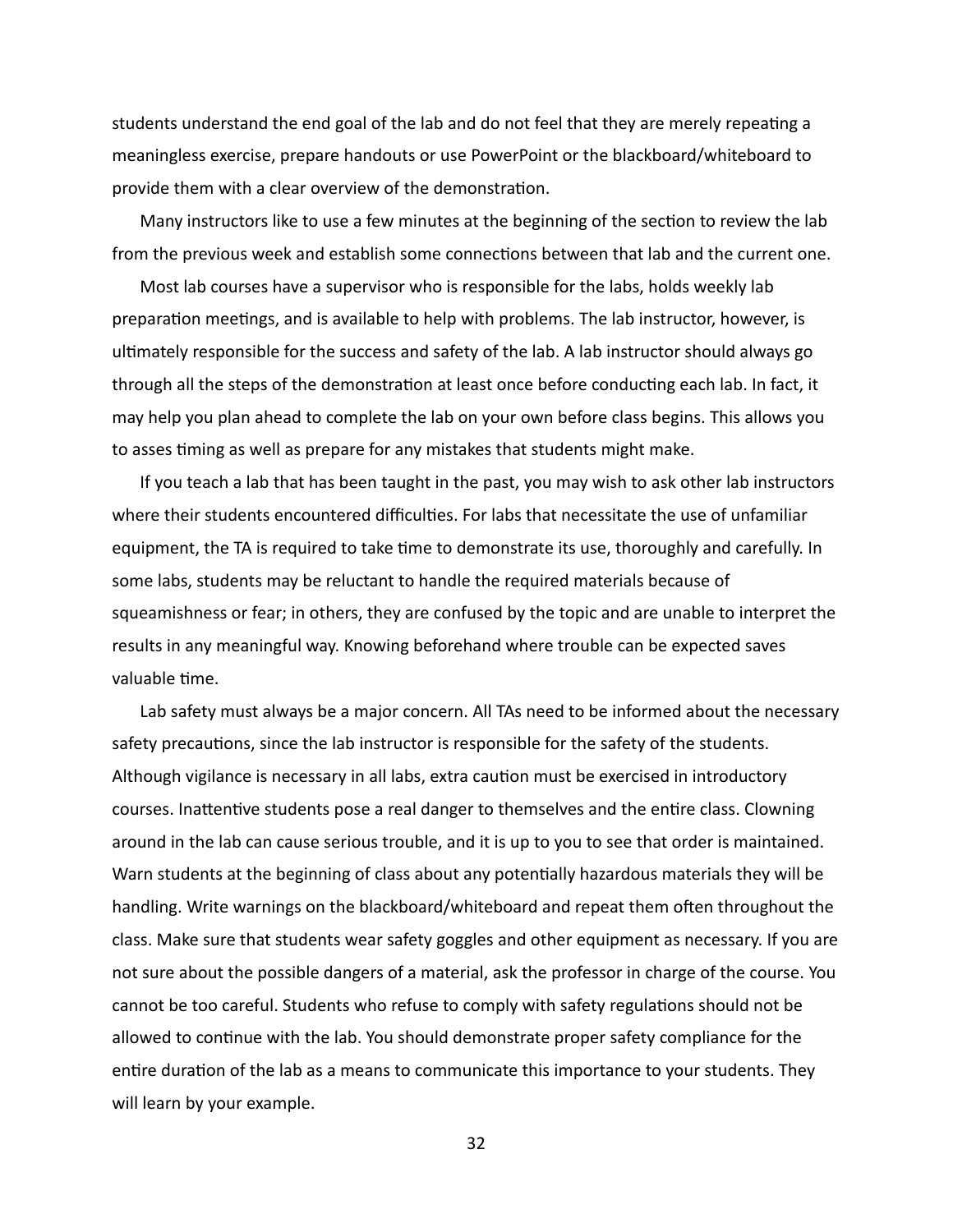Lab instructors should arrive early to make sure that all equipment is in working order and the needed supplies are available. Although instructors should make their students clean up after the lab, you will want to double-check before your class begins to make sure that all equipment is intact. Do not depend on someone else to do this for you. When something goes wrong, it is you who will be responsible.

Before the students begin work, it is often necessary to organize them into groups. There are many strategies for putting students into groups but be sure to provide clear instructions about how the groups should be formed. Do not leave this to chance.

While the students are working, your presence should be felt in the room. Do not just sit in the front of the class. Circulate around the room, making sure that all students are making progress. Check in on them often, ask questions, and take an active role, offering suggestions and assistance when needed.

#### <span id="page-36-0"></span>**Online/Hybrid Teaching**

The Internet has become an invaluable tool for teaching, but it also now requires that TAs become familiar with a new range of skills and competencies. The use of online learning platforms such as **Sakai** and Canvas will likely be an important part of any class you teach. These tools can help you communicate with your students, share resources, and distribute, collect, and grade assignments. It is possible that during your time at Rutgers, you will be asked to teach an online or hybrid course, and you should be prepared for what that will entail.

An online course is a course in which students will not meet in person, and all coursework activities are completed using an online learning platform. In a hybrid course, there will still be some in-person meetings, but the bulk of the course will be conducted online. In addition to the usual thinking and planning that goes into teaching a course, for an online or hybrid course there are additional considerations.

**Communication**. Good communication between you and your students is always a crucial aspect of any course, but when teaching an online/hybrid course it can be a bit more challenging. This is because we use more than just words when communicating with our students—body language, eye contact, and tone all contribute to effective communication, but are usually lost when communicating solely through email or other electronic means. To make up for this, you should consider incorporating video and audio communication into your online/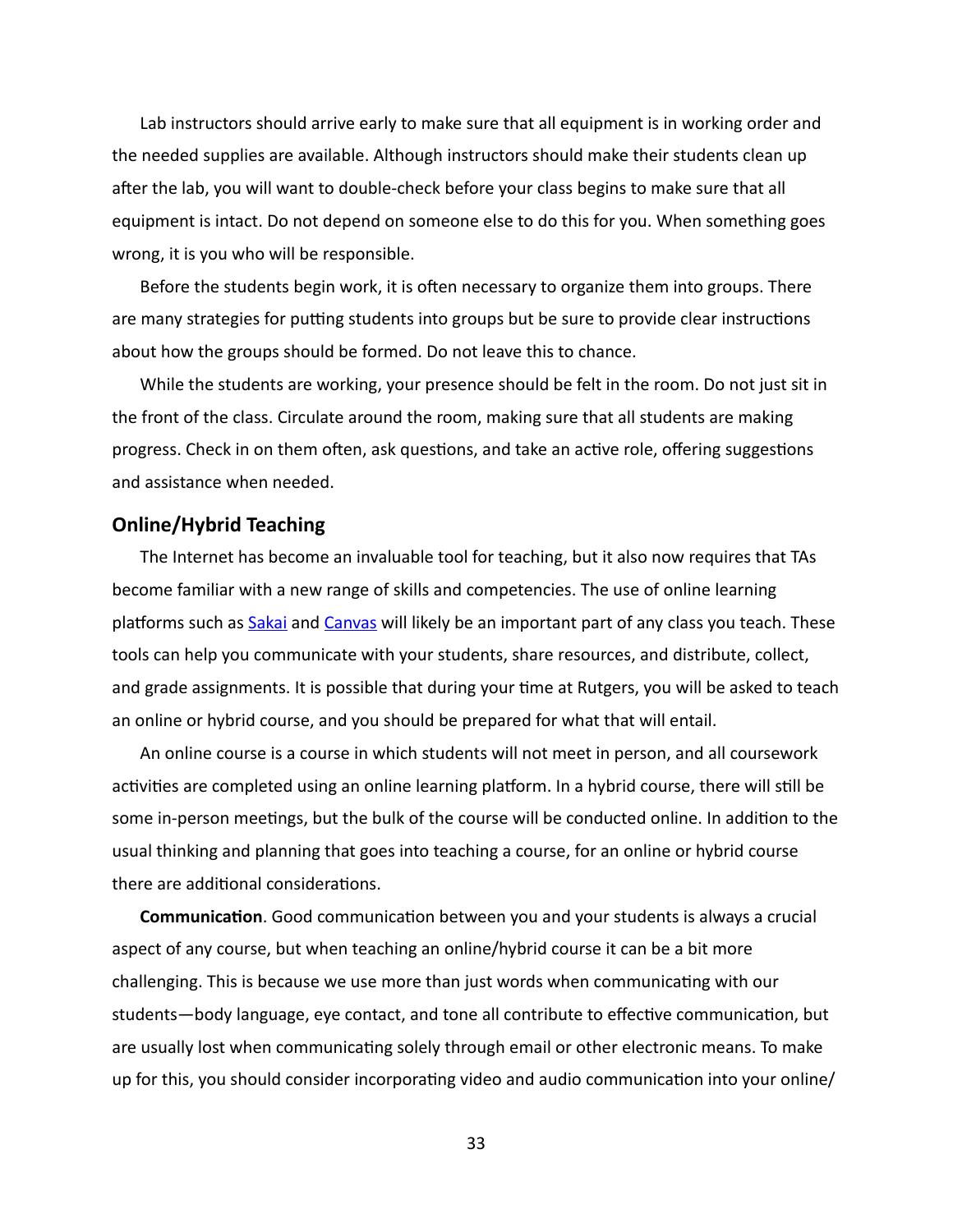hybrid course. (Rutgers supports Sakai, Canvas, *Zoom*, Webex, and other tools which allow you to record audio and video to share with students.) Allowing them to see your face and hear your voice is often the clearest and most efficient way to explain an idea or an assignment to the class. 

**Office Hours**. Though an online/hybrid course will incorporate fewer, if any, in-person class meetings, it is important for your students to know that they can still schedule in-person meetings with you (if this is something you can accommodate). Again, a few minutes of face-toface contact can sometimes accomplish what hundreds of words of emailed text cannot. If you cannot accommodate in-person office hours, or if you would like to supplement your in-person office hours, you can use platforms such as Zoom, Webex, Adobe Connect, Big Blue Button, or Google Hangouts to host virtual office hours (likely, one of these platforms or a similar one is currently integrated into the learning management system that you are using). These platforms allow students to type questions in a chat box and allow you to communicate with them via video and/or audio via a webcam. Though it still has challenges when compared to in-person meetings, the option to allow students to see and hear you when you answer their questions often makes that communication much smoother.

**Pacing**. When designing and teaching an online/hybrid course, some extra thought must be given to the pacing. For one, you must decide whether any activities will be held simultaneously for all students, or if in a given week students can complete activities and assignments at their own pace. If you do decide to run activities simultaneously (via live blogging/chatting, live video lecturing, etc.) you must schedule these with students ahead of time, ideally at the start of the semester. Remember that not all students will be available for all such activities; many students take online courses specifically because they work or have other activities that would prevent them from being reliably available at the same times each week. You should do your best to accommodate students who are not able to participate in simultaneous activities.

**Discussions/Group Work.** The online/hybrid platform can be especially challenging for courses that rely on class discussion or small-group work. Using the tools provided by online learning platforms like Sakai and Canvas can help with this—tools like chat rooms, blogs, and file-sharing can allow students to collaborate with each other, even in real-time. Additionally, these tools allow you to monitor students' progress, so that you can ensure all students are devoting sufficient time and effort to the assignment or activity, and so that you can help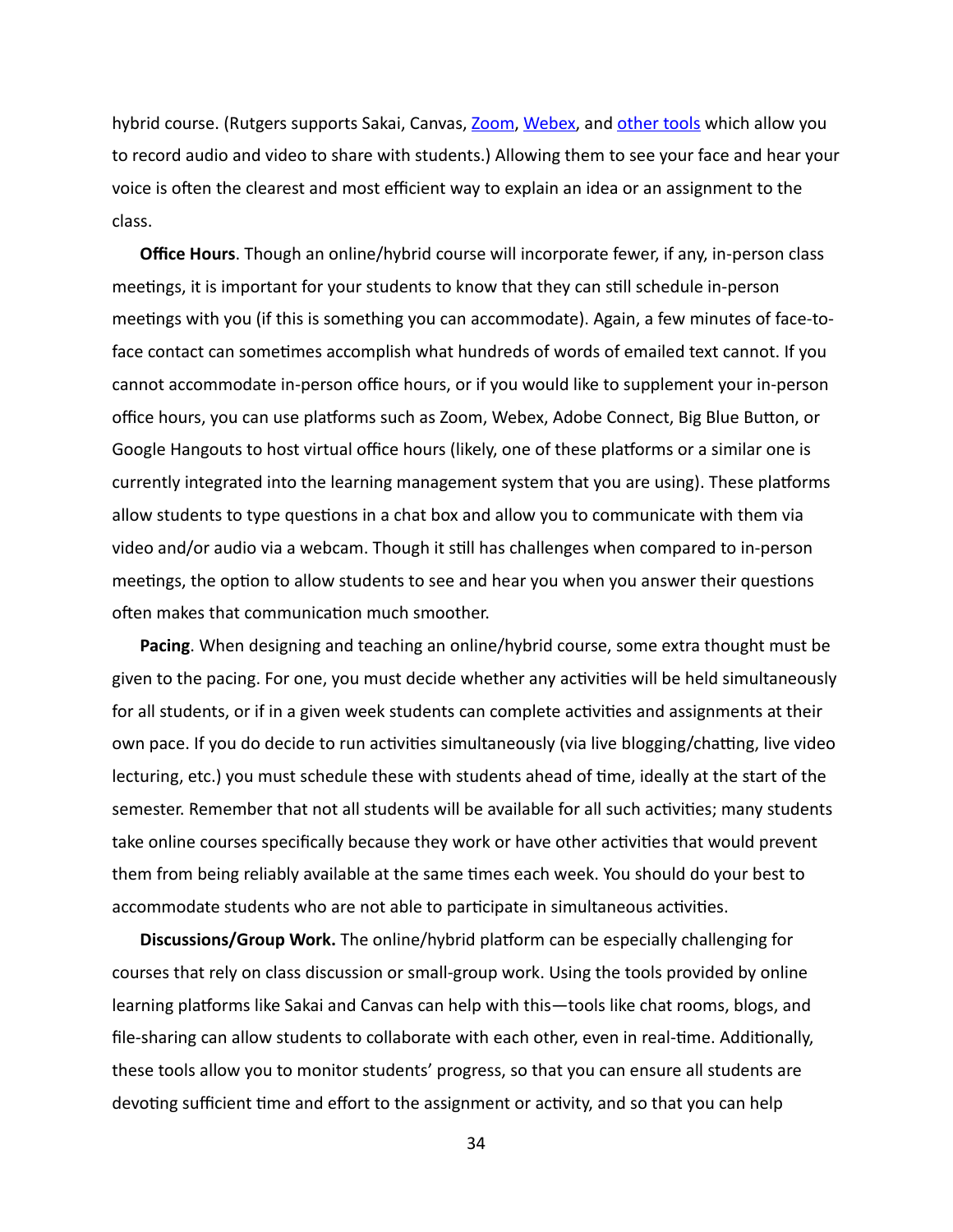struggling students as needed. It is important to remember, though, that for online discussions you will need to model the kind of contributions you expect from your students. You should not expect them to arrive knowing what a blog post or discussion thread entry needs to look like they will be looking to you to lead by example.

#### <span id="page-38-0"></span>**The Foreign Language Class**

Most foreign language departments in the university have already established ongoing training and support programs for their TAs. As language courses, especially introductory ones, require the mastery of certain lessons in a set sequence, the course outline is often determined beforehand and is common to all instructors teaching that course. Within these limits, however, the TA will certainly find room for individual creativity.

New TAs would do well to recall their first foreign language class and the feelings they had at that time. A situation where a person is suddenly unable to communicate coherently can be profoundly disturbing. The task of the instructor is to enable the students to get beyond their fears to a state where language acquisition is possible.

To a large extent, the climate that the TA establishes determines the success of the class. The TA must be sensitive to the inhibitions and embarrassments experienced by someone first learning a language, yet he or she must still be able to facilitate conversation. Give the students time to answer your questions and to respond to your statements. Do not help them before they need it; let them make mistakes and then gently correct them. Beginning to learn a language must be seen as a series of small steps and minor victories. Language teachers should cheer these victories and make an extra effort to give encouragement, confidence, and support to their students.

#### <span id="page-38-1"></span>**In the Field**

In many disciplines, work in the laboratory or classroom is enriched by trips into the field to explore the subject matter of the class in a hands-on way. Amy Clifton, a former TA who received her Ph.D. from the Geological Sciences program, offers the following guidelines to consider when planning to take students into the field:

- Introduce whatever skills or techniques necessary beforehand, if that is the goal of the trip;
- Field trips should be hands-on rather than "show and tell;"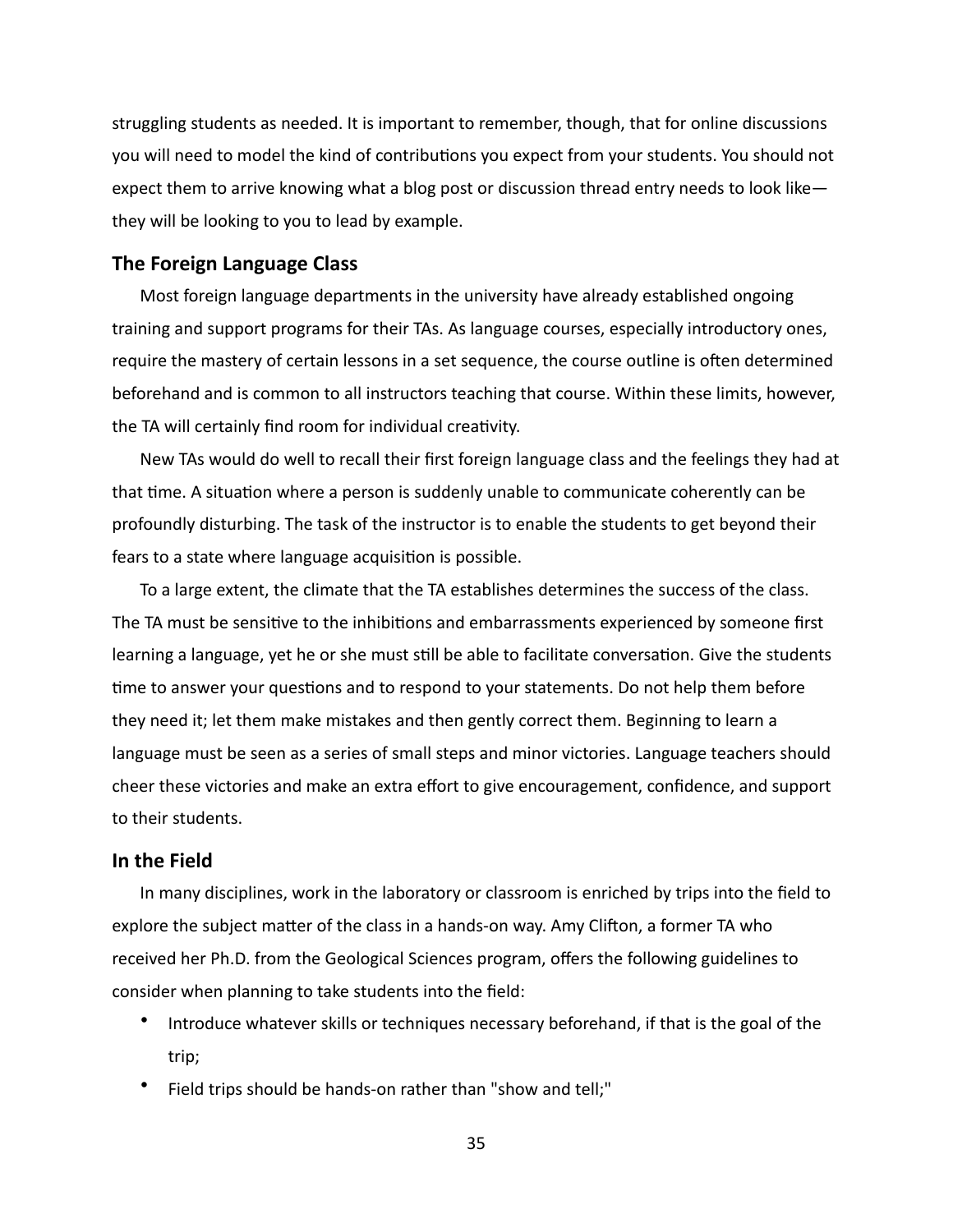- Make sure you know what to do in case of an emergency or accident;
- Make sure there are enough TAs for the class size;
- Make sure you plan for bad weather (i.e., have a "rain date" or go "rain or shine").

#### <span id="page-39-0"></span>**Active Learning**

In 2014, Freeman et al (2014) published a metanalysis of 225 education studies looking at the effects of active learning in the sciences, engineering, and mathematics. Their results were overwhelmingly in favor of the use of active learning in the classroom. Perhaps most telling is the following analogy the authors provide of their results: "If the experiments analyzed here had been conducted as randomized controlled trials of medical interventions, they may have been stopped for benefit—meaning that enrolling patients in the control condition might be discontinued because the treatment being tested was clearly more beneficial."

Active learning can take a whole spectrum of forms, from quick 2-minute activities to break up a lecture to a completely flipped class. If you're new to active learning, try incorporating small activities at first. These activities could take anywhere from 2 to 5 minutes and can still provide significant gains in student learning and focus. They can be graded or ungraded, depending on the activity chosen and purpose for including it (see **Assessment and Testing)**. Some examples of these short activities are listed below.

Think-Pair-Share: Put a question on the board or a slide which you would like the students to answer. First, have them answer the question themselves. Then, have them discuss their answers with the person next to them. Finally, discuss the question and solution as a class all together. Many instructors like to use clickers as part of think-pair-shares, asking students to submit their solutions after the first two stages. This gives the instructor immediate feedback on how well the students understand the question or topic, which can help guide the instructor-led discussion with the whole class at the end of the activity.

Minute Papers: This activity is exactly what it sounds like. Give the students a question to write about and have them spend one minute free writing their response. You could ask any question whose response entails enough content and detail that the students will be able to write for the full minute.

For some topics, you may want to include longer activities to allow for more detailed discussion. In this case, you may choose to replace some of the lecture content with an activity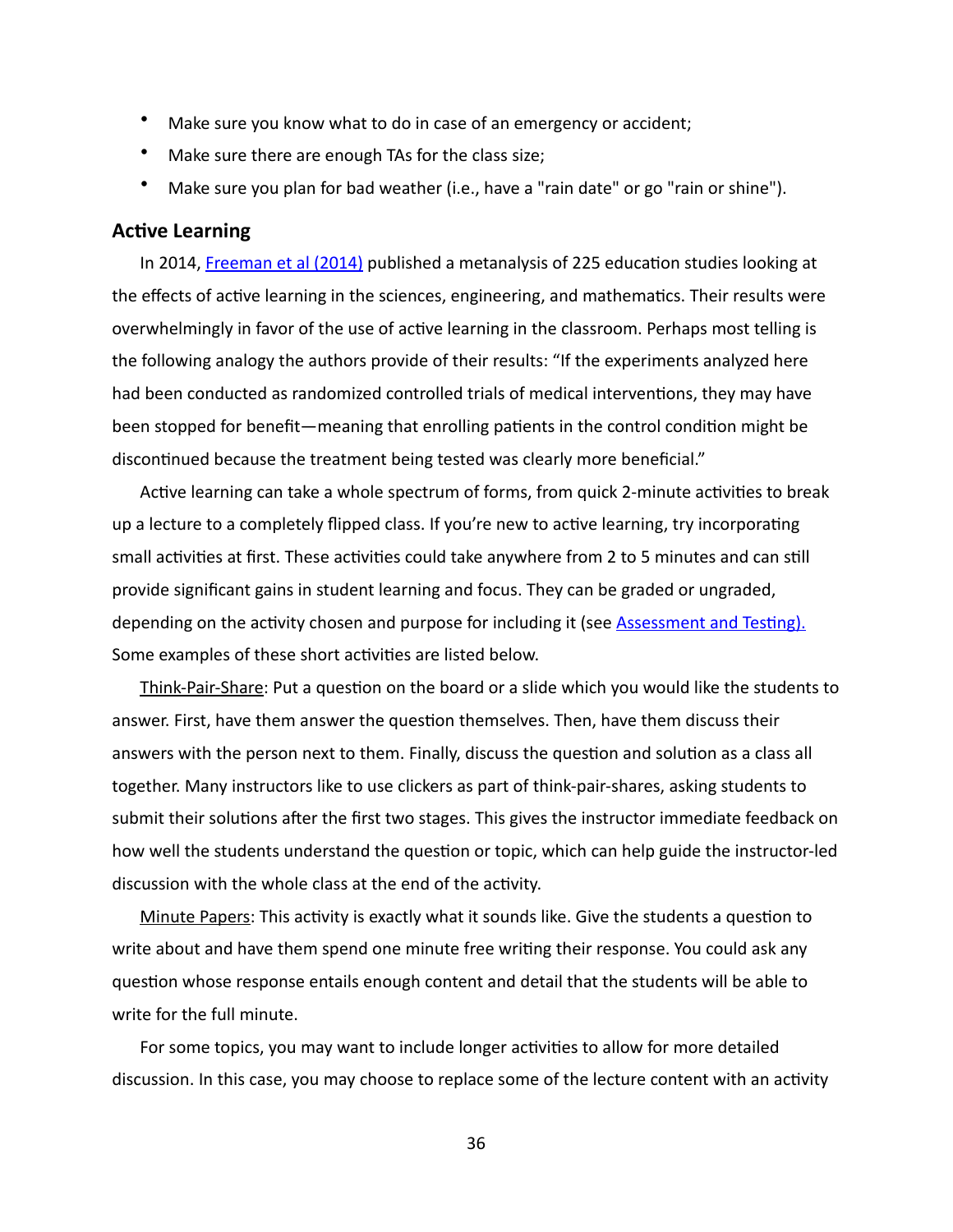rather than just breaking up the time. For example, you may choose to remove details or entire topics from the lecture and instead give students that material through the activity. Some examples of these longer activities include:

- **Jigsaw**: In the first round, divide the class into groups. Give each group a different question or problem to solve. Once the groups finish these problems, shuffle the class into new groups. In this round, each group should have at least one representative from each group from round 1. The students are responsible for sharing their group's solutions to the rest of their new group.
- Outlines (filling in the details): Provide the students with outlines of the material you want them to learn or practice during that session. Have them work in groups to fill in the details on the outlines. You can give them resources such as their textbooks, their notes, or if applicable, access to the internet.
- Wrench in the Gears: Break the students into groups and give them a complex problem to work on. Periodically add new parameters or constraints to the problem as they work, forcing them to adjust their solutions or strategies.

For more activity ideas, peruse this list from the Rutgers Active Learning Community.

The most extreme version of active learning is a flipped classroom. In this model, students first see the course content outside of class. By moving this material outside the classroom, this frees up class time for activities, discussion, and practice problems. Though flipped classrooms have a growing following in the education community, designing a flipped course is an enormous undertaking. Before you embark on that journey, be sure you have the time to devote to it. For example, if you plan to make videos to replace the lectures, you should plan for each 5 minutes of video to take about 4 hours to put together. If and when you decide to try this model, ask if anyone else in your field has tried this before. Use materials that already exist as much as you can. Learn from the mistakes or triumphs of others. You may also find some of the following resources helpful:

- Successful Flipped Classes by Stephanie Butler Velegol, Sarah E. Zappe, and Emily Mahoney (Tomorrow's Professor Posting 1421)
- Flipped Classrooms Old or New? by Marilla Svinicki (Tomorrow's Professor Posting 1330)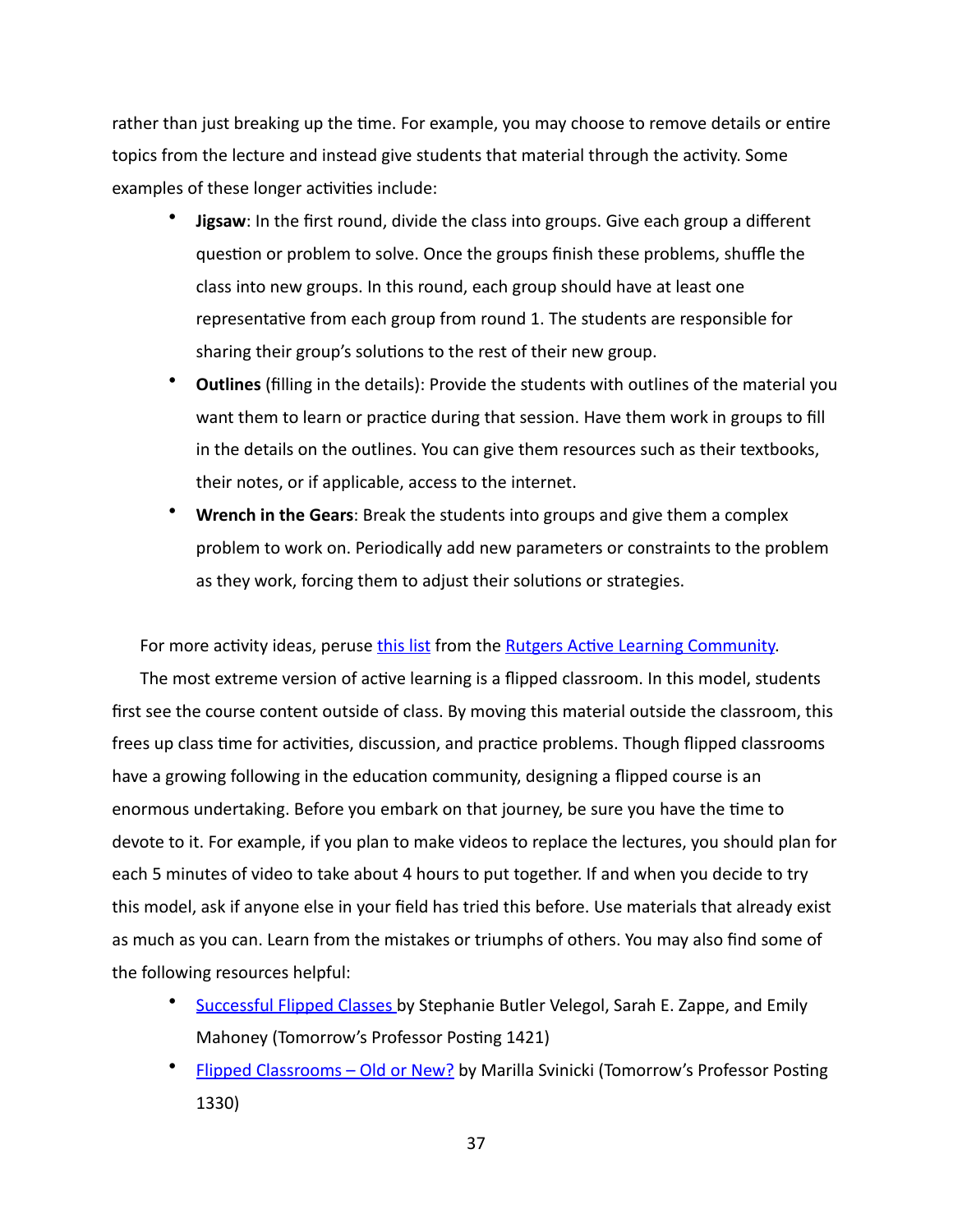- The Flipped Class Demystified from New York University
- Freeman, S., Eddy, S., McDonough, M., Smith, M., Okoroafor, N., Jordt, H., & Wenderoth, M. (2014). Active learning increases student performance in science, engineering, and mathematics. Proceedings of the National Academy of Sciences of *the United States of America, 111*(23), 8410.

#### <span id="page-41-0"></span>**Asking Questions in the Classroom**

Whether leading a discussion class, directing a lab, or even lecturing to a large section, the quality of the questions that you ask determines the quality of the responses. Asking the right questions forces students to take a more active part in the class, leading them to formulate their own opinions based on the materials presented.

Closed-ended questions that require a "yes," "no," or any other single word answer can be useful for quick assessment of basic facts but should be used sparingly when testing deeper understanding of material. Asking a variety of types of questions can allow you to assess different types and levels of student understanding. When used during class discussions or on short quizzes, this variety can help students to develop the deeper understanding that you will eventually evaluate on their exams. A few types of questions you could employ include the following. 

True or false: Give students a statement and ask them to determine whether it is a true statement or a false one. For a deeper assessment, you could ask the students to modify the false statements to make them true. Including this type of question on short quizzes can be helpful to counteract common student misconceptions.

Fill in the blank: Give the students a statement with one or a few words missing and ask them to fill in the missing word(s). If you ask them to fill in more than one word, you should consider telling them how many words they should be including. This type of question can be useful for assessing whether students know basic facts or definitions.

Multiple choice: Ask the students a question followed by a list of possible responses. You have many options for how to structure the possible answers. In many cases, exactly one of the possibilities listed is the correct answer, and sometimes one of the choices is "None of the above." To assess deeper understanding, you could have more than one correct answer and ask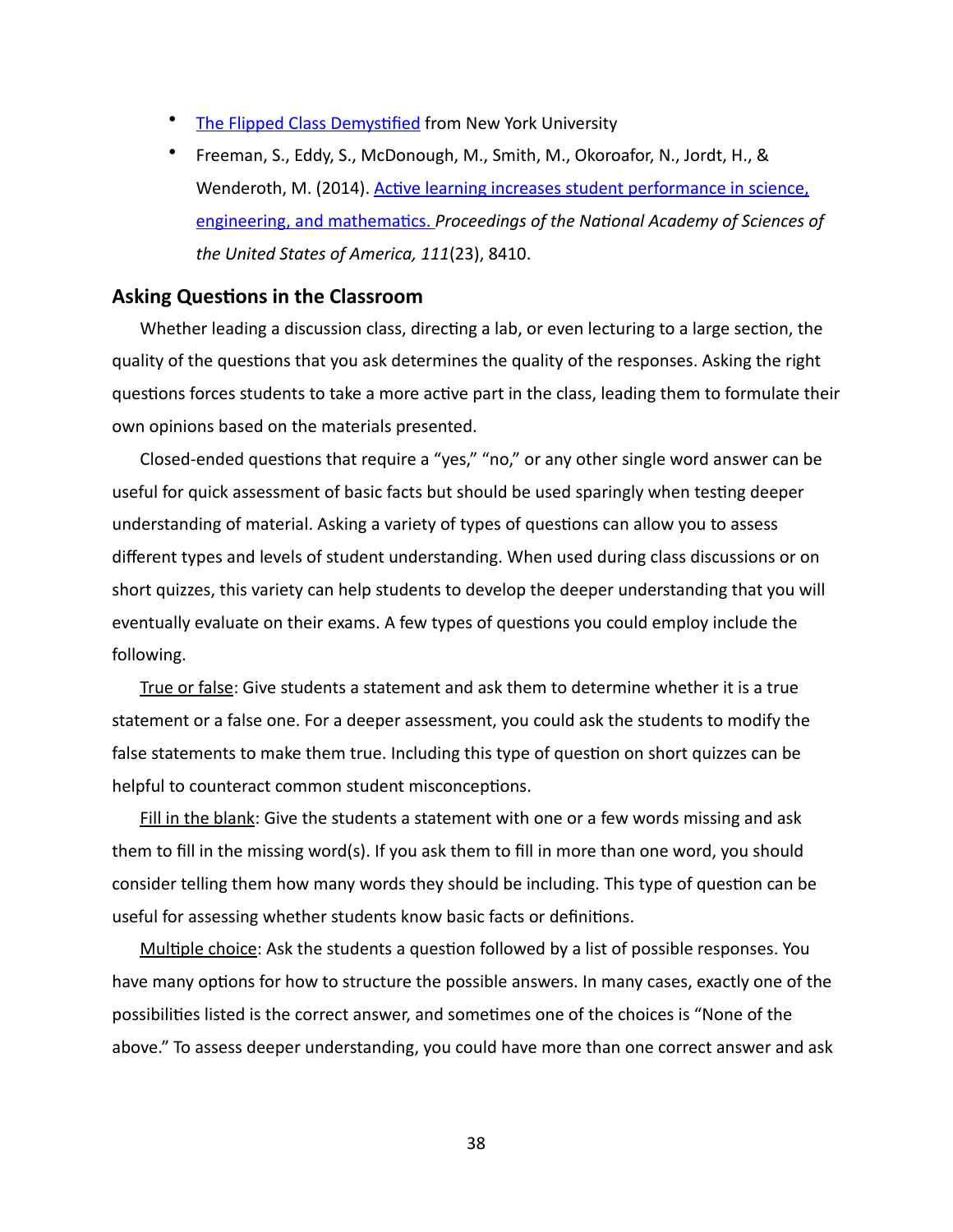the students to find all correct answers. For more subtle points, you could ask the students to choose the "best" answer and then explain their choice.

Scenarios or Find-the-Error: Describe a potential student solution or debate and ask students to evaluate it. This can be extremely helpful in mitigating common student mistakes. Students don't always look at the comments on their graded assignments. However, you could build some of their mistakes into questions like this, forcing them to face these concerns and learn from them.

Many educators have written helpful articles offering suggestions for asking questions which encourage student participation and aid in deeper learning. The following posts from Tomorrow's Professor are just a few:

- The Sound of Silence Can Be Deafening and the Questions You Ask Your Students Can **Provoke It by Howard Aldrich**
- Multiple-Choice Questions You Wouldn't Put on a Test: Promoting Deep Learning Using Clickers by Derek Bruff
- **Deeper Understanding Through Questions by Ellen Weber**

#### <span id="page-42-0"></span>**Students in Groups**

In group situations, the teacher's role is one of unobtrusive guide: determining the destination and guiding the way. With careful preparation, a teacher can provide strong support while allowing students the freedom to make discoveries. For examples of activities that the students could do in groups, see **Active Learning**.

Establish groups with care. The easy way to divide up the class would be to separate the students according to where they are sitting; this is not always the best way. The way you divide your groups might change based on the course, the classroom dynamic, or even the activity at hand. Sometimes it is best to make groups with a mix of ability levels. This allows the stronger students to act as instructors to guide students who need more help. In some cases, you may want random groups. You may even want to change the groups every class meeting or activity. However you choose to divide the class, be sure that it fits with the purpose of the activity.

Work to overcome students' natural reluctance to participate in group activities. Students often resist working in groups. Over the years, they have been conditioned to look to the teacher alone for all the answers and so perceive group work as a waste of time. Teachers often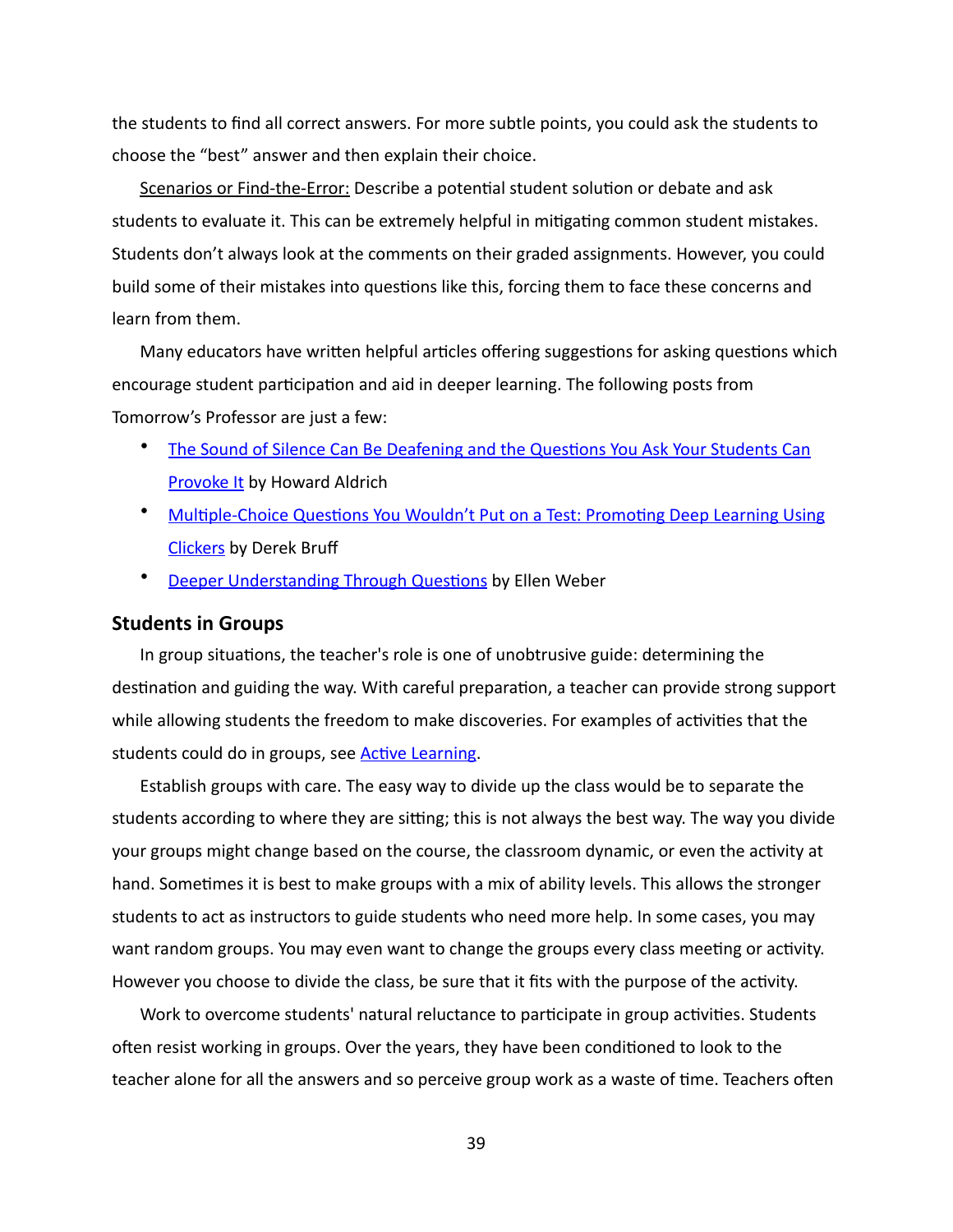find it difficult, even in class discussions, to persuade students to talk to each other—more often than not they look at and speak to the teacher, even when they are directly responding to a statement by a fellow student. Work to have the students listen and speak to each other. In class discussion, ask them to relate their answers to other students' answers, thus guiding them to attend to the responses of others. Try asking students to explain their group-mate's idea or solution. This forces them to discuss their ideas with each other, even if the end goal is to explain it to you. You can also try assigning roles to each student in the class. For example, you could say that one person in the group is in charge of writing down the solutions to be turned in. This forces the students to communicate with that person. You could also have a rule that only one student in the group is allowed to ask you questions during the activity. Be patient and be willing to try different strategies or group structures to coax them to work together. Students cannot unlearn old behavior overnight. Trusting their own ideas or the ideas of their fellow students may be a new experience for them, but it can, in the end, be a rewarding one.

Beyond classroom activities, working in groups can be especially helpful to students when studying for exams. Students who work in groups are more inclined to go through every question or problem they need to know; it is more likely that they, as a group, have a range of knowledge that covers all of the necessary problems. Students studying alone may have gaps in their knowledge, causing them to skip over complicated problems, or they may get stuck and spend far too much time struggling with a single difficult problem. Teachers cannot force students to study together, but they can use certain strategies to encourage students to adopt this effective study habit.

#### <span id="page-43-0"></span>**Assessment and Testing**

Tests act as a kind of broad mirror of the work done over the semester. They should present no major surprises for the student who has attended class and kept up with the readings. Consider providing students with a written proportional breakdown of areas to be tested—that is, a pre-test handout indicating how many points of the test correspond to a particular area of focus. Even if you do not do this for students, such an exercise may help you prepare tests. Test yourself: do your questions foci faithfully mirror your class time foci? If not, plan your class better so that your tests are not surprises for students. If tests seem totally divorced from classwork, students may have little inclination to attend classes from that first test onward.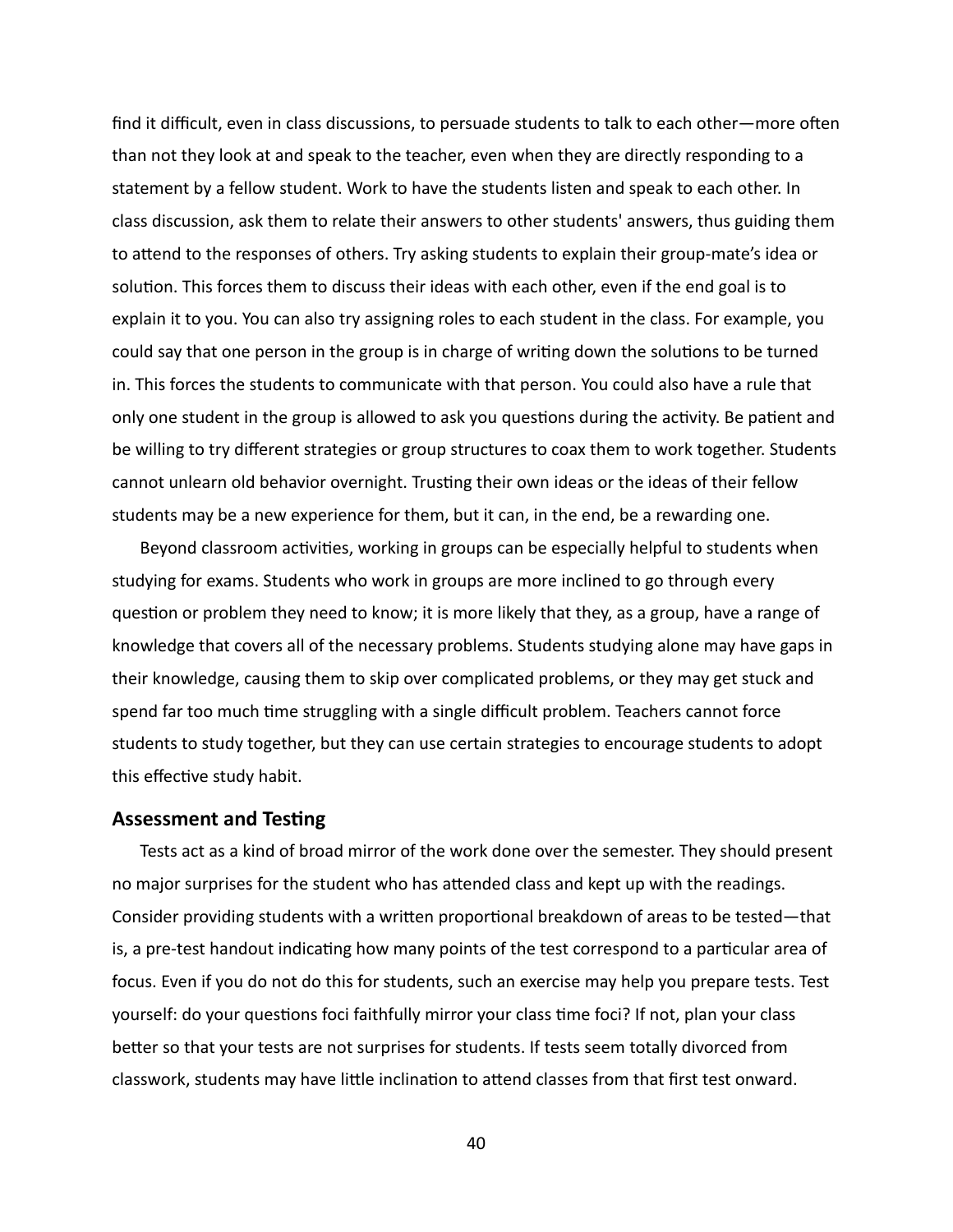Students perform best in classes where they are frequently checked on their knowledge. This means that courses which have only a midterm and a final do not provide the students with as effective a learning environment as courses where tests are more frequent. The use of weekly low-stake quizzes and writing assignments help students focus on the material and to quickly discover in which areas their understanding is weak. Of importance here is quick turnaround time. Whenever you give a quiz, make sure that you return it to the students by the next class. There is no need for lengthy comments or analysis on your part—a sentence or two noting the good and bad points is all that is needed. If you procrastinate and give back quizzes or other minor assignments only after you have gone on to another topic, the results do not help the students in any meaningful way.

TAs can help students do well on exams by offering extra review sessions—either in person or online, for students who are interested, giving them a chance to go over materials about which they feel unsure. Another way to assist students is by providing them with study questions and/or sample problems that show them what they can expect from the exam.

Although each exam will be different--its final form determined by subject matter and course goals—some commonalities confront all instructors. When writing your exam, you should consider three crucial questions:

- 1. What content or skills are you testing?
- 2. What weight in the overall course grade should this exam carry?
- 3. How can you make the exam most beneficial to the students?

First and foremost, the instructor should be clear about what they wish to test. Is the test meant to measure knowledge of specific facts? Is it meant to demonstrate the students' ability to deal with certain facts or theories in an original and comprehensive way? Or make connections among a group of texts or ideas? The answer to these questions will usually determine the type of test, objective or essay (or possibly a combination of the two). Test questions should reflect the kinds of assignments the students have been doing all semester and should never be something entirely new. The teacher should also try to determine beforehand the value of each answer and the range of acceptable responses to each question.

You should determine how much of the final course grade an exam will count toward. A midterm exam will seem most threatening to students for whom this exam and the final exam will largely determine their grade for the class. Many educators feel that it is more beneficial to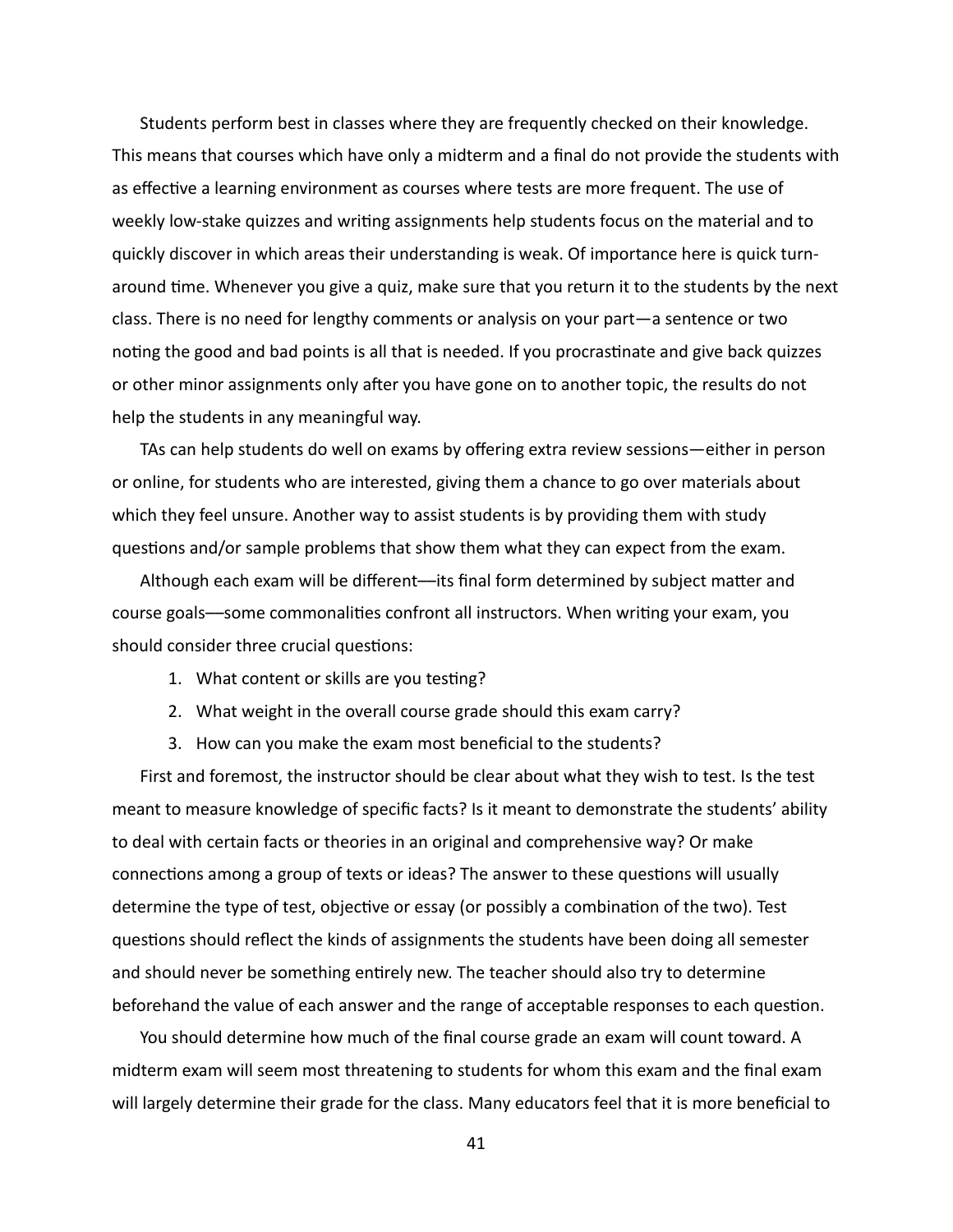students to give several tests over the course of the semester, making each test equally important, thus eliminating the "do or die" element of only one or two significant grades. Tests given on a regular basis are also aids to the teacher who wishes to know if the majority of students are keeping up with the class. Often this decision is made before the course starts, when writing your syllabus. However, you should still consider the makeup of your exam when deciding its weight, even if you are not writing the entire exam before the course starts.

Lastly, the instructor should make sure that the exam will be beneficial to the student. Tests can be an effective way of providing feedback, but for this to happen, the student must be motivated to look beyond the letter grade assigned. Arrange for students to come speak to you in your office about the exam. Use class time to go over those questions that many students answered incorrectly. Be aware of the fact, however, that this may be less an indication that the students do not know the material than that your question was ambiguous or misleading. One strategy you might consider would be allowing students to submit corrections to their exams. You might consider giving them back some fraction of the points they lost if they submit a correct solution and explain the mistake in their original solution. The prospect of getting points back will motivate students to look over their graded work with a close eye, and they will likely learn from their mistakes in this process.

Some teachers suggest letting the students participate in creating the exams. The ability to form a good exam question is an indication that the students have a full understanding of the course material and of the goals of the course. Their input may also give them a greater investment in the exam. You may not wish to do this on the midterm, but certainly by the time the final exam comes around, your students should be prepared to help write the exam. Essay exams lend themselves to this kind of pre-test exercise. Some teachers even use this as part of the exam itself, asking the students to formulate what they consider a good exam question and then answer it. It should be said that you do not have to include the students' suggested questions in the exam for this to still be a good exercise.

After composing an exam, put it aside for a day or two and then reconsider your work. Is the wording of all the questions clear and unambiguous? Is it realistic to think that students can complete the exam in the time allotted? Have you covered all of the material you need to cover? If after re-examining the test you still feel that the exam is sound, then carefully consider and write out your 'ideal' responses to all questions. This exercise is doubly useful. First, by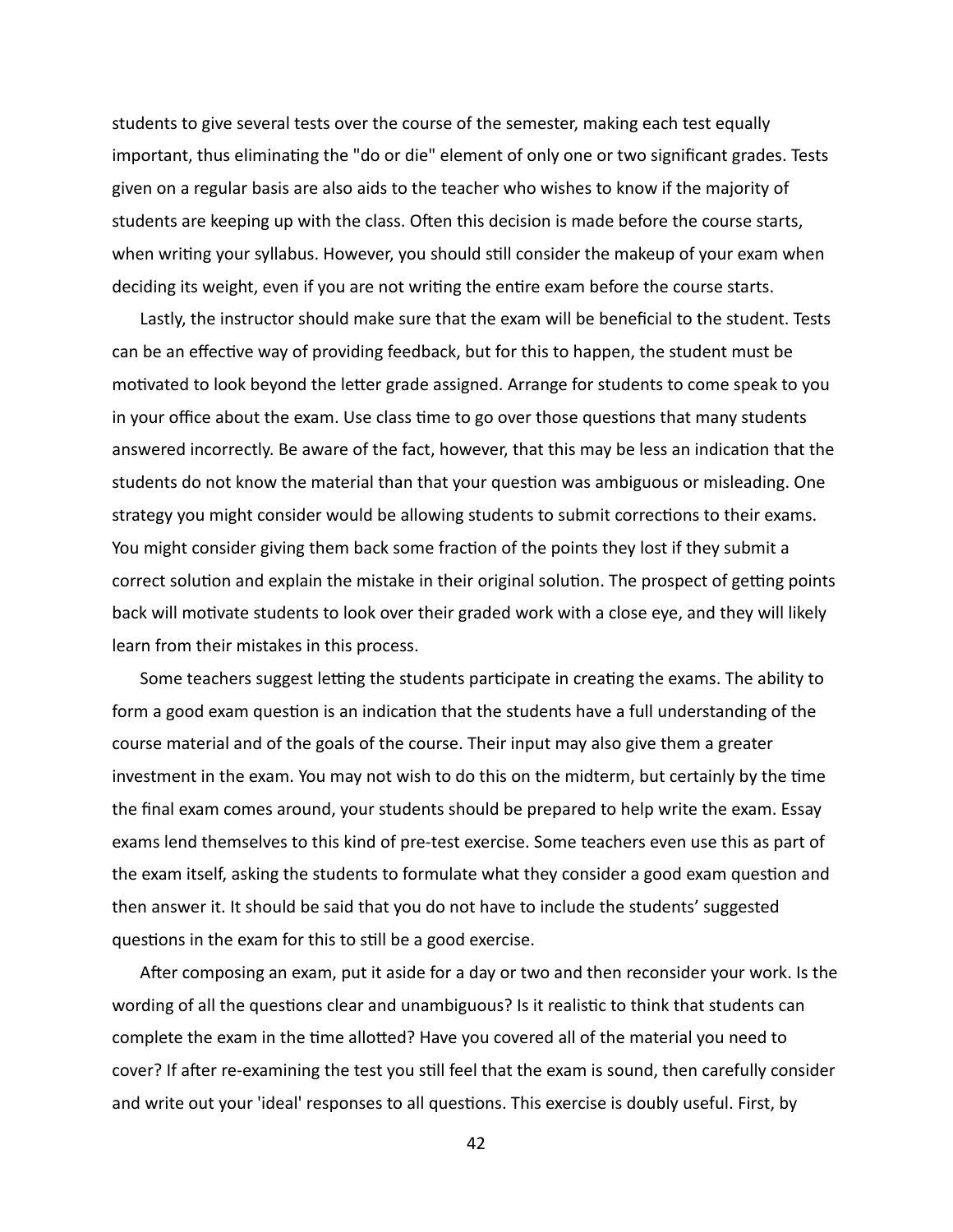checking your answers with the questions, you can see if they truly elicit all the information you desire. If your responses added more information than the question demanded, you may wish to rewrite the question to be more inclusive. Second, this exercise will help you when grading the exams if you use your own responses as a model for student answers.

Once the students have taken the exam, evaluate it again. Was it too difficult or simple? Did students misunderstand any of the questions? Do you see areas where the class as a whole missed some vital piece of information? No matter how satisfied you are with the exam, there is a good chance that not all the students will feel the same way. Listen to your students. Although you are not obligated to agree with them, you will discover where your expectations and theirs did not coincide, information that you can use to your own and your students' advantage in future semesters.

#### <span id="page-46-0"></span>**Determining Course Grades**

Like it or not, testing and grading are integral parts of the educational process and central elements of most courses to many students. Decisions about grading should be made with care since your grading policy, more than anything else, will be scrutinized, discussed, and, sometimes, contested by your students. Many TAs worry at the beginning about whether they should be a 'hard' grader or a 'soft' one, but, in fact, this is not the question. Rather, TAs should worry (if they must worry about something) about whether or not they grade fairly and consistently. Do not be surprised to find out that fairness is foremost in the students' minds too.

How can a teacher insure fairness in grading? This begins by establishing a clear standard of grading at the beginning of the semester. Students should be told what quantity and quality of work is necessary to get each possible grade. If the grade will be determined strictly by numerical grades awarded on a series of tests, the student should know how each one will be weighed in the final grade and what material the student must master to achieve the highest grade. The weight of class participation, lab work, attendance, and the possibility of make-up work and exams should be laid out. If a class is to be graded on a curve, the method should be explained to the students at the beginning. This is all part of the contract that a good teacher makes with a class. Remember too that first-year students may need more detailed explanations of grading practices and standards than more advanced students. All students, however, will be less anxious if they feel that the system their teacher uses is fair and sensible.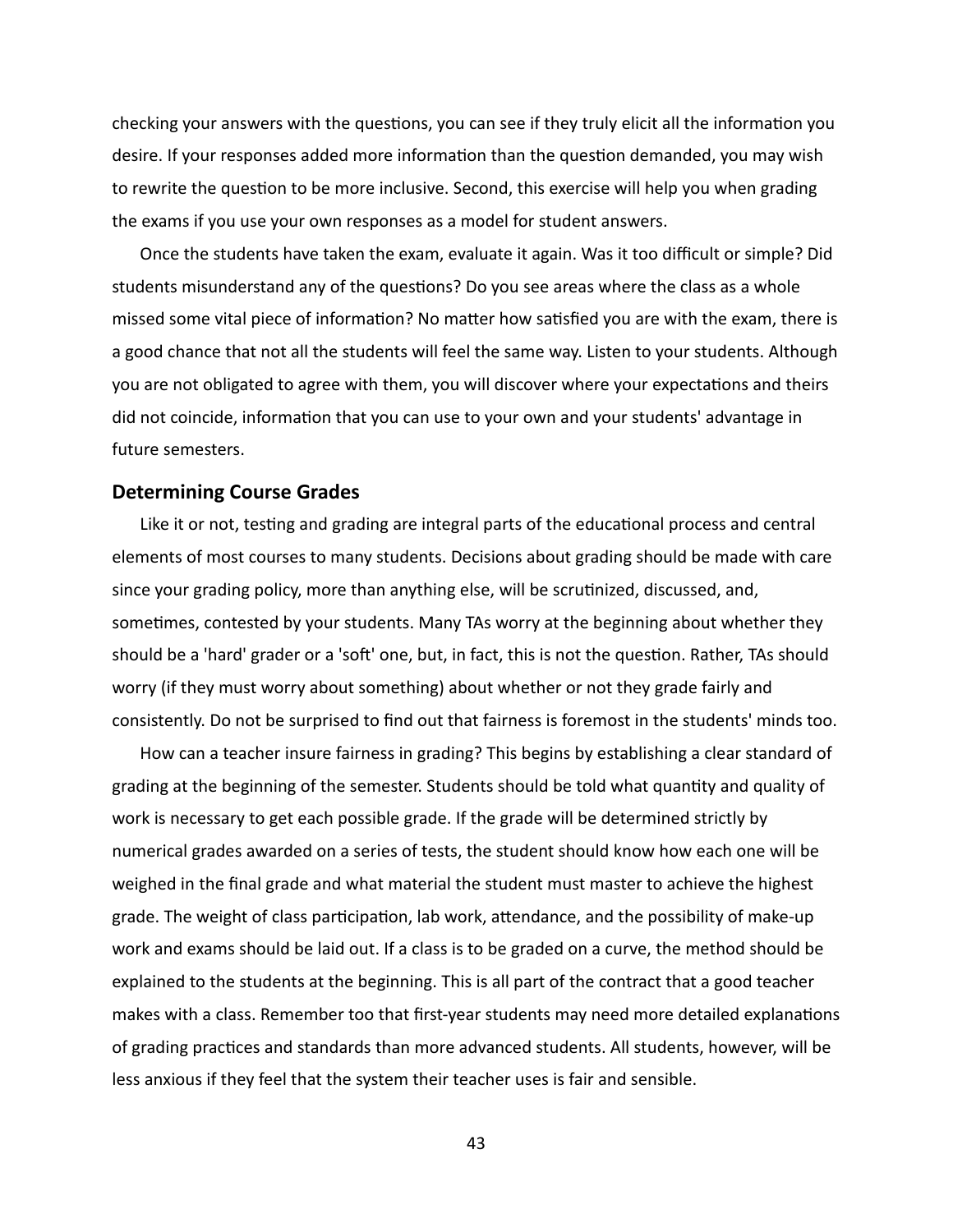Remind students that there are certain acceptable standards of written English to which they must comply. Students might argue that it is not fair to penalize them for their writing in classes other than English, since all that really matters are the facts (i.e., what they say, not how they say it). By emphasizing high standards for written English early in the semester, those students with writing problems will be encouraged to seek help. Consequently, reading and grading exams will be a less difficult task for the teacher. You should encourage students who need help with their writing to utilize the writing coaching available at the Rutgers Learning [Centers](https://rlc.rutgers.edu/). 

A TA who is grading for another professor must discuss these issues with the professor at the beginning of the semester so that there will be no later misunderstandings. The faculty member and the TA (or TAs) must agree on the grading criterion for that class.

Many teachers tell students at the beginning of the semester that they should feel free to come to them during office hours to discuss grades. If a student does come to you with questions about a grade, listen carefully. Although you may decline to change the grade, you might discover that exam questions were more ambiguous, or essay assignments less clearly defined than you thought.

If students feel that they merited a higher grade on an essay or term paper, you should always offer to reread it. The possibility exists that you did not read as carefully as you should have the first time. Do not be intractable: you are human and can make mistakes. Do not, however, allow yourself to be manipulated or bullied into giving another grade. Fairness to all your students demands objectivity and equal standards. If you cannot resolve a grade problem with a student, do not allow yourself to get into an argument. Offer to have the appropriate person in the department read the paper, perhaps the course supervisor or the department chair. Know ahead of time the name of the person in your department to whom you can refer these kinds of problems.

A TA should, of course, consult with members of the department to discover that department's special policies on grades. TAs must be clear on the department's policy and develop a system in conformity with it.

Instructors should post grades (using a secure system like SAS Gradebook or the gradebook features in Sakai or Canvas) as soon as possible. Additionally, all instructors should schedule at least one final office hour after the semester ends to allow students to discuss their final grade.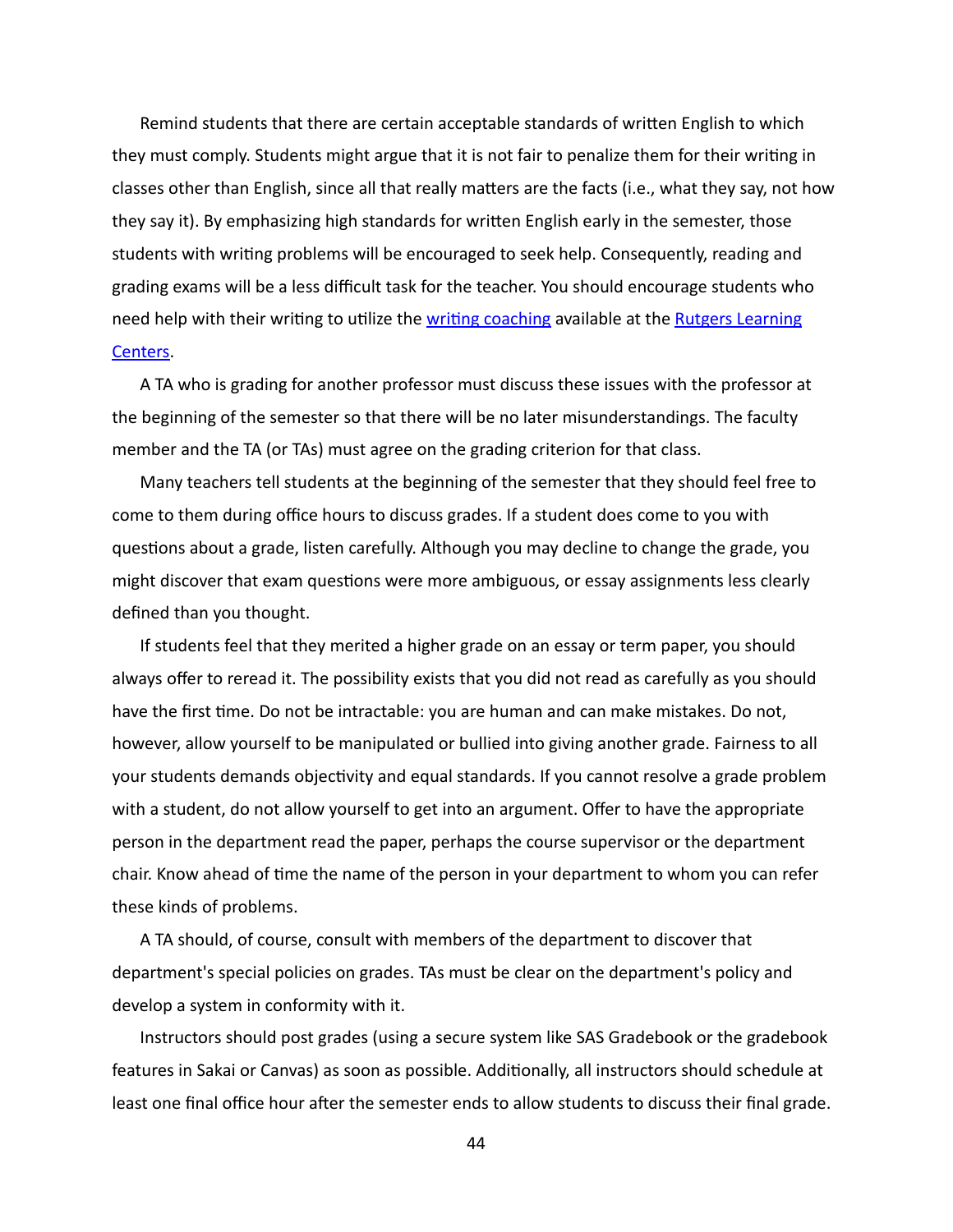Occasionally students will come in to challenge their final grades. If large numbers of students complain, you will need to review your own performance. Listen carefully to each student's complaint and then show the student how you arrived at the grade. Remind students what would have been necessary for a higher grade. If you cannot reconcile a student to his or her grade, he or she must register the concern in writing to the department chair or other appropriate person and to the office of the dean of the faculty offering the course.

The bottom line is that students must be protected from arbitrary or capricious treatment. Be clear on what is expected, fair in evaluation, and articulate in pointing out the pros and cons of any piece of graded work.

#### <span id="page-48-0"></span>**Students' Rights to Privacy**

All students in the university have a basic right to privacy, and it is the responsibility of the instructor to respect and safeguard that privacy. The **Family Educational Rights and Privacy Act** of 1974, commonly known as FERPA or the Buckley Amendment, dictates that information about a student cannot be released to anyone, including parents, without the express permission of the student. Although this ruling most directly concerns staff members working in offices that deal with academic transcripts, disciplinary records, psychological files, and placement office credential files that contain letters of recommendation, TAs too must take care that student grades, records, and identifiable information are handled in a confidential manner.

**NEVER** discuss one student's grades with another student or with any other person. Of course, you may discuss students with those who have a professional need to know, such as other faculty members involved with that student.

When returning exams or papers, do not allow other students to pick up papers for their absent friends. Return written work only to the student concerned. Remind students that the university is prompt in releasing grades. Students may visit  $m$ *y.rutgers.edu* to find their grades shortly after the instructor is required to submit them if you—or the faculty member—decided not to also post grades via SAS Gradebook, Sakai, or Canvas.

#### <span id="page-48-1"></span>**The Chalkboard/Whiteboard**

The chalkboard and whiteboard, used with care and forethought, can be valuable classroom aides: to illustrate an argument or demonstration, to outline or organize material, or to work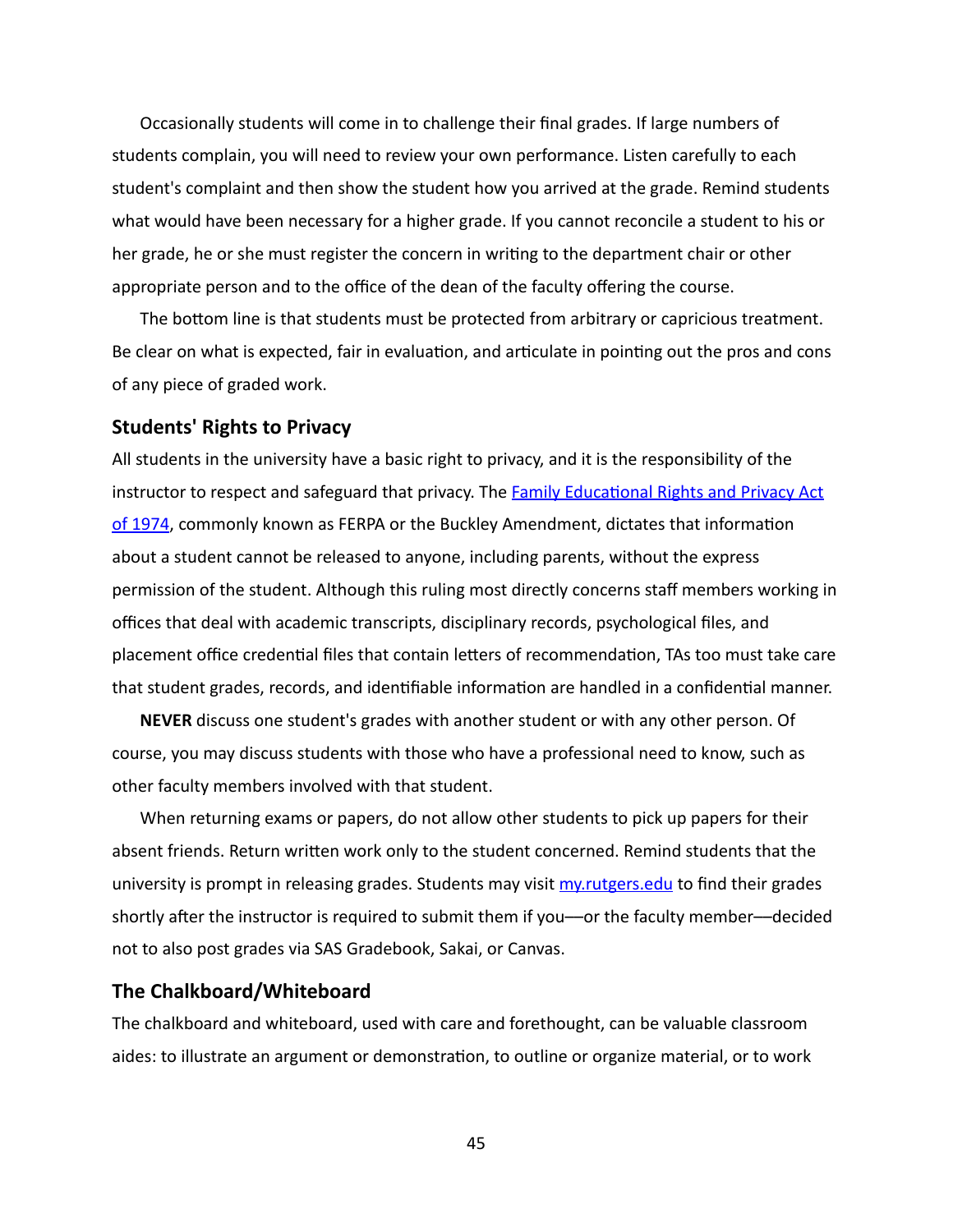out complicated problems. Instructors should consider how to use the board to its best advantage. 

- Start with a clean slate. At the beginning of every class, erase all material from the previous class even if you do not plan to use the board.
- If drawing pictures or other diagrams, draw them bigger than you think you need them to be. If your drawing isn't large enough when you start annotating it, it will become cluttered and difficult to read.
- If your handwriting is difficult to decipher, print slowly and carefully. Come to class a few minutes early if you must, to write out long outlines or assignments.
- Do not stand in front of the board, blocking the students' view. After writing a piece of the material, step away from the board to allow students to copy it down.
- Remember that there is a delay from when you have written something on the board to when the students have copied it into their notes. In fact, when you are finished writing an important point, turn to watch the students. It's okay  $-$  and in fact preferable  $-$  to pause and be silent for a moment while the students finish writing. When you see that most or all of the students have finished writing, continue with the lecture. If you begin talking while they are still writing, they will likely be too focused on writing the notes and miss what you say out loud.
- After writing the entire equation on the board, turn fully to the class and point out the steps as you describe them.
- Do not erase anything before the end of the class if you can avoid it. Before erasing, ask the students if they have copied everything.
- Colored chalk can be a great tool for visualization but only if used properly. Before choosing to use a color, be sure that it can be read from the back of the room. One way to accomplish this would be to arrive at the classroom early, write something on the board in each color, and then walk to the back of the room to see if you can read what you've written.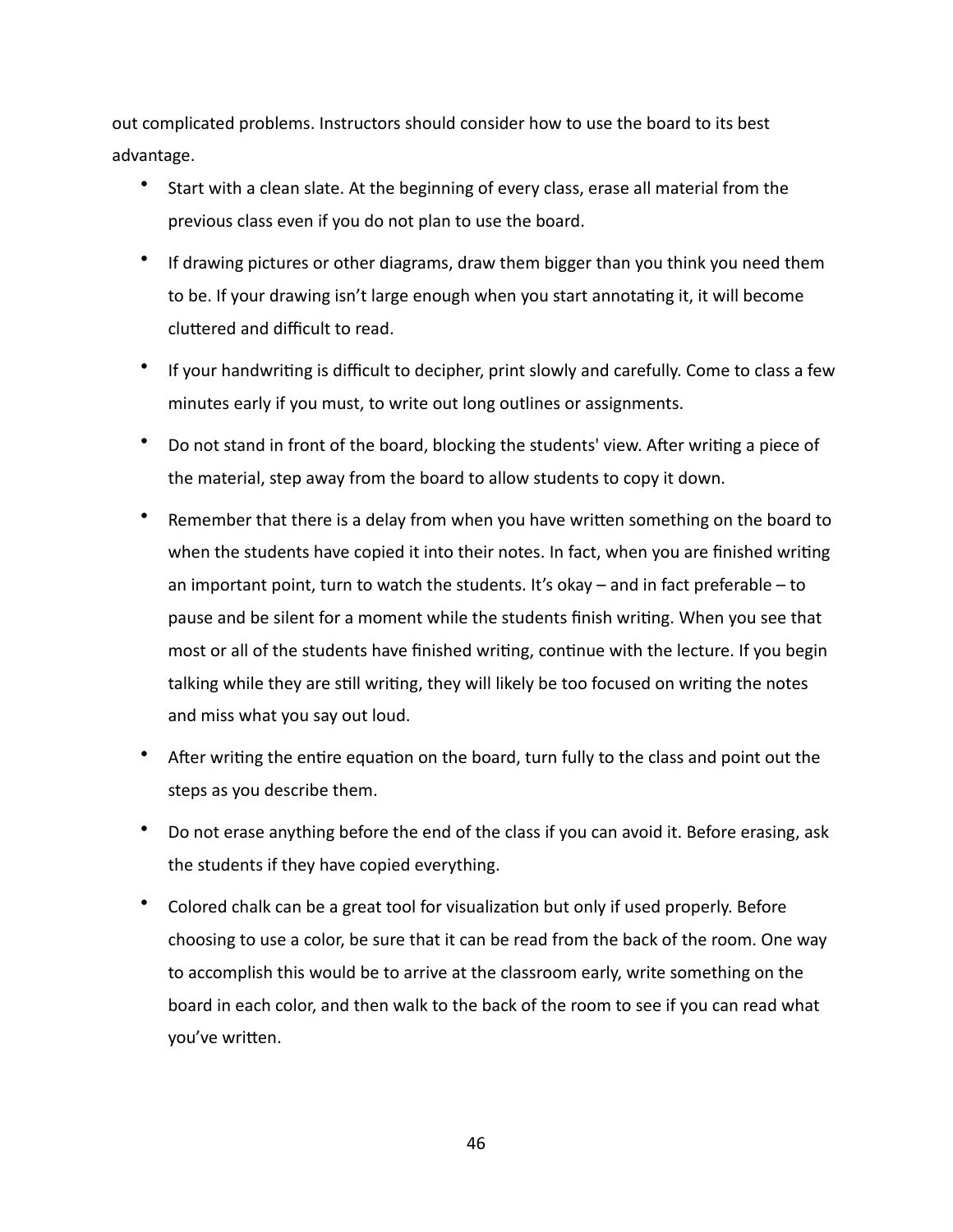Think carefully about how much detail to write on the board when lecturing. Given the limited time in the classroom, it may be tempting to only write an outline or the essential ideas on the board. Fukawa-Connelly, et al. (2017) however, found that of comments made orally but not written on the board, at most 3% ends up in students' notes. Therefore, you should make choices about what you write on the board based on how you would like students to record the information. Some possible techniques include:

- Explaining the idea verbally and then writing all the details on the board, or vise-versa.
- Writing an outline of the ideas on the board and then instructing the students to fill in the details in groups during class.
- If you would like students to fill in the details at home, write that on the board to ensure that instruction makes it into their notes.

#### <span id="page-50-0"></span>**Helpful Resources**

The Rutgers Libraries offer workshops introducing students to a research library. This orientation will focus directly on the specific types of material that the students will need for their research projects.

The Language Center contains materials for all languages studied at the university. Their services are available to anyone in the university.

The Learning Centers provide academic support programs for undergraduates. Services include: peer tutoring, study groups, and academic and writing assistance.

The Math and Science Learning Center provide support services to students in introductory math and science courses.

The Center for Teaching Advancement and Assessment Research offer technology training workshops and are also responsible for the end-of-semester student course evaluation surveys.

Active Learning Community is a community of educators at Rutgers who are interested in active learning. They run workshops and training sessions and provide resources for other instructors on their website.

# <span id="page-50-1"></span>**Helping Yourself**

#### <span id="page-50-2"></span>**TA/Faculty Relations**

Although all programs may not officially designate someone by the title "faculty advisor," they all should designate a person to whom TAs may go with questions or problems.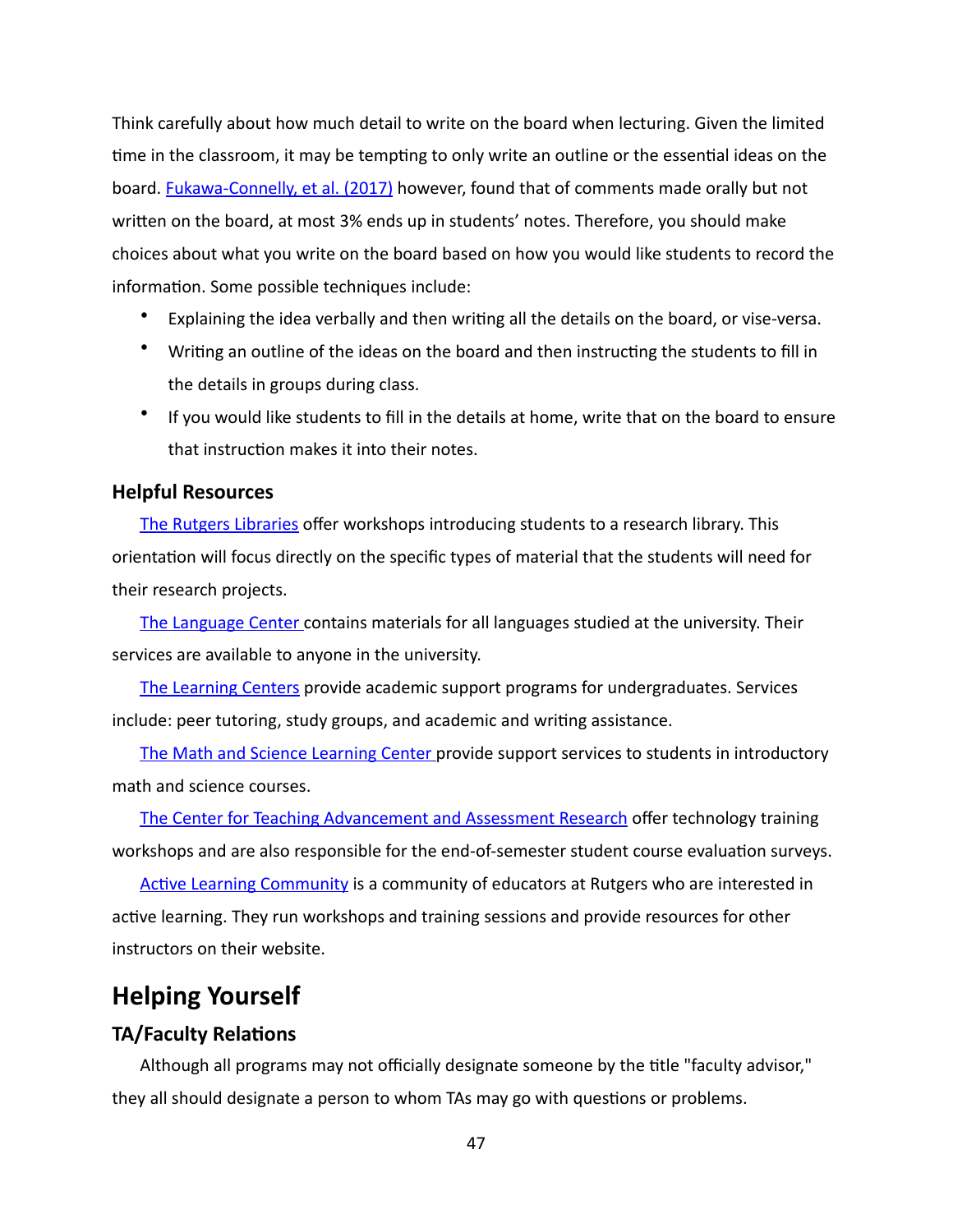Your assignment as a TA will determine the nature of your relationship with your advisor. If you have been assigned to teach a recitation or lab section, or to grade papers, the faculty member who teaches the lecture section of the class will usually be the person to whom you go with your problems. In courses where there are multiple TAs, it is absolutely necessary to work closely to coordinate class methods and goals—how the class will be shaped, what kinds of exercises and tests will be used—so that each TA's assignments will be consistent with the rest. If you are a section teacher in a multi-sectioned course, there may be a course coordinator who can help you.

Those TAs teaching single-section upper level courses for which there is no apparent advisor should approach the department's director of undergraduate studies, who will act as advisor or may recommend another faculty member more knowledgeable about that particular course. Establish a link between yourself, your course, and the department at the beginning of the semester to ensure you have the assistance you require throughout the semester and to let the department know that you are interested in doing everything possible to make the course a good one. Clearly, your TA assignment will determine how much contact you have with your advisor; some TAs will be fairly independent while others will work very closely with him or her.

Clear guidelines about course responsibilities should be established with your advisor before the beginning of the semester. Decisions about testing, grading, content, and division of work may be made at this time. Discussing these issues beforehand eliminates what could develop into serious problems later in the semester. A TA telling the class one thing and the faculty member telling it something different can lead to confusion in the class and tension between the TA and faculty member.

At times, you may find yourself in the middle, between the students and the advisor. Do not feel that you have to relay every critical statement that one makes to the other. This is not your job. However, you should be prepared to act as a liaison when there are serious complaints. The professor should be informed when a majority of students have what seem to be valid complaints about the way the course is being conducted. A word to the professor can defuse what could turn into an explosive situation. Be tactful, of course. No one wants to be told that he or she is a bad teacher.

Constructive criticism from your advisor can help you in your professional development; accept this criticism gracefully and maturely. Course advisors recognize that TAs are apprentice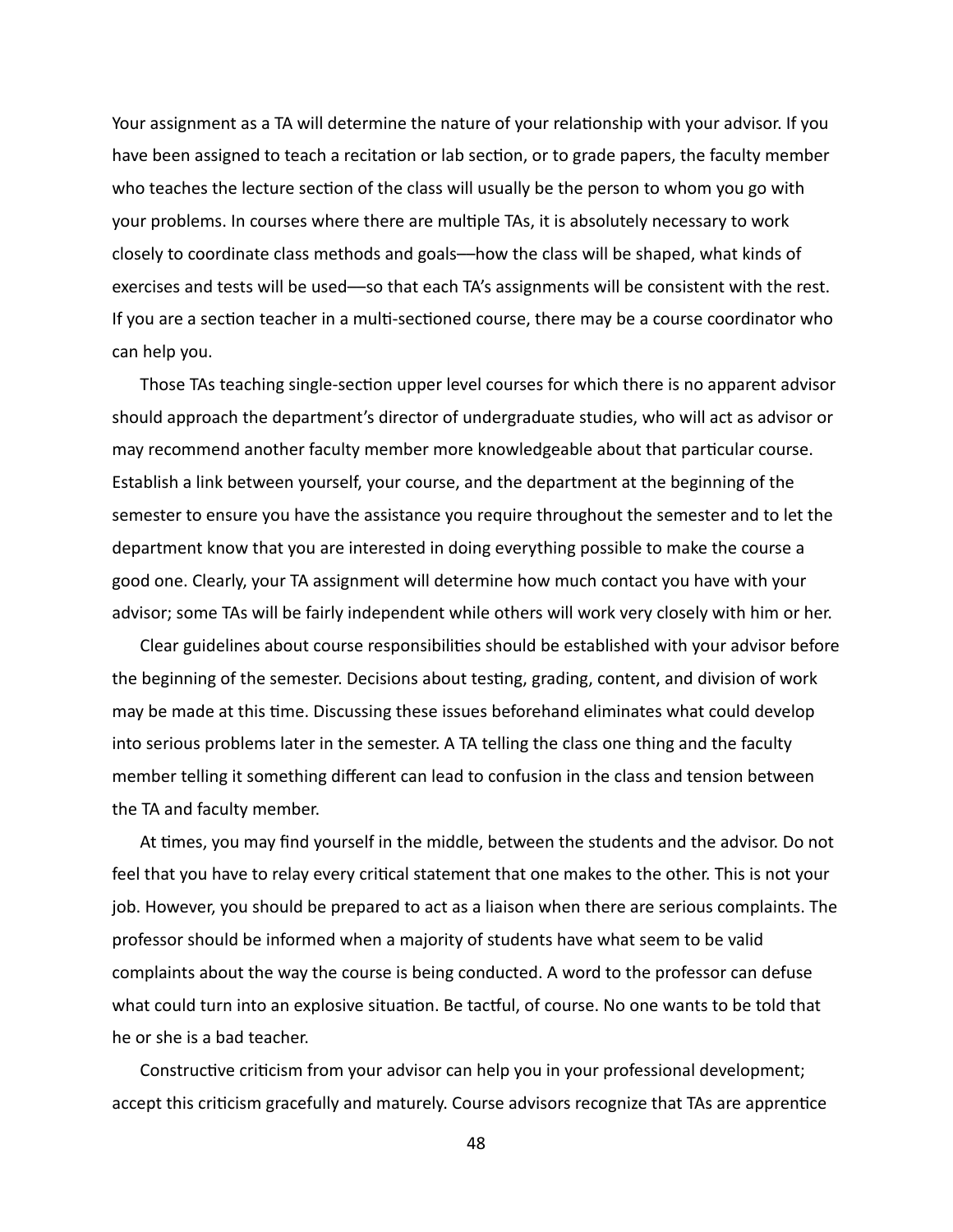teachers and may benefit from their greater experience. They are a valuable resource which should not be overlooked.

#### <span id="page-52-0"></span>**Graduate Program Administrators**

There are few people in the university who can help you as much on a day to day basis as your graduate program administrator. He or she is the person in your department who best understands those university procedures through which you will have to wend your way. If you are not sure about something—whom to call, when a deadline falls, or how to get some needed information—in most cases, the graduate program administrator will have the answer or know where to find it. Of course, do not burden the administrators with problems that you can figure out for yourself as most of them already have their hands full, but when you are really at a loss they will almost certainly steer you in the right direction.

#### <span id="page-52-1"></span>**International TAs**

Most of the problems faced by international TAs are the same as those faced by American TAs. However, because many international TAs are not only new to Rutgers and to teaching but also to this country, there are some unique concerns that may trouble them. In particular, language and communication can sometimes present challenges. International TAs may worry that they will not be able to understand their students or that their students will not be able to understand them. This is, of course, a very real concern and one that can lessen only as the TA gains experience as a speaker of English. To hasten the process, TAs should try to immerse themselves in the language by watching videos and television, listening to podcasts and the radio, reading American newspapers and magazines, and, of course, speaking English as often as possible. Seek out native speakers with whom to practice speaking and listening skills. In particular, talk to your fellow TAs who are native English speakers about the course and its materials. They may be able to provide insight into how to most clearly communicate certain difficult ideas.

Be aware of the fact that your accent may be unfamiliar to many of your undergraduates, so you should speak slowly to give them a chance to get used to your accented English. When you introduce yourself on the first day (being sure to write your name on the blackboard/ whiteboard), you may wish to tell the students what country you are from and why you are here at Rutgers. Students who understand a little about a person's culture and background are more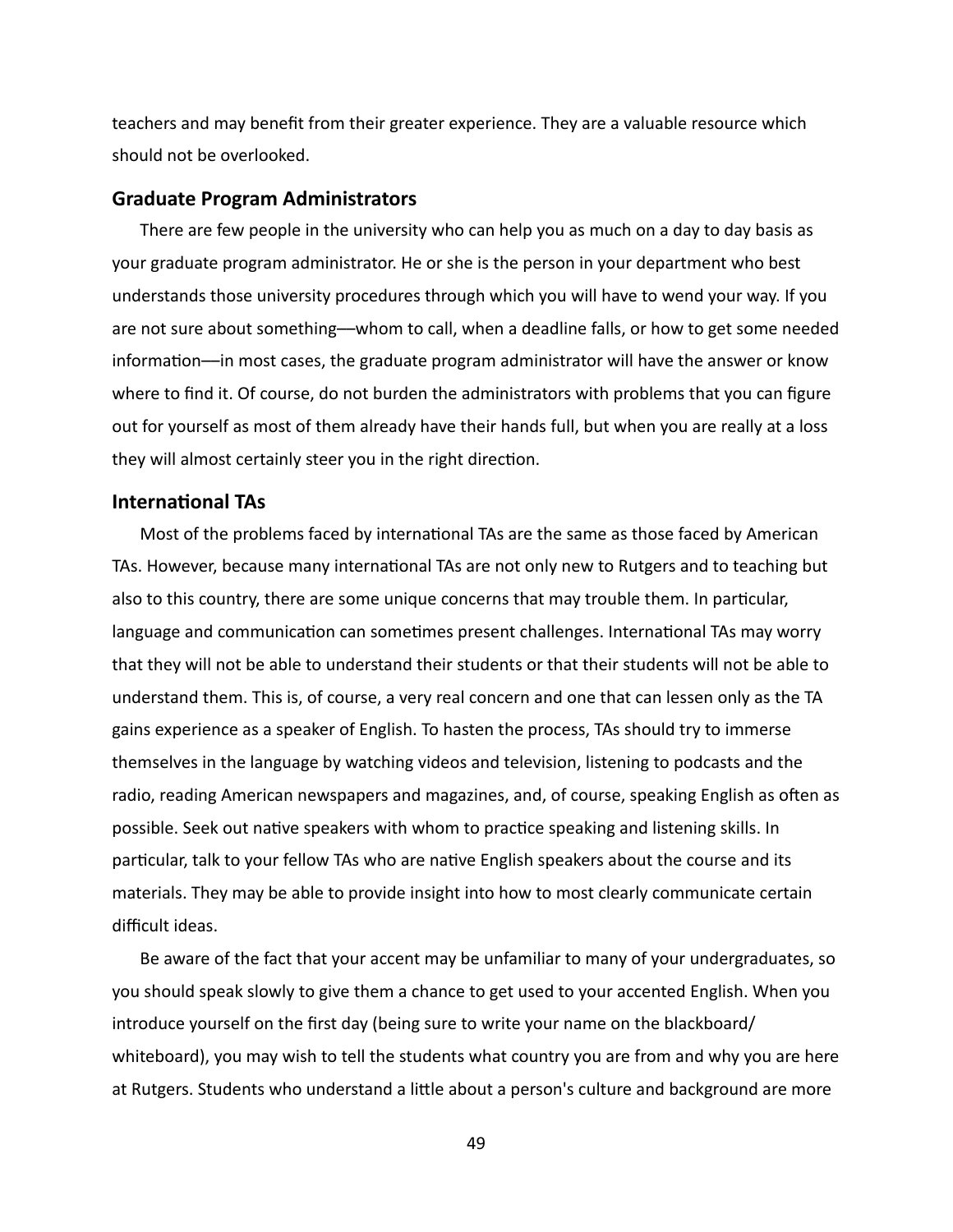willing to give that person a chance and make the small exertion necessary to understand an unfamiliar accent. 

Let your students know that you care about them and are interested in them. You may wish to explain that you hope the class will be a partnership where both parties have something to offer. You look to them for help with correcting any initial difficulties you may have with the language, while they can look to you for expertise in the subject matter. Working together, you both can benefit.

It is very important to make it clear to the students that you expect them to let you know when they don't understand something you say and promise to do the same for them. If a student asks you a question you do not understand, ask the student to rephrase it. Don't worry that saying you don't understand will compromise your authority; pretending to understand when you clearly do not will do much more to undermine your authority and lose your students' respect. In fact, acknowledging any communication challenges up front helps you maintain your authority in the classroom. To avoid having students use your accent against you (e.g., telling you that they misunderstood you, so they did not complete their homework or study for a test—do not worry, very few students will do things like this) your syllabus should list all assignments.

During the first few weeks at least, pause often to ask students if they are following you, if they have any questions, and wait for an answer. Let them know that you really do want them to tell you when they are having difficulties. Make sure that during your lectures you write all key words on the board (or use PowerPoint or similar presentation software) so that you are sure the students are understanding them correctly.

American students may seem very different from students in other countries. International TAs are sometimes surprised at first by what they perceive as a lack of respect toward them as teachers. Understanding some of the differences in American students may help to alleviate this. One way to help develop this understanding is to sit in on some undergraduate courses in the university during your first weeks as a TA. This will allow you to see the varieties of accepted classroom behavior and the kinds of student/teacher relationships common in this country.

In the United States, students come from a wide range of backgrounds. Some of your students may be older than you expect; many will be holding part-time, or even full-time, jobs. The dress and manner of your students may be quite casual; do not interpret this as a sign of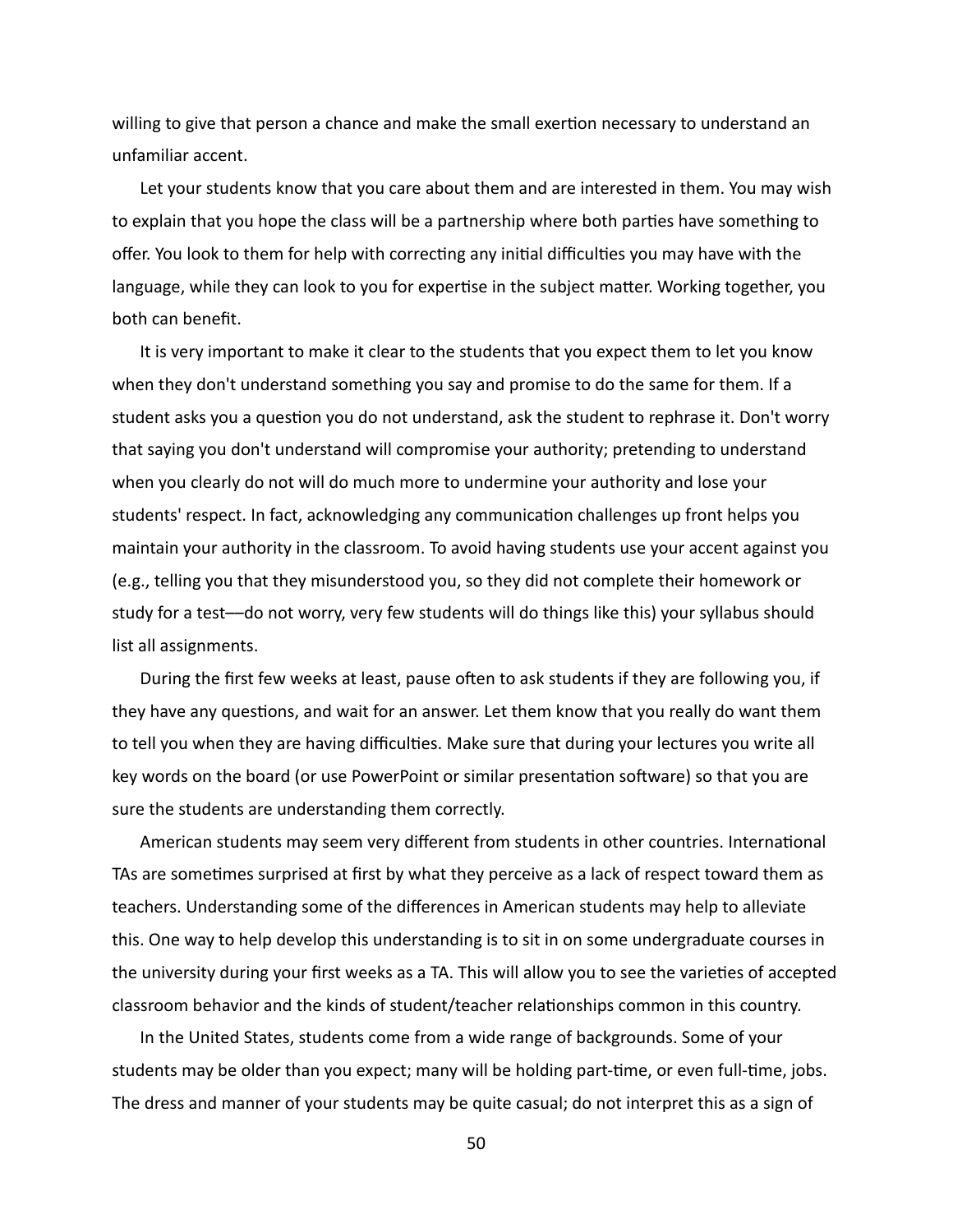disrespect. Classrooms are sometimes quite informal. American students will often question or even disagree with something the teacher says. This is accepted classroom behavior and is not meant hostilely or as a challenge to the teacher's authority; the class is perceived as a dialogue rather than a monologue.

#### <span id="page-54-0"></span>**Workload Management**

Class preparation, grading, and your own graduate work will all place competing demands on your time. To avoid a crisis, draw up some general rules at the beginning of the semester. You may not always be able to keep them, but you should try to adopt them as general guides.

Remember your own graduate work. Your first responsibility at the university is your graduate work, and, thinking practically, you must realize that the assistantship is dependent upon successful completion of your own courses.

Do not let work pile up. When you receive a set of papers to be graded, don't toss them into a corner until the time comes when you can do them all at once—that time will never come. Instead, calculate how many papers you would have to read every day in order to return them within a reasonable time (perhaps one week), and then find that much time.

Be ready to ask for help. If, as the semester progresses, you find yourself consistently behind in both your graduate work and your teaching, it is time to reassess your methods. Speak to your faculty advisor about your problems.

Stephanie Donato, a career development and placement specialist, offers the following helpful hints:

- Rank all tasks in their order of importance. This will give you a realistic perspective on the tasks you face.
- Make an outline of all deadlines you must meet before the end of the semester. This relieves pressure; rather than worrying about all of the deadlines, you can focus more sharply on the imminent ones.
- Enter all tasks and deadlines in a calendar and flag them.
- Set a reminder for two weeks before each deadline.
- Make a daily "to-do" list. Every day, before you begin your work, look at this list. Handle the most critical tasks first.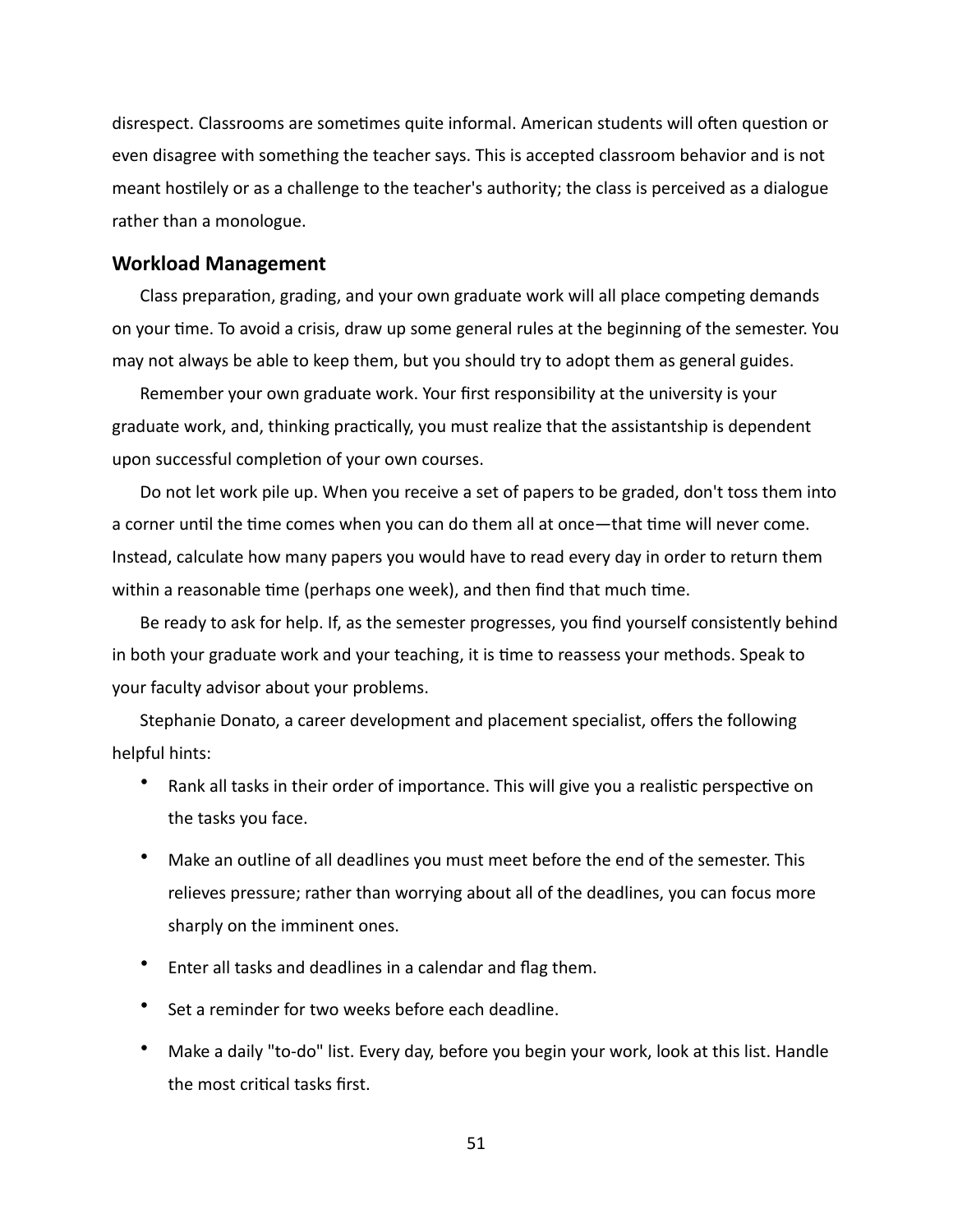#### <span id="page-55-0"></span>**Teaching Evaluations**

A good idea for all instructors is an evaluation during the first third or half of the term. Waiting until the end of the semester for an evaluation of your teaching performance can put your students at risk. What the students say on the final evaluation or how they do on their final exam or paper may permit you to draw some conclusions about your teaching, but if the conclusion is that your teaching was ineffective, it is certainly too late to repair the damage.

It is generally useful to have students' opinions about your teaching as the semester unfolds. Consider preparing your own evaluation form, or using or modifying TAP's mid-semester evaluation form, to give to the students during the first third or half of the semester.

Do not view evaluations as an intrusion or a punishment but as a means to becoming a better teacher. A single comment should not be given too much weight, but several that focus on the same issue should be given serious thought. View negative comments as constructive criticism, even if students may not always phrase them that way.

#### <span id="page-55-1"></span>**The Teaching Portfolio**

An increasing number of colleges and universities are using teaching portfolios to help them make hiring, tenure, and promotion decisions. A teaching portfolio provides a profile of you as a teacher. It is a solid collection of evidence detailing the effectiveness of your teaching and reflections on that evidence. It can also help you apply for teaching awards and research grants as well as assist faculty members in writing reference letters for you, as they will be able to read exactly how and why you've been teaching and tailor their reference letters accordingly.

For every course you teach, you should take notes that describe the course, how you taught it, and why you taught it the way you did. Gather syllabi, copies of any assignments you created, including exams and paper topics, and any materials you created. Your portfolio should also include evaluations of your teaching. In addition to student ratings or evaluations, you can ask a faculty member to observe your class and write an evaluation.

If you attend a workshop, take a course related to teaching, or participate in any other activities to improve your pedagogical skills (such as a TAP workshop or seminar), document it in your portfolio. Evidence of an interest in teaching and efforts to develop your teaching skills may make you stand out as a job candidate.

## <span id="page-55-2"></span>**Other Considerations**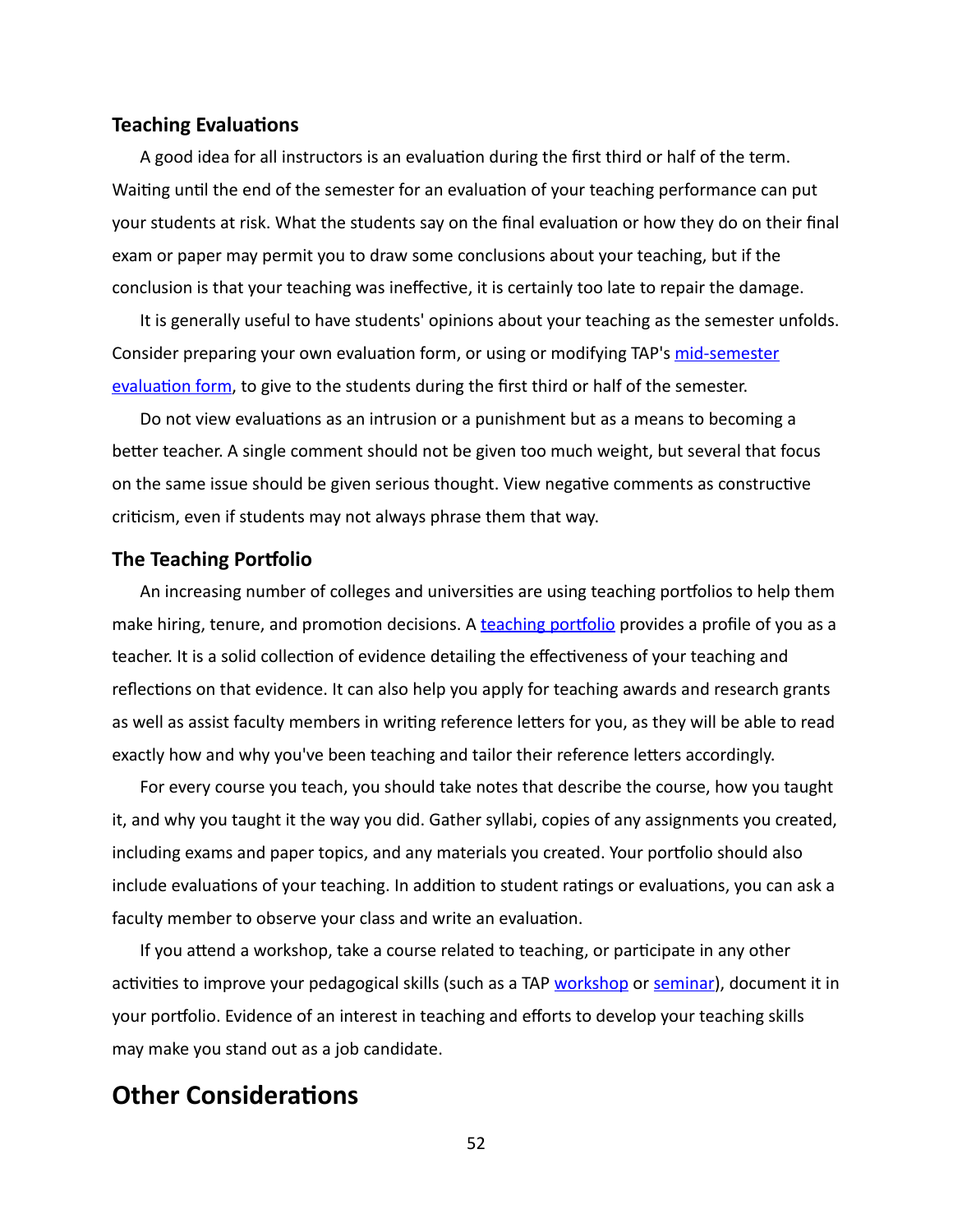#### <span id="page-56-0"></span>**Non-traditional Students**

The non-traditional student, such as an older student with a career or a family, or both, has become a strong presence on American university campuses over the last several decades. Nontraditional students must meet the same standards as all students, but, often, because they are only attending part-time, they will take more time to complete their degree requirements.

Unlike the lives of many 'traditional' Rutgers students, those of non-traditional students will probably not be centered around the university. Their schoolwork is important to them, but they are equally committed to their jobs and families. This is not to suggest that they are less interested in their education; for the most part, they are dedicated and demanding students, often more actively involved in their education than other students. Many of these students have responsible jobs that have accustomed them to carrying out assignments independently. This experience may make them more demanding as students, less tolerant of wasted class time, poorly prepared lectures, and careless grading. Changing requirements, policies, or due dates mid-semester, while never a good idea, could cause severe hardships for these students whose time is necessarily carefully budgeted. Always be clear about requirements, whether work is voluntary or required, extra or no credit.

Your policies on deadlines and attendance may have to be more flexible than is usual. A student may have to travel occasionally for her job. A sick child may prevent another from completing his paper. All the work, of course, must be completed, but deadlines should not be totally inflexible.

#### <span id="page-56-1"></span>**Student Athletes**

Some of your students will be committed to one or more varsity sports or in the band or on the cheerleading squad. Because travel is often involved in such activities, these students may sometimes have to miss class or even an exam. One of your responsibilities as a teacher is to ensure that these activities are not allowed to interfere with the progress the students make toward a degree.

As most people are aware, there have been some notable scandals in college athletics over the past several years—student athletes exempted from normal college requirements, teachers pressured to alter grades or lighten coursework, etc. Students who participate in such programs at Rutgers understand that they must meet certain academic standards, or they lose eligibility.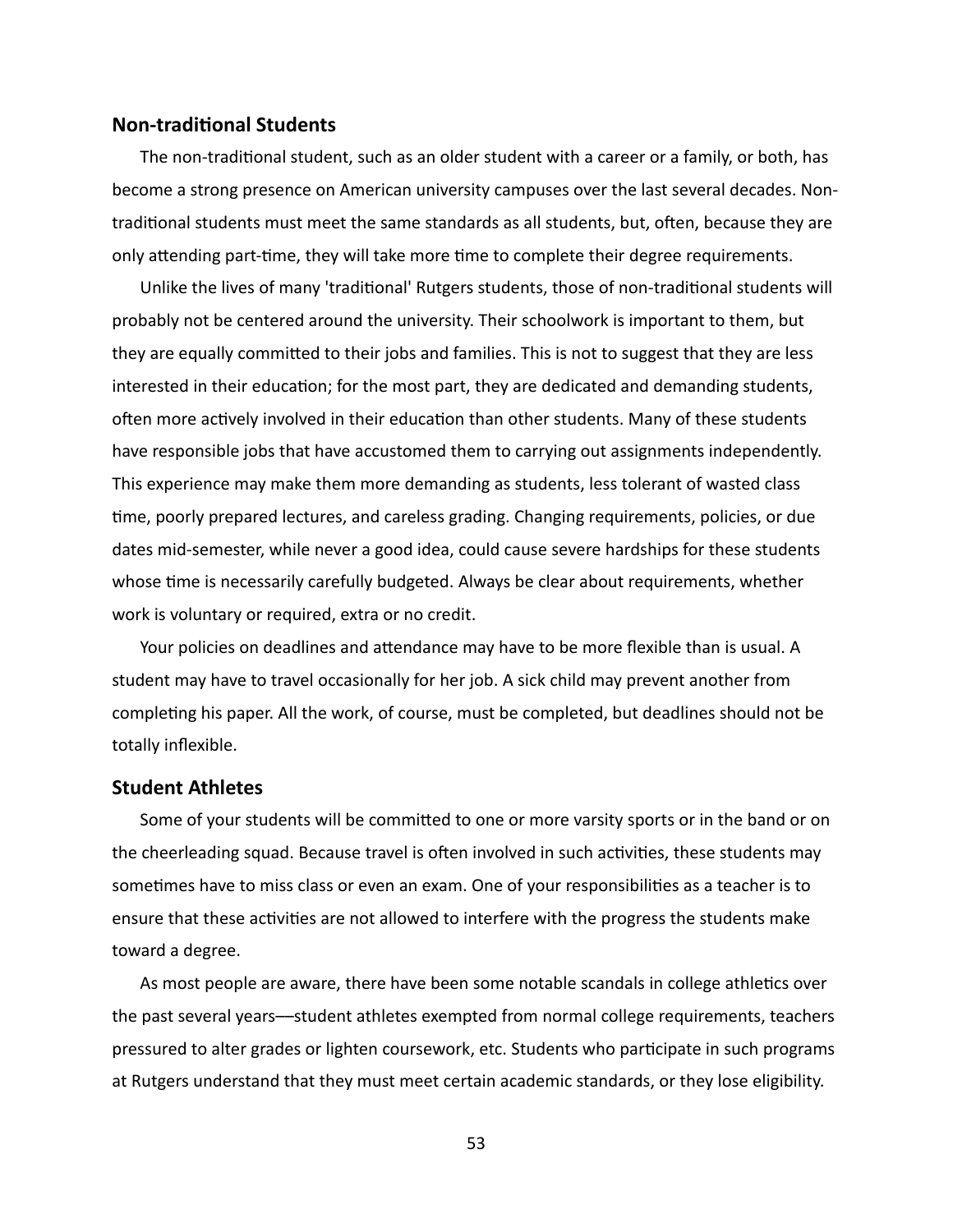Students who are involved in a sport at the university should inform you of this at the beginning of the semester and give you their travel schedule. If there will be serious conflicts over the semester, it is best to discuss how to resolve them at the very beginning. Approximately a week before each trip, the student will bring you a letter, signed by the coach and an athletic academic advisor, to remind you of the upcoming absence. Students who tell you that they are unable to attend class but fail to produce such letters should not be officially excused. A NCAA regulation says that students may not miss class for practice, only for official games. 

Student athletes are responsible for contacting their instructors as soon as they return from a trip. Although they have been excused from class, they are still responsible for finding out what went on in the class and completing the assignments. If a student athlete in your class seems to be having a difficult time keeping up, be sure to speak to the student. Given the oftentimes difficult schedule of classes, practices, and games, it is not surprising that some students may need some extra help.

#### <span id="page-57-0"></span>**Students with Disabilities**

Any institution that receives federal funding must make its programs accessible to those with disabilities. You, as an instructor at Rutgers, have a responsibility to see that the rights of these students are not violated.

Some TAs may feel uncomfortable at first with a disabled student because they have never had contact with a person with a disability. Once they have a disabled student in their class however, they will realize that in nearly all respects they are just like the other students. Be careful to treat these students fairly: neither avoid them nor single them out for special treatment. 

Remember that while in some cases the student's disability will be obvious, in many others you will never know about it unless the student tells you. Make it easy for a student to tell you. At the beginning of the semester, make a general announcement inviting students to come to your office or to speak with you privately after class about any questions or problems they may foresee in your course.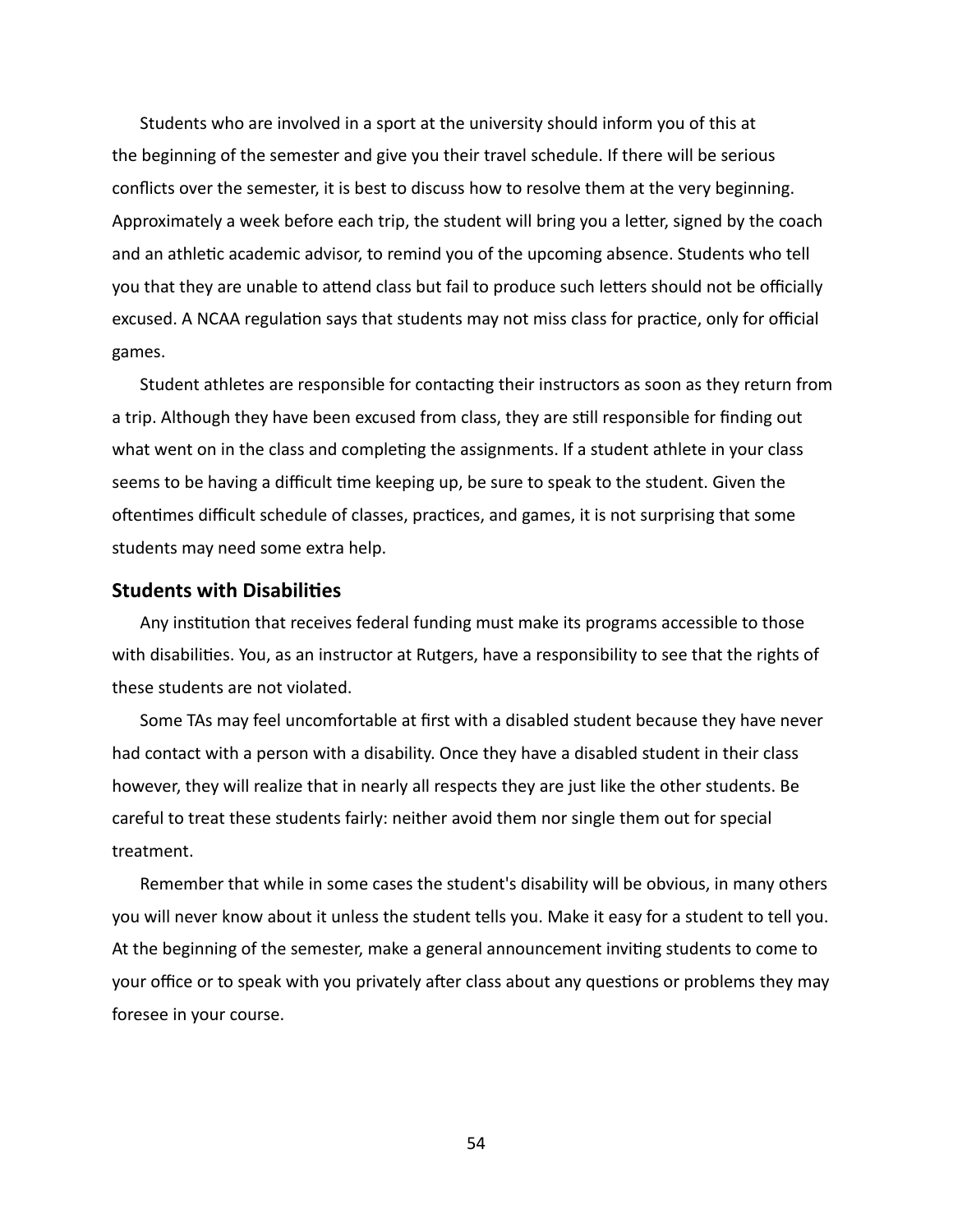As a member of your class, the disabled student should be held responsible for the same material as the others. You may and should, however, make any reasonable accommodations you can to assist the student in completing the course requirements.

What kinds of assistance or accommodation should you expect to arrange? This will vary according to the student and should be determined and confirmed by the *Office of Disability* [Services.](https://ods.rutgers.edu/) All disabled students have a coordinator to assist them in securing the proper accommodations. For students who have not yet met with their coordinator, they should be directed to the *Office of Disability Services* and their coordinator to secure the proper documentation.

After meeting with the student, the disability coordinator will write to you verifying that the student has a disability and describing the necessary accommodations. A student with a hearing problem may simply ask you to reserve a desk near the front of the classroom. Some students may need to record lectures or to have a scribe take notes for them. Others may require longer times for exams or labs. By working together—you, the student, and the coordinator—a solution will be found that works best for all involved.

#### <span id="page-58-0"></span>**Difficult Students**

New TAs will soon discover that, for the most part, Rutgers undergraduates are hardworking, courteous, and well-behaved. Occasionally, however, instructors will find themselves faced with a student whose behavior threatens to at least sidetrack if not disrupt the course entirely. Taking swift and firm action early on, before your authority is seriously compromised, is the best policy for all concerned. Being able to identify problems before they escalate will help you to maintain control of the class and the materials being presented.

Prevention is always better than cure. Establish certain standards at the beginning of the semester, adhere to them as the course goes on, and many problems can be averted. Explain to your students on the first day that attentiveness and participation are required. (Although most students understand this without being told, a brief discussion of expectations at the beginning of the semester leaves you standing on firmer ground if problems do develop.) Make it clear that students are not only expected to attend class but to be there mentally. Browsing the web, listening to music, texting, chatting with classmates, shouting out comments, doing homework for other classes are activities that disturb others and signal a disregard for classmates. Again,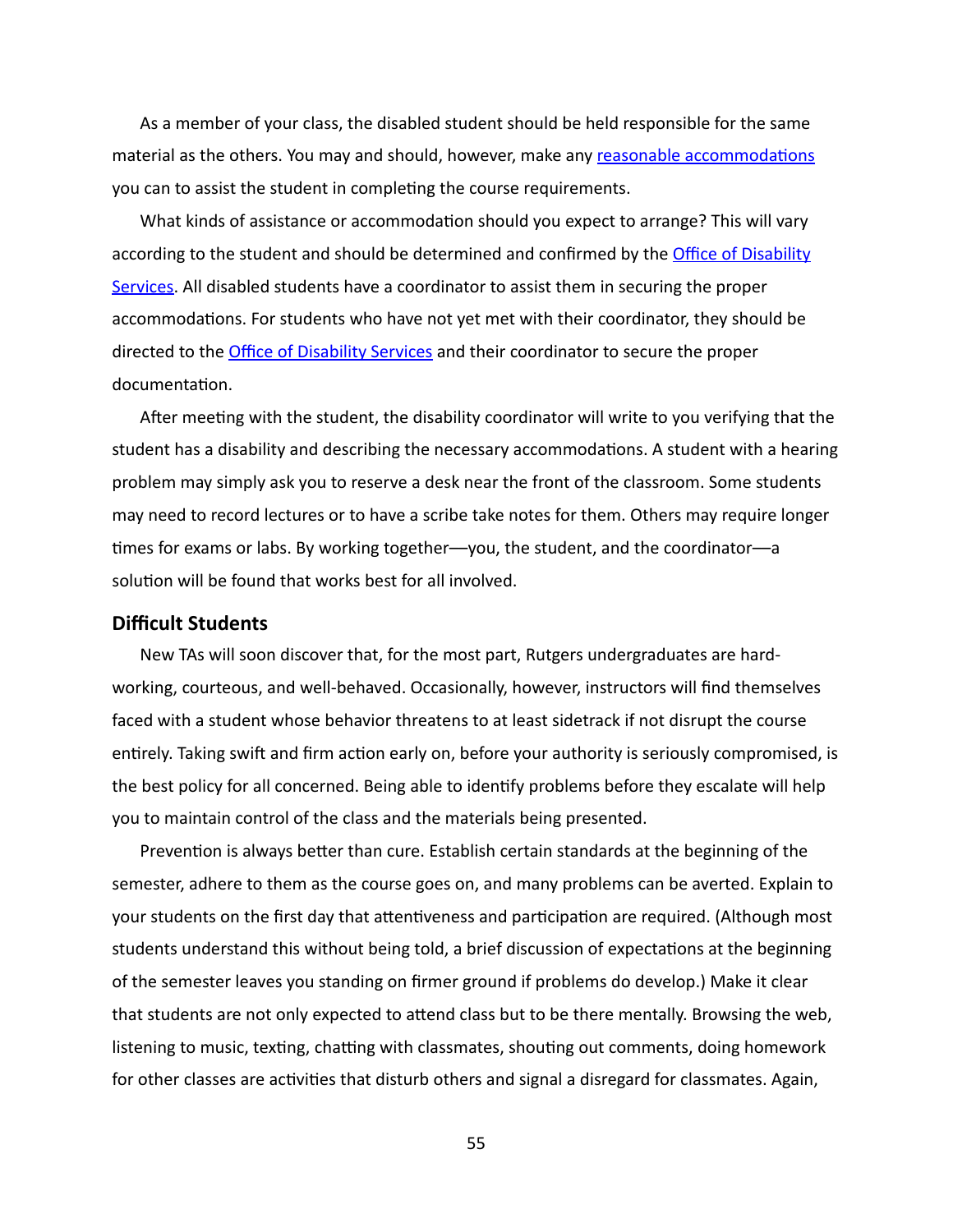setting these ground rules will not guarantee a problem-free class, but they can discourage certain kinds of behavior before they begin. Make certain to list these standards and expectations on the syllabus.

Perhaps the most common problem a teacher faces is the student who, for any variety of reasons, feels the need to monopolize class discussions or to blurt out answers before anyone else has a chance to respond. These students inhibit the quieter students, dampen the enthusiasm of the less shy, and cause resentment and anger against themselves and the teacher who allows them to dominate the class.

One such student is the very bright student, who usually sits near the front of the classroom where it is easiest to make eye contact with the teacher. What this student contributes to the class is generally worthwhile, but the student soon begins to dominate the discussions. At the beginning of the semester at least, the student is often implicitly encouraged in this behavior both by the other students and the teacher. The other students in the class are relieved that they do not have to respond because they know that this vocal student will; the instructorespecially the new and nervous instructor—will be happy that someone is responding, that questions do not fall flat upon a wall of silence.

Soon, however, problems may develop. Students will never become wholly engaged in the materials if they feel that the class is a dialogue between the teacher and one or two students. They will soon resent the fact that the course focuses upon a single student rather than on the class, and this resentment can easily turn into hostility. Because there is no necessity for responding, other students will invest less time in the class, often coming unprepared, thus excluding themselves from any chance of future participation. The end result is a class which is disengaged, a course which lacks the depth that it could have derived from a full range of student responses, and a teacher whose class has failed to excite the students.

From the beginning of the semester, a teacher must work hard to engage all students. Give the students a minute or two to formulate an answer after asking a question. Do not be afraid of silence. Look around the entire class, making eye contact with as many students as possible, to let them know that they are visible and valuable members of the class. Call on students who have not raised their hands. If they are unable to answer the first time that you do this, almost certainly they will be better prepared the second time. If a student gives an incorrect or vague answer, work with this student awhile; do not merely pass on quickly to the dominating student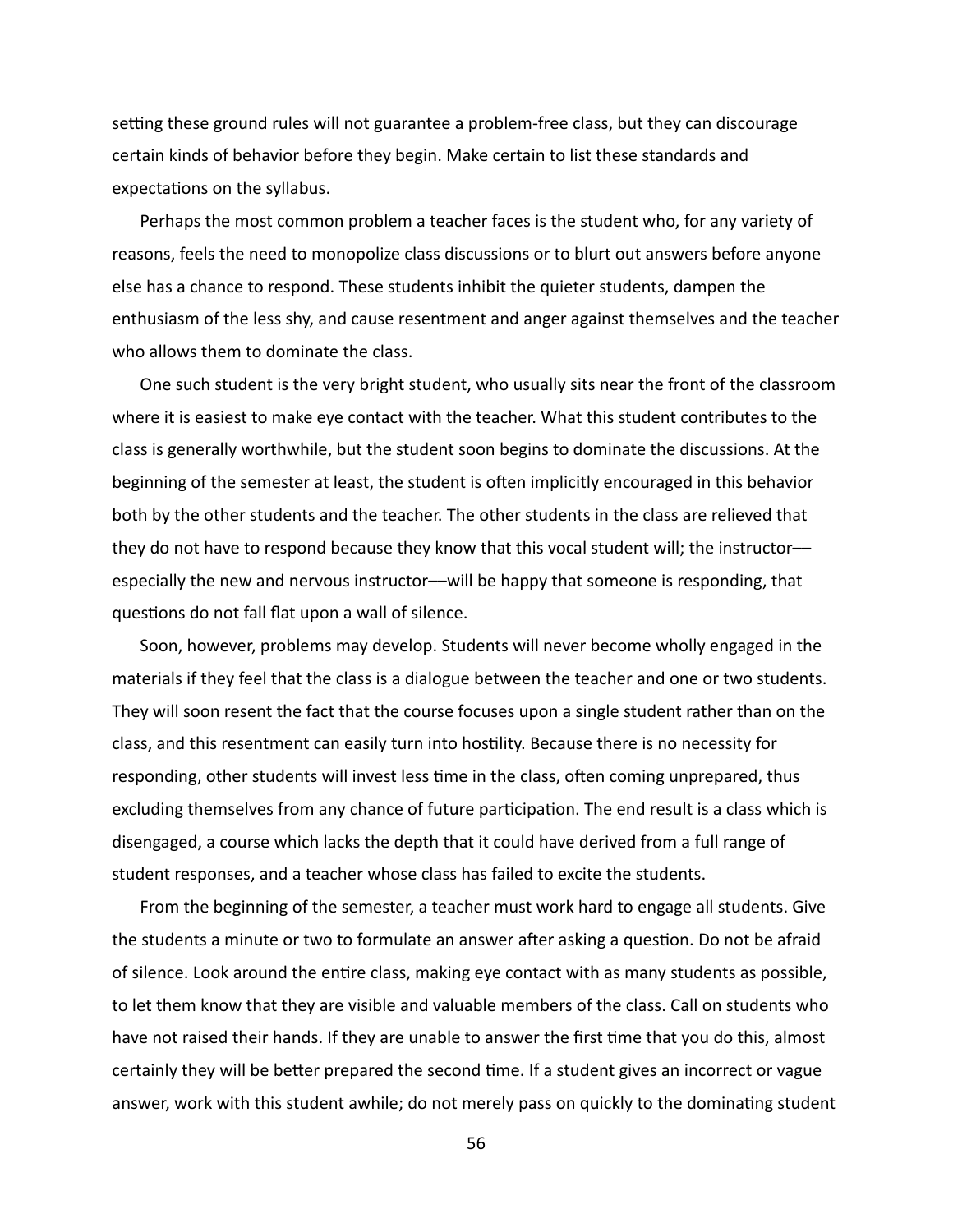from whom you know you can get the desired response. The dominating student should certainly not be ignored, but others must also be given the opportunity and the encouragement to participate.

If, in spite of these precautions, the student continues to monopolize the class, take the student aside after class. Explain that although you recognize the value of the student's contributions and the depth of the student's knowledge in the subject, you also see the value of involving the whole class in the learning process. You may wish to involve this student in your attempts to make the rest of the class more responsive. Many bright students readily acknowledge their own over-eagerness and are willing to give the other students in class an opportunity to respond before they do, especially if their teachers make it clear that they appreciate the student's ability and intelligence.

If a student interrupts others or shouts out the answer without waiting to be called on, make it clear immediately that this behavior is not acceptable. Even in a class discussion, where spontaneity is desirable, students should recognize the rights of others and treat them with courtesy. A discussion should never turn into a free-for-all, and you, the instructor, should act as moderator of the debates, exercising some control over the students, directing the discussion and its participants.

A related problem is the student who is forever volunteering answers that do not really respond to the questions you have asked or that tend to move the class away from the topic under discussion. This is not to say that there is only one answer to any question, but that some students have learned in high school that the best way to get high grades is by bluffing their way through a class. Rather than discussing the text or the issue under consideration (about which they often know very little), the student will relate long stories based on personal experiences or introduce material from another class, neither of which have relevance to the topic at hand. The result is to get the class off track and cause a carefully planned syllabus to fly out the window. 

It is always preferable to try to avoid this situation in the first place, by formulating questions carefully in class so that students are forced to relate the answer to the text or the matter under discussion. If the student ignores your pointed question, as such students often do, ask the student to relate the answer to the question more specifically. If the student is unable to do this, you should ask him or her a direct question about class preparation: "Have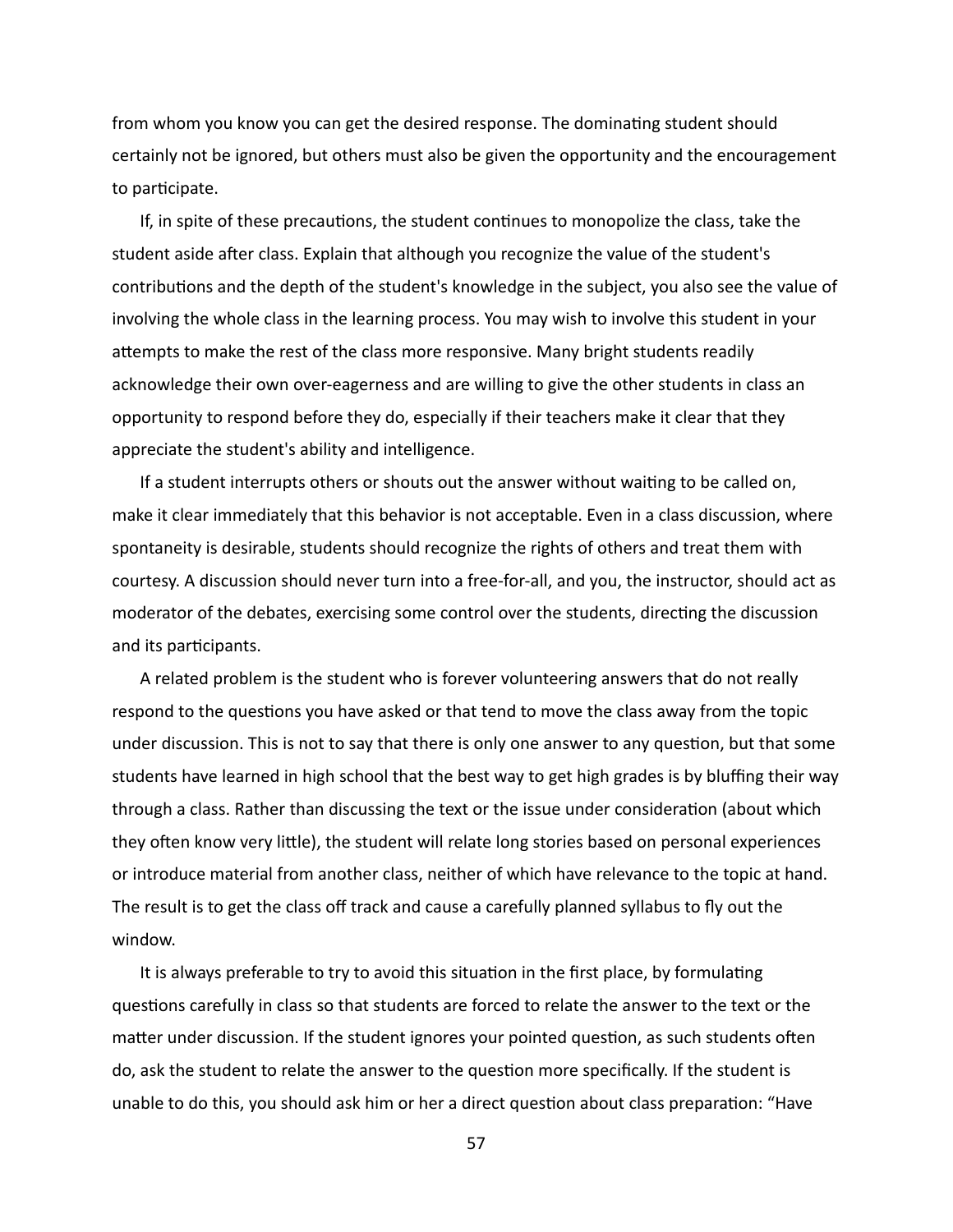you read the text?" or "Have you worked out all the steps of the solution?" If not, suggest that the student see you after class and at that time you should kindly, yet firmly, explain the inappropriateness of that student's responses and the necessity of paying attention to the assignments and class focus. When once informed point-blank that bluffing is not useful, the student will usually stop this behavior.

Another problem is the genuinely disruptive student. You will sometimes encounter students who sit together (usually in one of the back corners of the classroom) and talk and laugh throughout class. Directing a pointed comment at this group may remind them of the expected behavior. "Did you wish to add something to the discussion, Mr. X?" will let them know that their behavior has been observed and that they are not behaving in an acceptable manner. You should also speak to them after class, individually whenever possible. If you wish, you can ask that they no longer sit together during your class. Most students will not persist in this kind of behavior once you have very clearly let them know that you will not allow it.

Other students may signal their lack of interest in the class by browsing the web, texting, or doing homework. Try to catch the eye of these students, letting them know in a non-verbal way that you do not approve of their behavior. Or, if the students are so engrossed in the activity that you cannot catch their eyes, ask a direct question of these inattentive students, and they will certainly not be able to answer. Often this is enough to discourage such behavior. If this doesn't work, however, ask them to stop at once and tell them to see you after class. Do not ignore these students for to do so only encourages others to participate in this kind of behavior.

Students who make offensive remarks in the classroom must be informed at once that their behavior is unacceptable. Make it very clear from the beginning of the semester that this can never be tolerated in a university classroom. Sexist, racist, homophobic, and xenophobic remarks should be confronted on the spot. If the student seems genuinely not to understand the problem, explain why the remark is unacceptable. But if the student clearly means to offend, you should respond sternly and quickly. If, after being spoken to, the student persists in such behavior, you may have to appeal to the dean's office of that student's particular school for further action (see Our Common Purposes).

In most situations, however, the basic rule is not to embarrass the student in class. Embarrassment does little to help change the student's behavior and may inhibit the other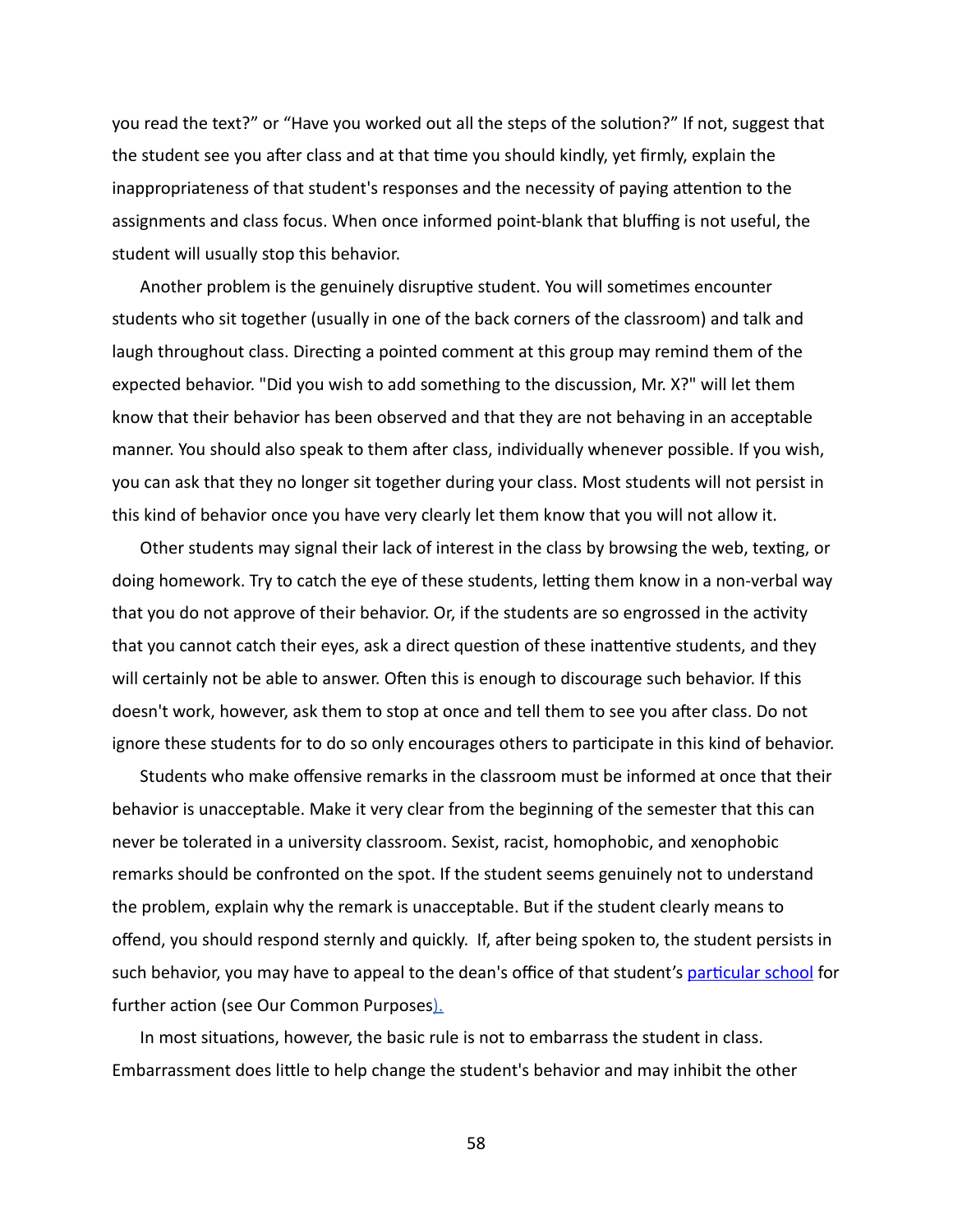members of the class from contributing. Never let a student feel 'put down' as this intimidates and usually turns off future participation.

#### <span id="page-62-0"></span>**Academic Integrity**

No student should be allowed an unfair advantage through the use of dishonest methods. Examples of academic dishonesty cover a wide range of behaviors, including copying homework, plagiarizing, buying term papers, and cheating on exams. Some students are fully aware they are cheating, while others may not identify their actions as such. Some teachers deny that their students cheat because it seems to be a personal affront, and some realize that students do cheat, indeed even suspect certain students of cheating, but refuse to act upon their suspicions. They may worry about causing the student irreparable damage, of ruining the student's life, or they may just wish to avoid an unpleasant scene, or the process involved in going through a university hearing. So, for whatever reason, they remain silent, but to remain silent is to participate in the student's dishonesty.

Before the semester begins, instructors should read the **Academic Integrity Policy**, and at the beginning of the semester, spend a few minutes talking about academic integrity with their students. Reading aloud from the university policy on academic integrity is often a sobering experience, for the students learn that the teacher is obligated to report all violations for investigation. Explain very carefully that plagiarism does not merely mean copying someone's words without properly crediting them but copying their ideas also. Many students have a limited idea of what constitutes plagiarism. Correct this misperception. Set limits for your students on the first day of the semester. Explain the meaning of group work and where and when it is appropriate.

The research paper can be an opportunity for students to become familiar with the process of original scholarship, or it can be an occasion for dishonesty. Everyone by now is familiar with the term-paper mills (if you are not, do an online search for "term paper") where a student can buy a paper. Some suggestions for prevention follow.

- Take time to develop a good topic. Set very definite parameters to the assignment.
- Don't use the same essay topics every semester.
- If practical, insist that students hand in outlines and working bibliographies.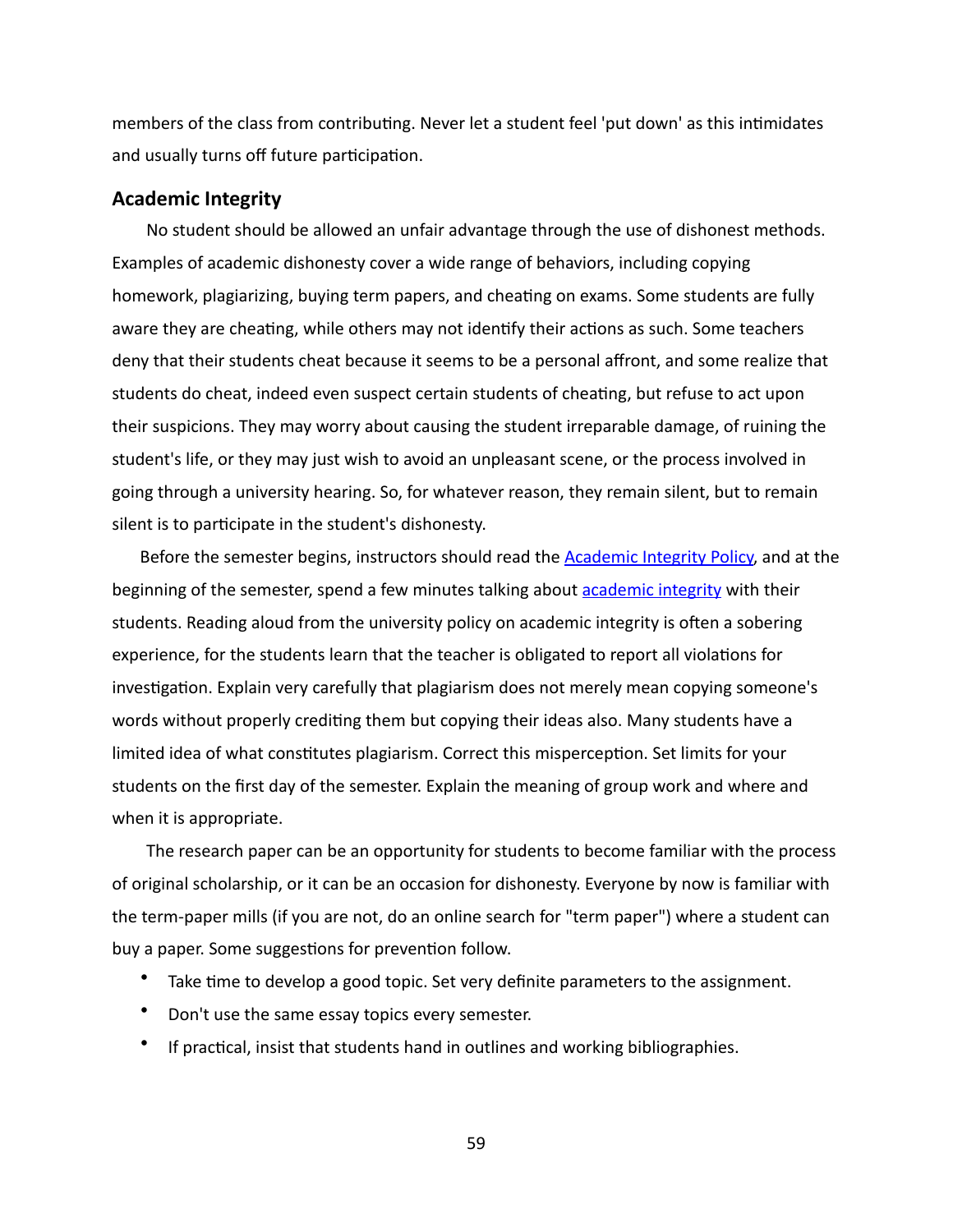If possible, meet with the students before they hand in their thesis statements. Discuss the papers they plan to write. Make recommendations of sources for the papers. Tell students that they may be expected to discuss their papers and its sources at a later meeting.

If you suspect that a student has cut-and-pasted part of a paper you need to follow through on your suspicions. When particular phrases strike you as unusual, for example, (they sound overly polished or technical or academic), do an Internet search on it. You may also want to search Amazon or Google Books or to use turnitin.com. (Whatever you do, document your searches, writing down or bookmarking the relevant URLs and keeping screenshots or printing out pages which contain matching text.

If the paper, as a whole, doesn't quite conform to your assignment or in some way seems suspicious to you (too many sources, sources that you don't trust, footnotes which don't seem to go with the text, a complete lack of footnotes), the student may have acquired the entire paper online, either from a free site or from a paper mill which sells term papers. For more tips, visit Plagiarism and Anti-Plagiarism by Professor Heyward Ehrlich.

If you cannot pinpoint the author, but you still have serious doubts about the paper's source, speak to the student. You might ask some specific questions about the paper, what the student means by certain words and phrases, or ask questions about some of the sources cited. Do not accuse the student directly of cheating. Explore the situation with such questions as "I was interested in your statement . . .?" or "I don't understand how . . .?" or "Can you tell me how you came to this conclusion?" etc. In the absence of a satisfactory response, you are left with no alternative but to refer the matter for review.

Likewise, make it difficult for students to cheat on exams.

- Don't use the same exams every semester.
- Give the students multiple small tests and papers rather than one or two large ones.
- If possible, use short answer or essay exams rather than relying solely on true/false or multiple-choice questions. If you do use multiple choice or true/false, make several different versions of the exam, with the order of the questions scrambled. Printing the exams on different colors of paper also helps.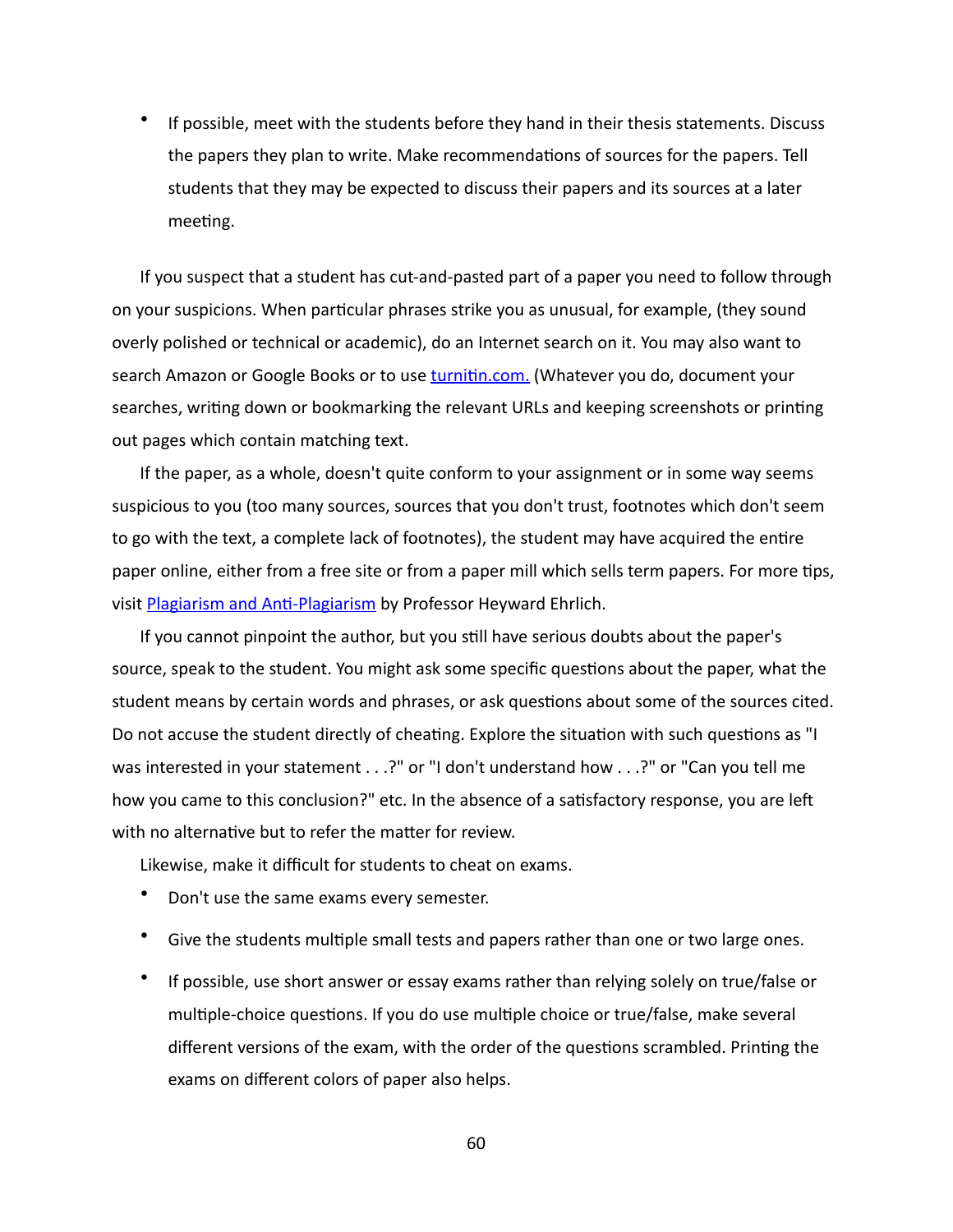- On the day of the exam, ask the students to seat themselves in alternate seats and rows so they will not be tempted to cheat.
- If the exam is held in a large, crowded classroom, make sure there are enough proctors. Some departments will hire them for you—ask your graduate program administrator or advisor.
- Walk around the classroom during the exam. If you sit down, do so in the back of the room.
- If you see a student cheating during the exam, take action immediately. A student who seems to be trying to look at another student's paper may be stopped with a meaningful look. If the student continues to look, insist that the student move to another part of the room.

If you do find evidence that a student has engaged in plagiarism or any other form of cheating, don't take action on your own, like failing the student or tearing up his or her paper. Following *university procedures* protects you and ensures fairness for your students. Make sure you speak with your department chair.

#### <span id="page-64-0"></span>**Information Literacy**

Depending on the topic and your goals for the class you should discuss strategies for identifying reliable Internet sources with your students. Make sure students understand that the information they find online probably hasn't gone through a filtering process like editing or peer review. Let students know that they need to ask the following kinds of questions to begin to evaluate information they find online:

- Who is the author and what are their credentials?
- Does any institution (corporation, organization, university, government body, etc.) support this website?
- Does the institution exercise quality control over the content?
- How might the content of the website be biased by the author's affiliation with the supporting institution?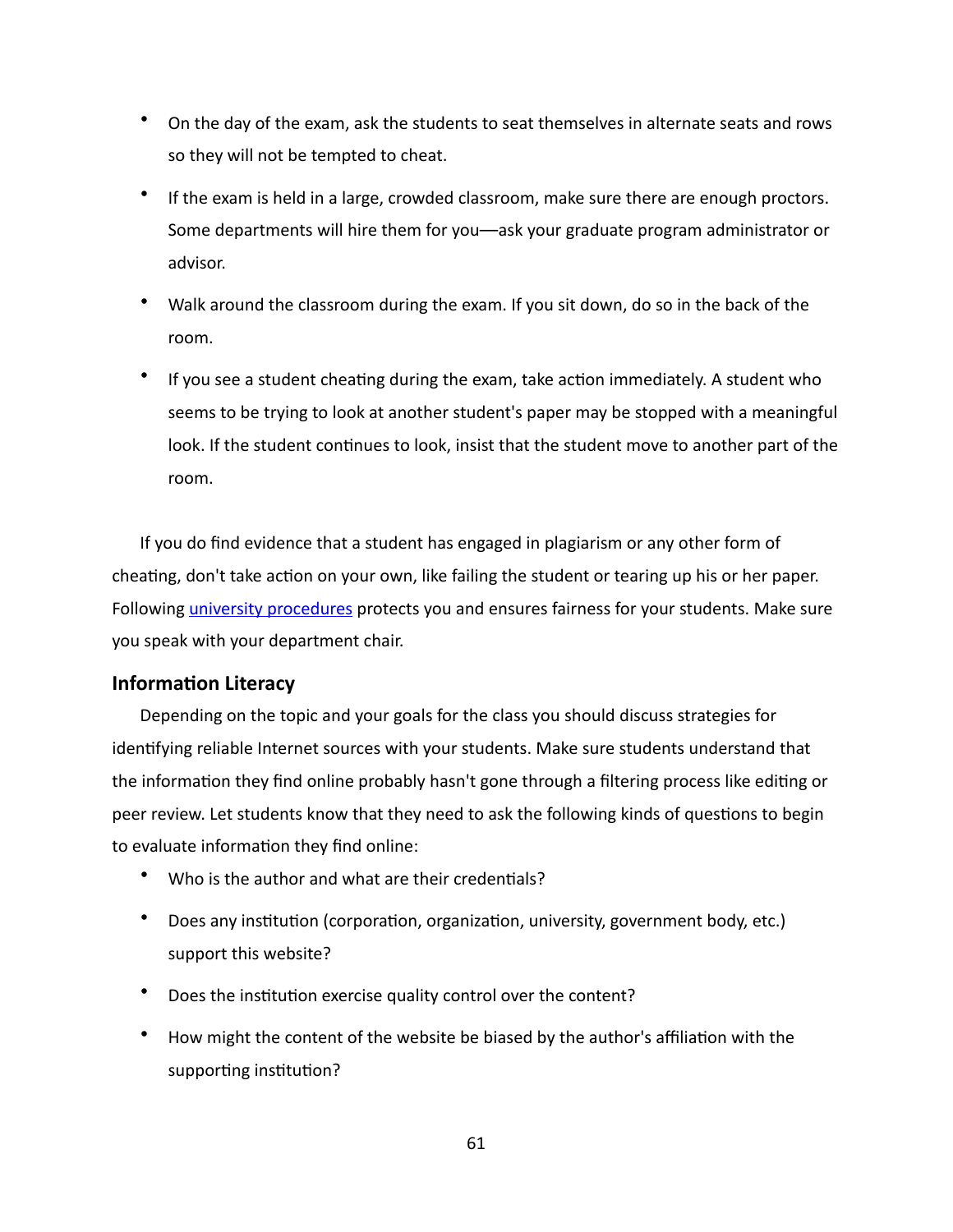- When was the content created, and how recently was it updated?
- What is the apparent purpose of the information (to persuade, inform, entertain)?
- Who is the intended audience?

#### <span id="page-65-0"></span>**Troubled Students**

For a variety of reasons, students often confide in TAs during personal crises. Listen to your students. Keep the lines of communications open. Even if the problems of the students seem trivial to you, do not treat them lightly. Remember that many of your students are living on their own for the first time and trying to cope with increased academic and social demands. Your compassion and understanding could make a big difference in their lives.

Some students won't come directly out and ask for assistance but may send you signals about their difficulties in other ways. There are a number of signs which can alert you to the fact that a student may be in distress. These include:

- Marked decline in quality of course work or class participation;
- Increased absence from class or failure to turn in work;
- Prolonged depression, suggested by a sad expression, apathy, weight loss or gain, sleeping difficulty, and tearfulness;
- Nervousness, agitation, excessive worry, irritability, aggressiveness, or nonstop talking;
- Bizarre, strange behavior or speech;
- Extreme dependency on faculty or staff, including spending much of their spare time visiting during office hours or at other times;
- Marked change in personal hygiene;
- Talk of suicide, either directly or indirectly such as, "I won't be around to take that exam anyway" or "I'm not worried about getting a job, I won't need one.";
- Comments in a student's paper that arouse concern.

If you are unsure about the severity of the student's problem, or the steps which should be taken, contact Counseling, ADAP & Psychiatric Services (CAPS) or Senior Associate Dean Barbara Bender (barbara.bender@rutgers.edu or 848-932-7747). Always remember that you are not a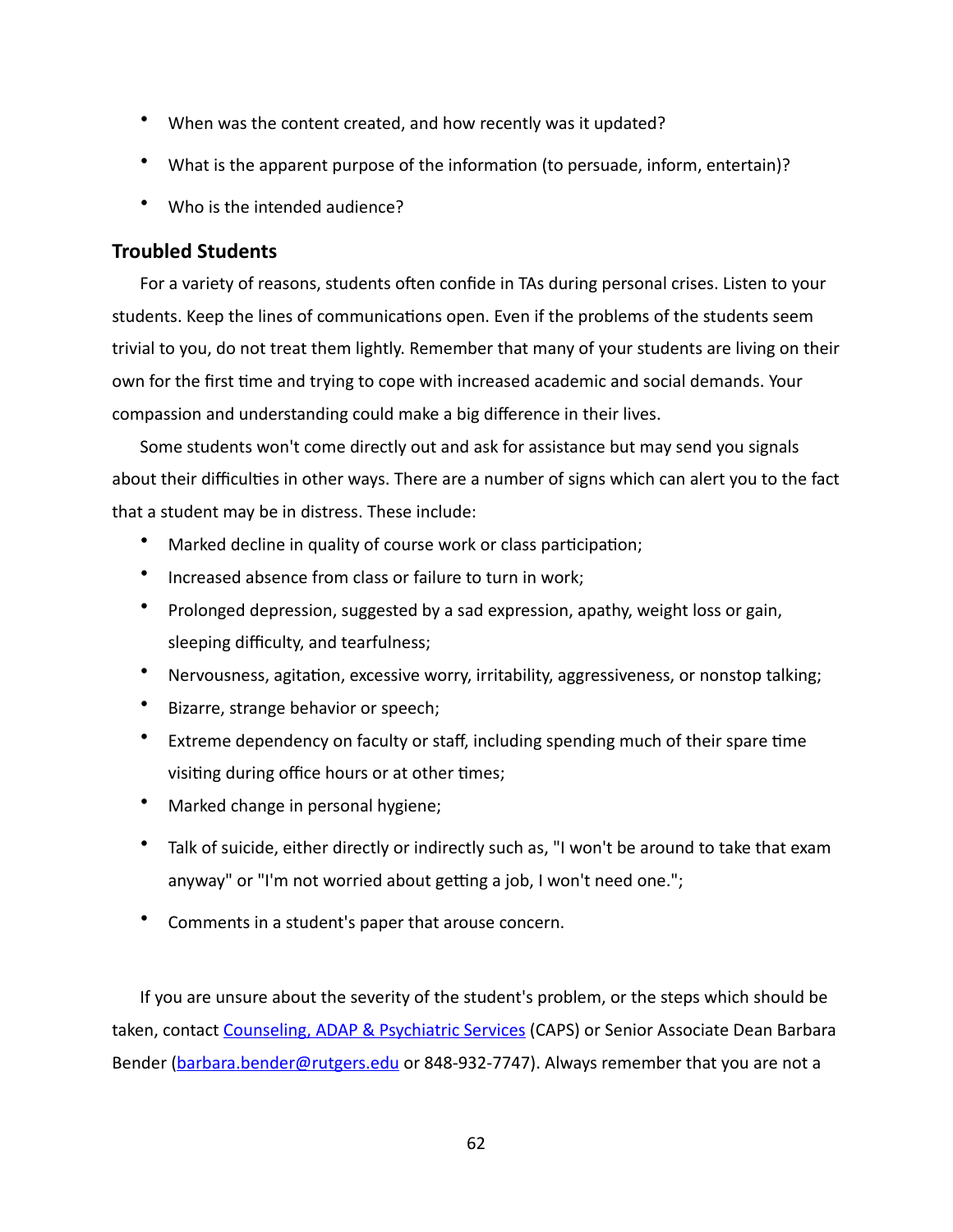licensed counselor or psychologist, so the extent to which you can directly help students may be limited. 

Never try to force a student to go to counseling. Inevitably, this is counterproductive. Encourage the students in whatever way you can and let them know that you are concerned and willing to help, but do not try to strong-arm them. Too much pressure will make them retreat, perhaps cutting them off from their only avenue of assistance. If, however, you suspect the student will harm themselves or others, you should contact Counseling, ADAP & Psychiatric Services (CAPS) immediately or call 911. They will be able to guide you through the process of making sure the student and their classmates are protected.

Undergraduates are not, of course, the only people subject to depression and anxiety; graduate students are just as likely to suffer from these problems. Instructors should acknowledge the fact that they are human and may sometimes need help. They should also recognize the fact that their unique position in the university—both teacher and student produces special problems. There is no need to wait until the pressure is unbearable. The sooner you seek help--for yourself or your student--the better.

Counseling, ADAP & Psychiatric Services (CAPS) provides personal counseling and psychological services for students at Rutgers. All university students, including those in the graduate and professional schools at Rutgers, are eligible for this free and confidential service. Matters involving counseling are kept strictly confidential. No information about a student is released without the student's permission, not even the fact that he or she consulted a counselor. No record of his or her visit to the Counseling Center is retained on permanent university records, so it cannot appear on a transcript or any official record.

#### <span id="page-66-1"></span><span id="page-66-0"></span>**Our Common Purposes**

Most of us recognize the need to exhibit sensitivity to our students and colleagues on very delicate subjects. We would not make jokes in class about serious matters like religion or death; neither would we make personal remarks about someone's physical appearance. In general, we try to treat others as we ourselves would like to be treated, with sensitivity and respect.

Since many TAs are still taking courses, they are able to empathize with their students as students, to understand what it feels like to be on the other side of the desk. But treating students as you would like to be treated does not necessarily mean that you should assume that